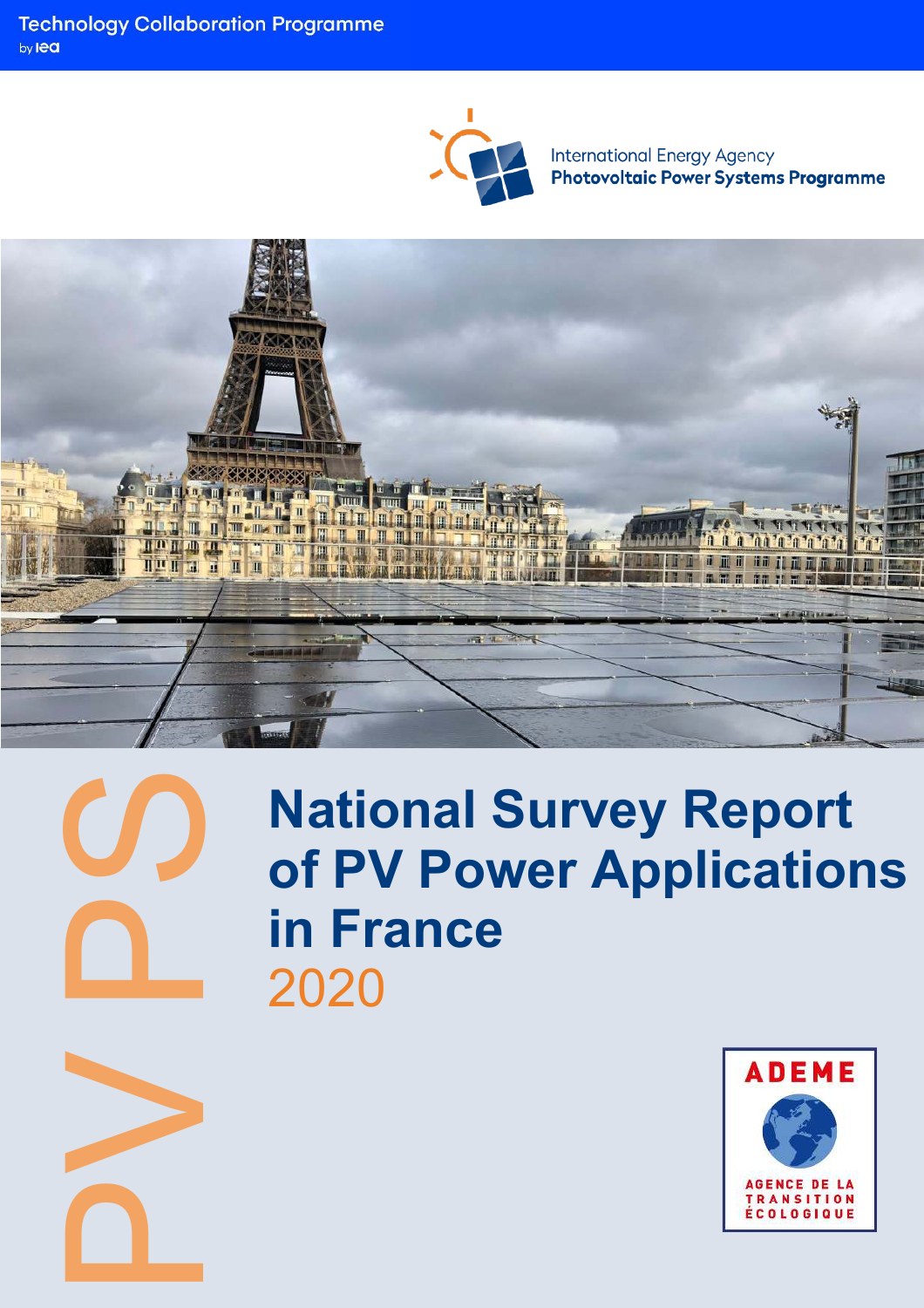

# **What is IEA PVPS TCP?**

The International Energy Agency (IEA), founded in 1974, is an autonomous body within the framework of the Organization for Economic Cooperation and Development (OECD). The Technology Collaboration Programme (TCP) was created with a belief that the future of energy security and sustainability starts with global collaboration. The programme is made up of 6.000 experts across government, academia, and industry dedicated to advancing common research and the application of specific energy technologies.

The IEA Photovoltaic Power Systems Programme (IEA PVPS) is one of the TCP's within the IEA and was established in 1993. The mission of the programme is to "enhance the international collaborative efforts which facilitate the role of photovoltaic solar energy as a cornerstone in the transition to sustainable energy systems." In order to achieve this, the Programme's participants have undertaken a variety of joint research projects in PV power systems applications. The overall programme is headed by an Executive Committee, comprised of one delegate from each country or organisation member, which designates distinct 'Tasks,' that may be research projects or activity areas.

The IEA PVPS participating countries are Australia, Austria, Belgium, Canada, Chile, China, Denmark, Finland, France, Germany, Israel, Italy, Japan, Korea, Malaysia, Mexico, Morocco, the Netherlands, Norway, Portugal, South Africa, Spain, Sweden, Switzerland, Thailand, Turkey, and the United States of America. The European Commission, Solar Power Europe, the Smart Electric Power Alliance (SEPA), the Solar Energy Industries Association and the Cop- per Alliance are also members.

**Visit us at[: www.iea-pvps.org](http://www.iea-pvps.org/)**

# **What is IEA PVPS Task 1?**

The objective of Task 1 of the IEA Photovoltaic Power Systems Programme is to promote and facilitate the exchange and dissemination of information on the technical, economic, environmental and social aspects of PV power systems. Task 1 activities support the broader PVPS objectives: to contribute to cost reduction of PV power applications, to increase awareness of the potential and value of PV power systems, to foster the removal of both technical and non-technical barriers and to enhance technology co-operation. An important deliverable of Task 1 is the annual "Trends in photovoltaic applications" report. In parallel, National Survey Reports are produced annually by each Task 1 participant. This document is the country National Survey Report for the year 2020. Information from this document will be used as input to the annual Trends in photovoltaic applications report.

#### **Authors**

- **Main Content:** Melodie DE L'EPINE, Damien SALEL
- **Data:** ENEDIS, SDES
- **Analysis:** Melodie DE L'EPINE, Damien SALEL

#### **DISCLAIMER**

The IEA PVPS TCP is organised under the auspices of the International Energy Agency (IEA) but is functionally and legally autonomous. Views, findings and publications of the IEA PVPS TCP do not necessarily represent the views or policies of the IEA Secretariat or its individual member countries

#### **COVER PICTURE**

100 kW citizen investment system on the Emile Anthoine Sports Complex Paris image credit: Enercitif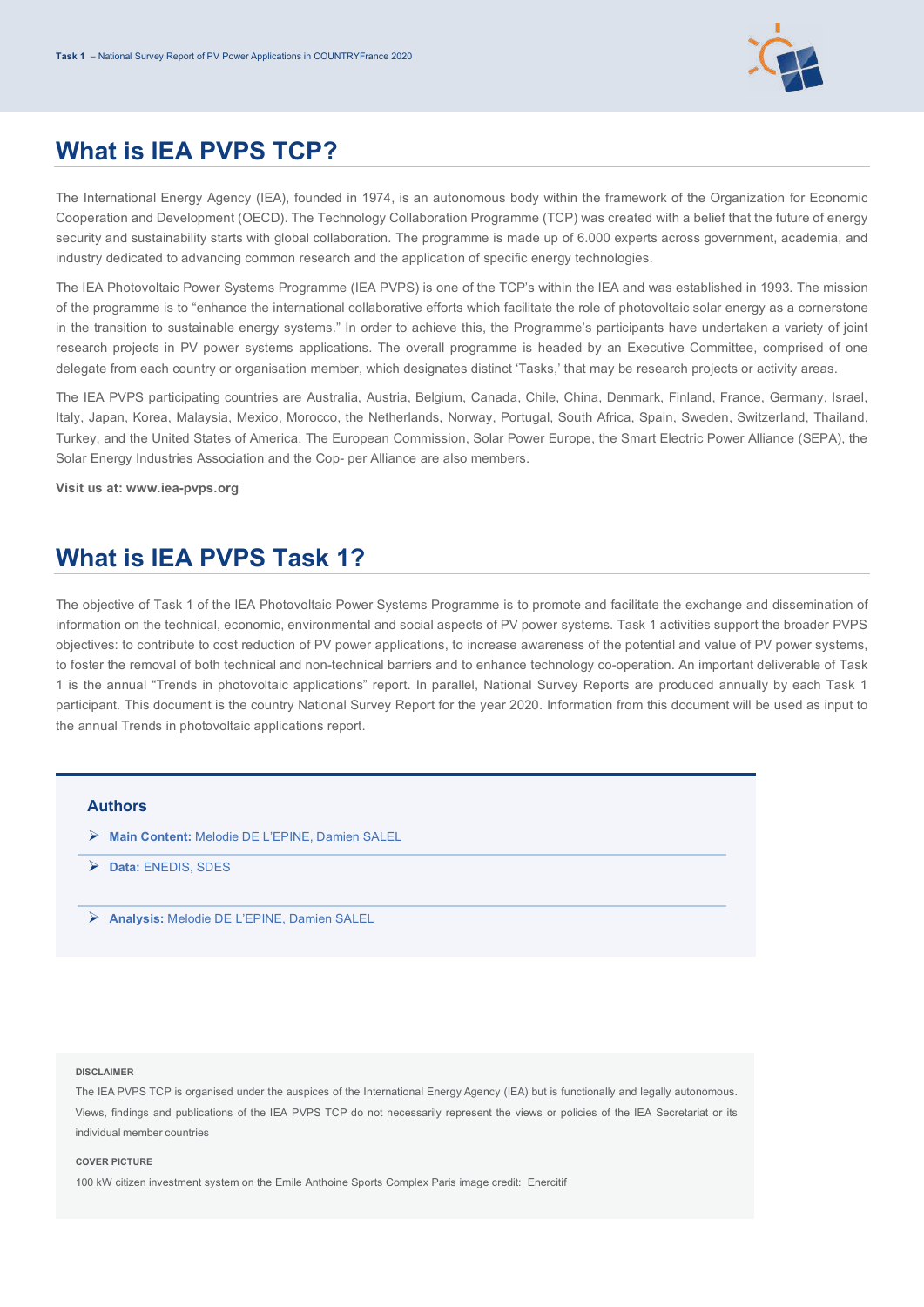

# **TABLE OF CONTENTS**

| 1 |           |                                                                         |    |  |  |  |  |
|---|-----------|-------------------------------------------------------------------------|----|--|--|--|--|
|   | 1.1       |                                                                         |    |  |  |  |  |
|   | 1.2       |                                                                         |    |  |  |  |  |
|   | 1.3       |                                                                         |    |  |  |  |  |
| 2 |           |                                                                         |    |  |  |  |  |
|   | 2.1       |                                                                         |    |  |  |  |  |
|   | 2.2       |                                                                         |    |  |  |  |  |
|   | 2.3       |                                                                         |    |  |  |  |  |
|   | 2.4       |                                                                         |    |  |  |  |  |
|   | 2.5       |                                                                         |    |  |  |  |  |
|   | 2.6       |                                                                         |    |  |  |  |  |
| 3 |           |                                                                         |    |  |  |  |  |
|   | 3.1       |                                                                         |    |  |  |  |  |
|   | 3.2       |                                                                         |    |  |  |  |  |
|   | 3.3       |                                                                         |    |  |  |  |  |
|   | 3.4       | Collective self-consumption, community solar and similar measures 28    |    |  |  |  |  |
|   | 3.5       |                                                                         |    |  |  |  |  |
|   | 3.6       | Other utility-scale measures including floating and agricultural PV  32 |    |  |  |  |  |
|   | 3.7       |                                                                         |    |  |  |  |  |
|   | 3.8       |                                                                         |    |  |  |  |  |
|   | 3.9       |                                                                         |    |  |  |  |  |
| 4 | Industry. |                                                                         | 34 |  |  |  |  |
|   | 4.1       | Production of feedstocks, ingots and wafers (crystalline silicon        |    |  |  |  |  |
|   | 4.2       | Production of photovoltaic cells and modules (including TF and CPV)  34 |    |  |  |  |  |
|   | 4.3       |                                                                         |    |  |  |  |  |
| 5 |           |                                                                         |    |  |  |  |  |
|   | 5.1       |                                                                         |    |  |  |  |  |
|   | 5.2       |                                                                         |    |  |  |  |  |
| 6 |           |                                                                         |    |  |  |  |  |
|   | 6.1       |                                                                         |    |  |  |  |  |
|   |           |                                                                         |    |  |  |  |  |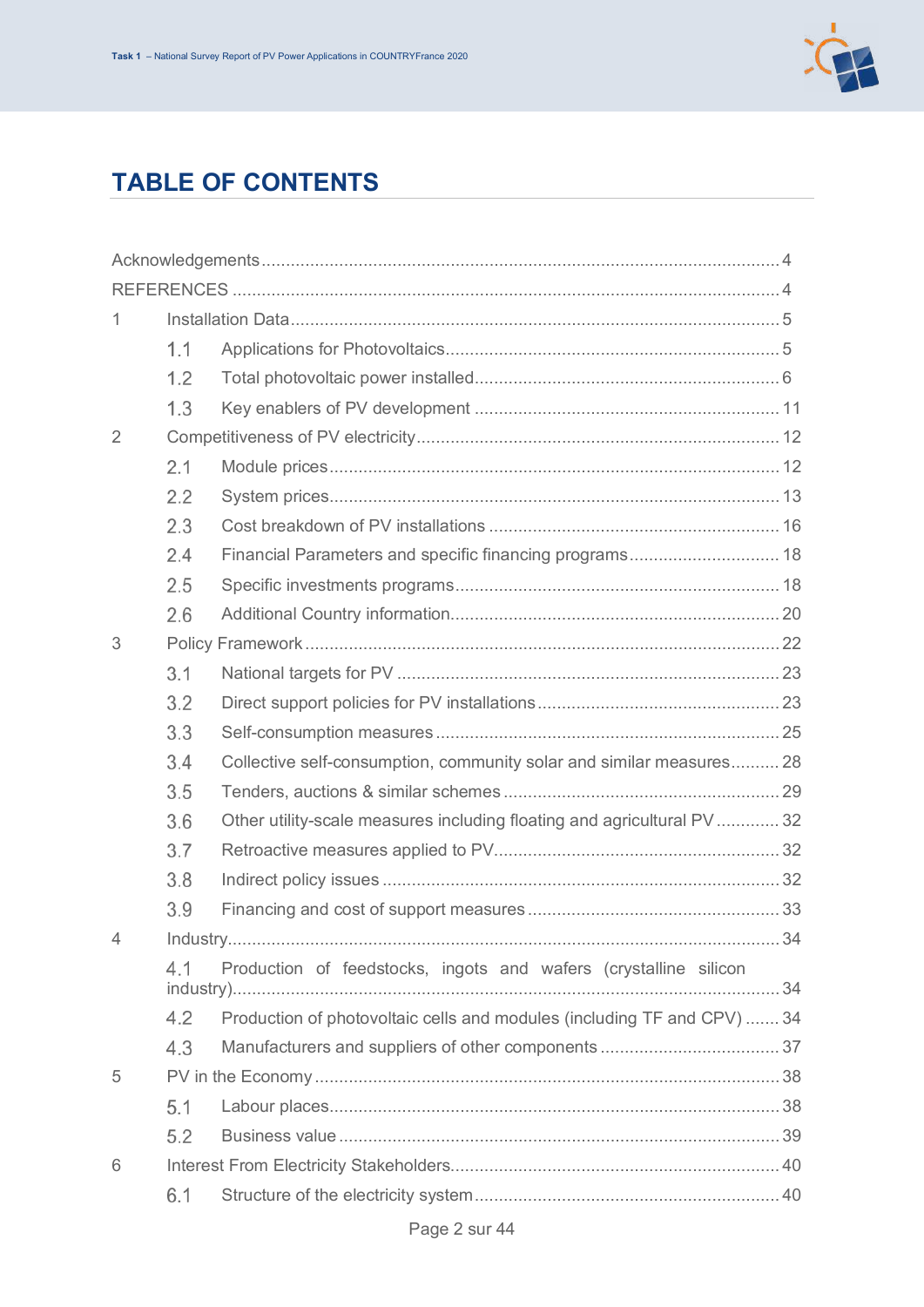

|  | 6.2 |  |
|--|-----|--|
|  |     |  |
|  |     |  |
|  |     |  |
|  |     |  |
|  |     |  |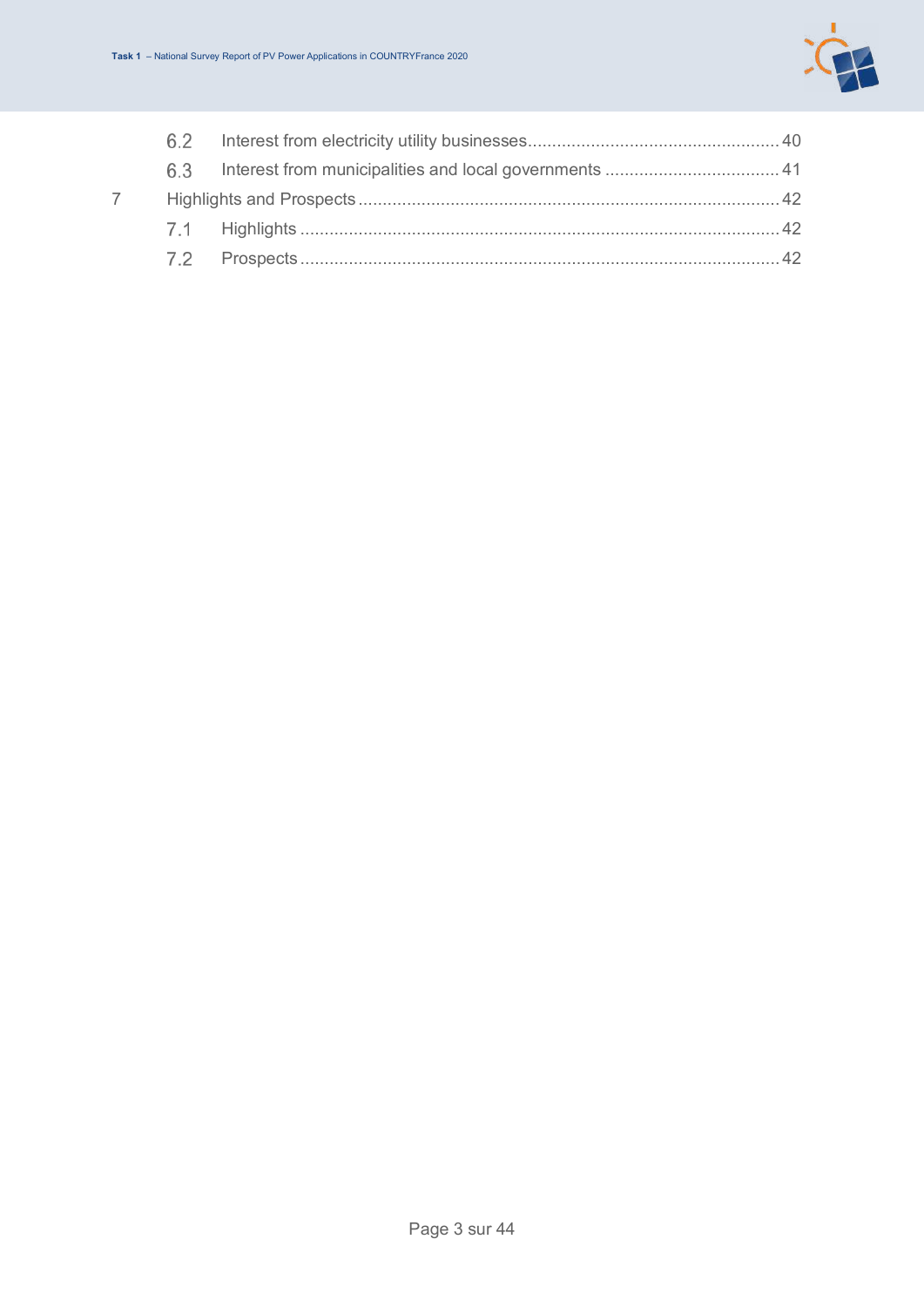

# <span id="page-4-0"></span>**ACKNOWLEDGEMENTS**

This paper received valuable contributions from different sources mentioned in the réferences, and Paul KAAIJK– SRER – ADEME Valbonne.

# <span id="page-4-1"></span>**REFERENCES**

The principal references are cited below; however, a number of additional sources, including web sites, private communications and diverse publications were also used.

- "Tableau de bord photovoltaïque", St@tinfo, n° 343, February 2021 (SDES "Service de la donnée et des études statistiques, Commissariat au Développement Durable, the Ministry for the Ecological and Inclusive Transition)".
- Registre national des installations de production et de stockage d'électricité (National Register of Generators and electricity storage systems)
- "Coûts et rentabilités du grand photovoltaïque en métropole continentale", Commission de Régulation de l'Energie, March 2019
- "Bilans des Raccordements", Enedis Open Data (distribution grid manager for 95 % of the nation)
- "Bilan électrique 20120" (RTE Electricity Report 2020), RTE, March 2021 (Transport grid manager)
- "Baromètre annuel 2020", AVERE
- "Rapport d'activité Installations de production", Consuel, 2017 à 2020
- "Charges de service public de l'énergie prévisionnelles au titre de l'année 2020", **CRE**
- France Territoire Solaire Bilan 2020,
- "Baromètre 2020 du crowdfunding EnR", Green Univers,
- "Le baromètre 2020 des énergies renouvelables électriques en France", Observ'ER
- Public reports on national Call for Tenders dedicated to solar energy, CRE (Rapport de synthèse (version publique), Appel d'offres portant sur la réalisation et l'exploitation d'installations de production d'électricité́ à partir de techniques de conversion du rayonnement solaire, Commission de Régulation de l'Energie) (several publications, 2020 and 2021)
- "Évaluation et analyse de la contribution des énergies renouvelables à l'économie de la France et de ses territoires" SER/EY June 2020
- "Le photovoltaïque : choix technologiques, enjeux matières et opportunités industrielles" CGDD, French Ministry of Energy and Environment
- EDF Faits et chiffres, EDF, 2021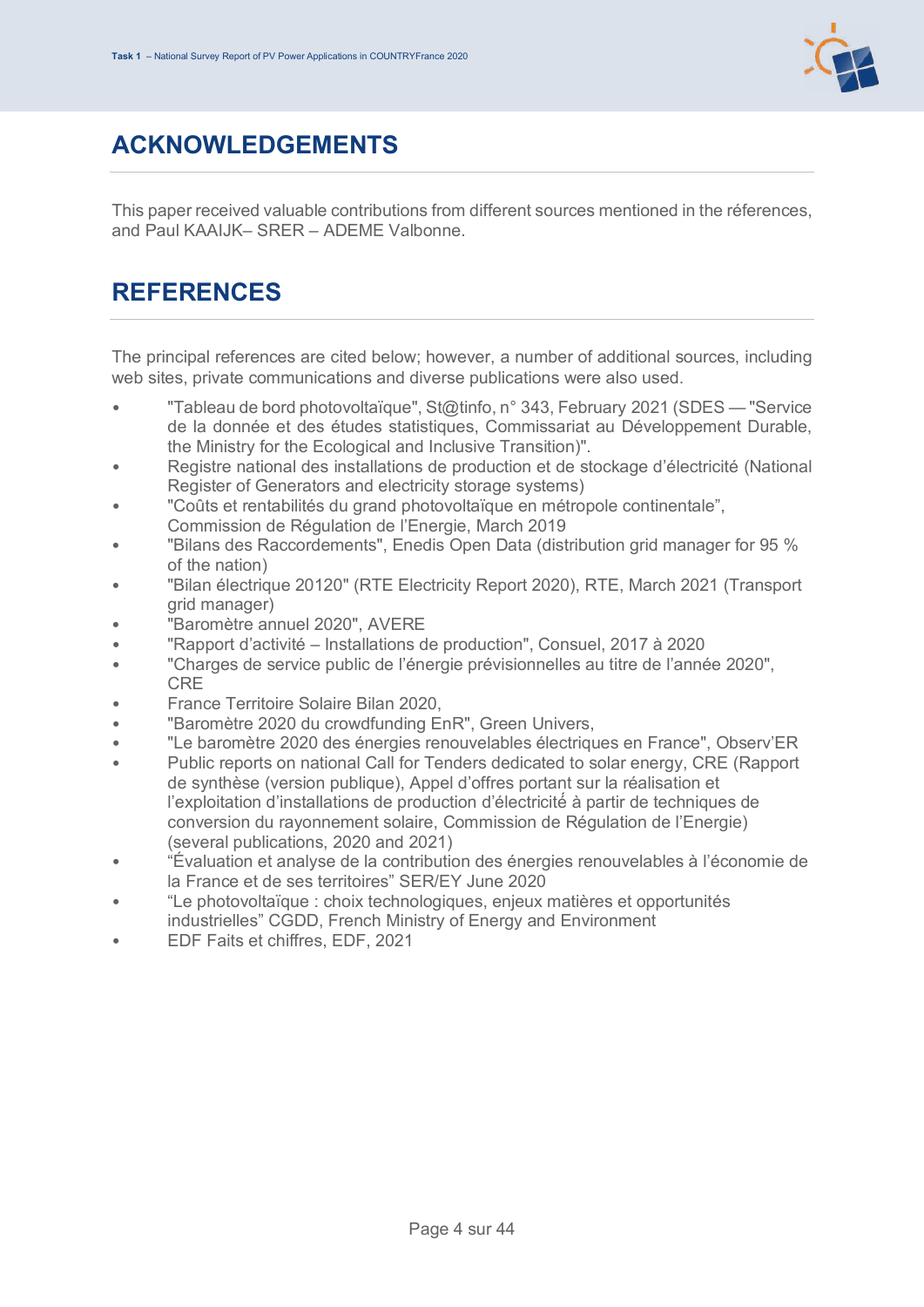

# <span id="page-5-0"></span>**1 INSTALLATION DATA**

The PV power systems market is defined as the market of all nationally installed (terrestrial) PV applications with a PV capacity of 40 W or more. A PV system consists of modules, inverters, batteries and all installation and control components for modules, inverters and batteries. Other applications such as small mobile devices are not considered in this report.

For the purposes of this report, PV installations are included in the 2020 statistics if the PV modules were installed and connected to the grid between 1 January and 31 December 2020, although commissioning may have taken place at a later date.

Data collection does not yet include information on storage capacity, however injection type is now collected by Enedis (total or partial self-consumption, full generation sales).

Official statistics report the AC power of photovoltaic fields, despite eligibility for Feed-in Tariffs and Tender support mechanisms beinf indicated in by peak DC power thresholds. It may be useful for the reader to know that the average generation across France is 1 160 kWh/kW, but that systems installed in the southern half of mainland France and in overseas territories will generate more, up to 1 400 kWh/kW.

Little data is available on off-grid applications as there are few support mechanisms that allow observers to track installation volumes.

# <span id="page-5-1"></span>**1.1 Applications for Photovoltaics**

The principal market segments in France in 2020 are grid connected:

- Residential (house and multi-apartment) building integrated systems (0 kW to 36 kW)
- Commercial, agricultural or industrial building integrated systems (36 kW to 250 kW)
- Industrial building mounted or parking canopy systems (250 kW to 3 MW)
- Centralised ground mounted systems (over 1 MW)

This market segmentation is a result of the different support mechanism structures and gridconnection requirements.

A small amount of off grid systems has been installed in overseas territories (Guiana, etc.) or in mainland mountainous areas.

Self-consumption has now become the norm for residential systems, with 75 % of new grid connection requests (in cumulative power in the segment), compared to 65 % in 2019, 55 % in 2018 and around 30 % in 2017 for this segment. Systems under 36 kW remain approximately 12 % of installed PV volumes. A 50% jump in connected volumes was noted in the fourth quarter, but it is still too early to determine whether this is associated with a cyclical or structural strengthening of the market.

Small commercial systems volumes for the 36 kW-100 kW segment continued to grow from 22 % of installed capacity in 2019 to more than 32 % in 2020. This represented the vast majority of installed capacity (in terms of power) on commercial buildings in 2020. The strong growth in this segment also offsets the decline in the rate of installation of larger installations.

Commercial systems over 100 kW and below 250 kW represented only 62 MW in 2020, or just over 6 % of the year's installed capacity. These building mounted or parking canopies systems were awarded a feed-in-tariff through the framework of national Tenders, in major part by France's major development companies.

Multi-megawatt systems (building or ground-based systems) were exclusively within the framework of national tenders (only existing support scheme for systems of over 100 kW) and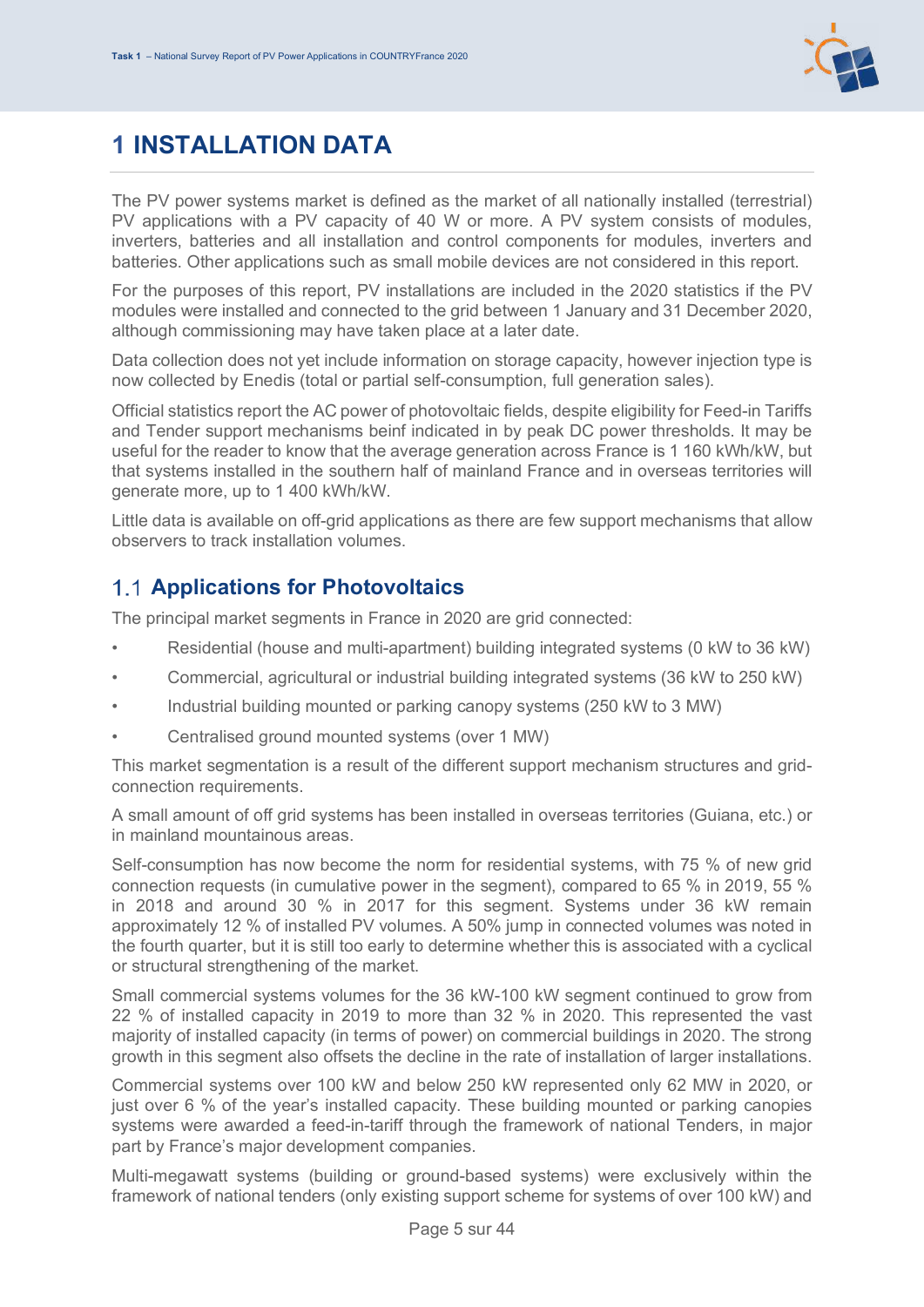

represented nearly 40 % of new capacity (391 MW in 2020), however this is expected to be the last year, as a number of PPA's for new capacity were announced.

The French photovoltaic industry has been relatively unaffected by the COVID-19 crisis. Industry professionals present on the small to medium systems segment indicated that the impacts of the March 2020 COVID-19 lockdown were recovered in the second semester. The March lockdown may have led to postponements of commissioning, which could explain the rebound in connections observed in the second half of the year.

# <span id="page-6-0"></span>**Total photovoltaic power installed**

Centralized: any PV installation which only injects electricity and is not associated with a consumer (no self-consumption) over 250 kWp

Decentralized: any PV installation which is embedded into a customer's premises (either with or without self-consumption) under 25 kWp

Cumulative PV installed capacity as of the end of 2020 reached 10 890 MW (AC — Alternative Current). Cumulative PV installed capacity by application is 30 MW for off-grid and 10 860 MW for grid-connected.

#### **Data collection process**

Data supplied by all transmission and distribution grid managers is aggregated and published by the SDES: Service de la Donnée et des Etudes Statistiques, Ministry for the Ecological and Inclusive Transition. Data is segmented by systems size (< 3 kW, < 9 kW, < 36 kW, < 100 kW, < 250 kW, above 250 kW). Data accuracy is an estimated 5 %. Data publication segments published by the major distribution grid operator (DSO), Enedis, were modified and now include segments for total self-consumption, partial self-consumption and feed-in systems.

Capacity data published by the SDES is given as the AC power of system, whilst Enedis does not specify if the data is DC or AC. If the difference between the DC and AC reported powers in the past was not consequent, the divergence is now increasing, particularly considering the current world-wide trend to reduce the AC/DC (inverter to modules) ratio.

For the purposes of this report, we have considered the following hypotheses for 2020 data:

Grid connected distributed (decentralized) systems:

- Residential: up to 9 kW no data are available concerning the split BIPV/BAPV;
- Commercial: all systems 9 kW to 250 kW are Commercial BAPV (Building Applied Photovoltaics).

Grid connected centralised ground mounted systems:

- Industrial: all systems from 250 kW to 10 MW are Industrial or Ground-mounted. The split between Building-mounted and Ground-mounted is extrapolated from grid connection data published by Enedis;
- Utility scale systems: all systems over 10 MW.

Off-grid PV power systems: There is no official data collection process for off-grid systems in France; any data presented are best-of-knowledge estimates.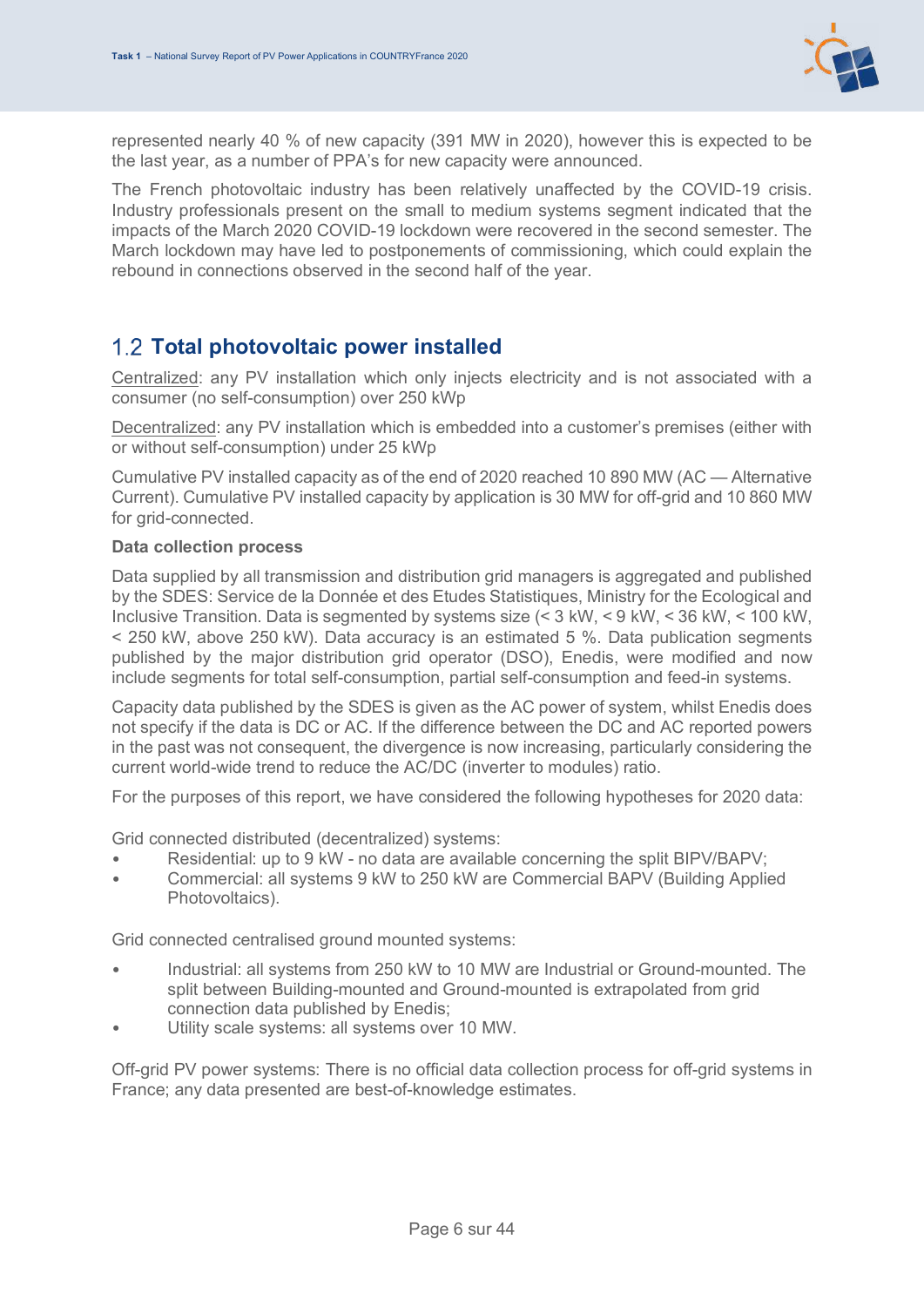

| Table 1: Annual PV power installed during calendar year 2020 |  |
|--------------------------------------------------------------|--|
|--------------------------------------------------------------|--|

|  |               | Installed PV capacity in 2020 [MW] | <b>AC or DC</b> |
|--|---------------|------------------------------------|-----------------|
|  | Decentralized | 513                                | AC              |
|  | Centralized   | 460                                | <b>AC</b>       |
|  | Off-grid      |                                    |                 |
|  | <b>Total</b>  | 973                                | AC              |

SOURCE: SDES, Observ'ER, Enedis, \*estimated HESPUL

|  |  |  | Table 2: PV power installed during calendar year 2020 |
|--|--|--|-------------------------------------------------------|
|  |  |  |                                                       |

|              |                   |                                                                      | <b>Installed PV</b><br>capacity in<br>2020 [MW] | <b>Installed PV</b><br>capacity in<br>2020 [MW] | <b>AC or DC</b> |
|--------------|-------------------|----------------------------------------------------------------------|-------------------------------------------------|-------------------------------------------------|-----------------|
| Grid-        | <b>BAPV</b>       | <b>Residential</b>                                                   |                                                 | $110*$                                          | <b>AC</b>       |
| connected    |                   | Commercial                                                           | 537                                             | 403                                             | <b>AC</b>       |
|              |                   | Industrial                                                           |                                                 | $24*$                                           | <b>AC</b>       |
|              |                   |                                                                      |                                                 |                                                 |                 |
|              | <b>BIPV</b>       | <b>Residential</b>                                                   | No data<br>available as                         |                                                 | <b>AC</b>       |
|              |                   | Commercial                                                           | feed-in tariff                                  | $\sqrt{2}$                                      | <b>AC</b>       |
|              |                   | Industrial                                                           | bonus for BIPV<br>has been<br>stopped           |                                                 | <b>AC</b>       |
|              |                   |                                                                      |                                                 |                                                 |                 |
|              | Utility-<br>scale | Ground-<br>mounted                                                   | 436                                             | 436*                                            | <b>AC</b>       |
|              |                   | Floating                                                             |                                                 |                                                 | <b>AC</b>       |
|              |                   | Agricultural                                                         |                                                 | $< 1$ *                                         | <b>AC</b>       |
|              |                   |                                                                      |                                                 |                                                 |                 |
| Off-grid     |                   | Residential                                                          | No data                                         |                                                 | <b>AC</b>       |
|              |                   | Other                                                                | available                                       |                                                 | <b>AC</b>       |
|              |                   | Hybrid systems                                                       |                                                 |                                                 | <b>AC</b>       |
|              |                   |                                                                      |                                                 |                                                 |                 |
| <b>Total</b> |                   | COLIDAE: CDEC. France Territoire Coloire, Enodia *ootimated LIECDUIL | 973                                             |                                                 | <b>AC</b>       |

SOURCE: SDES, France Territoire Solaire, Enedis \*estimated HESPUL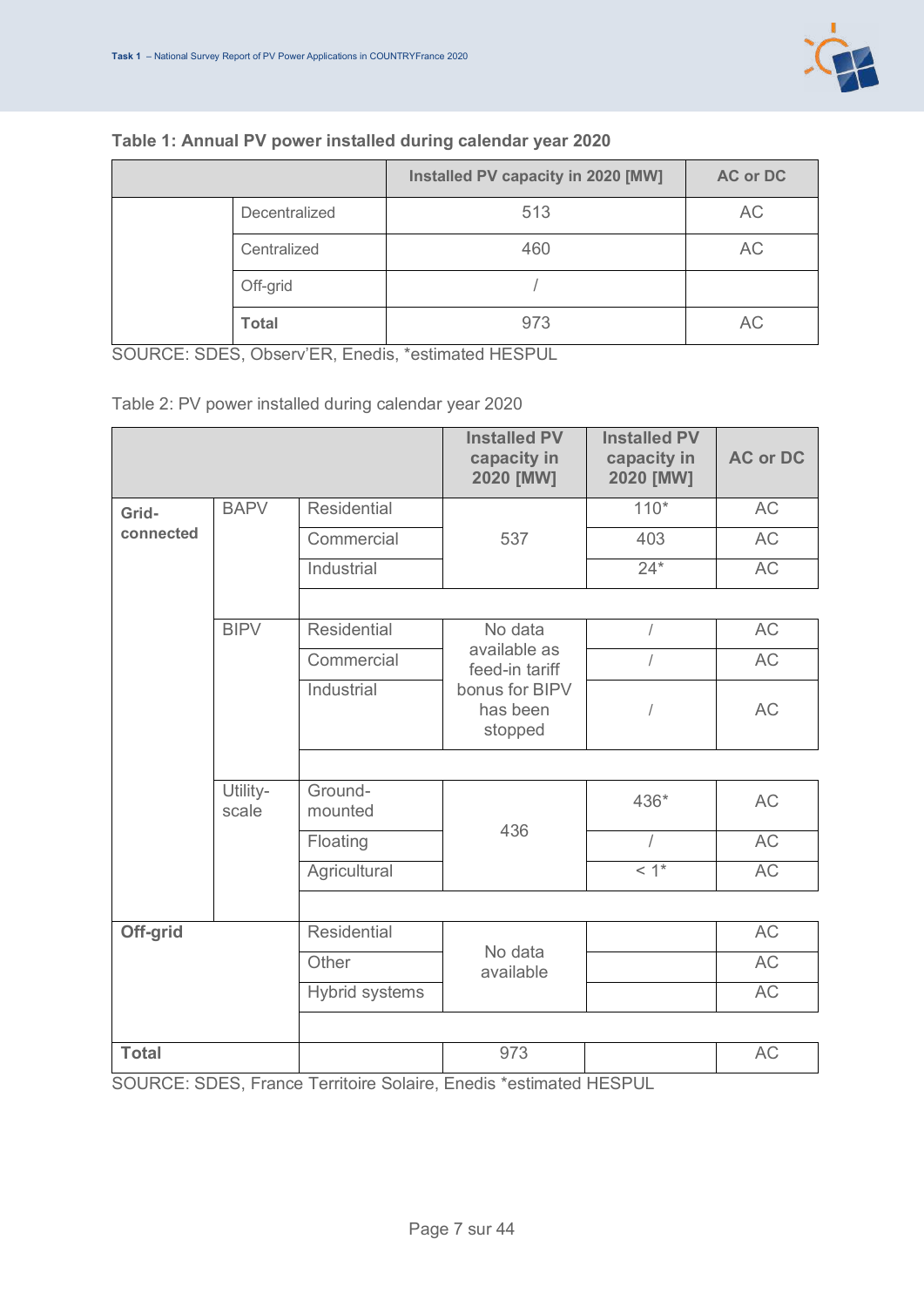

### **Table 3: Data collection process**

| Conversion coefficient to<br>estimate DC installations. | 115 %. This is standard inverter dimensioning practice in mainland<br>France                                                                                                                                                                                   |
|---------------------------------------------------------|----------------------------------------------------------------------------------------------------------------------------------------------------------------------------------------------------------------------------------------------------------------|
| Body collecting data                                    | Data supplied by all transmission and distribution grid managers<br>is aggregated and published by the Service de la donnée et des<br>études statistiques, Commissariat au Développement Durable,<br>the Ministry for the Ecological and Inclusive Transition. |
|                                                         | Enedis (national DSO) publishes segmented data.<br>HESPUL has extrapolated and estimated data where these sources<br>had no published data.                                                                                                                    |
| Link to official source                                 | https://www.statistiques.developpement-durable.gouv.fr/les-<br>energies-renouvelables?rubrique=21                                                                                                                                                              |
|                                                         | Data is provisional, and may be revised as grid operators<br>provide additional information.                                                                                                                                                                   |
| Data quality                                            | Divergence in capacity volumes may exist; the error source may<br>be related to reporting dates, provisional data and/or collection<br>methods.                                                                                                                |
|                                                         | Historical data may be in DC.                                                                                                                                                                                                                                  |

# **Table 4: The cumulative installed PV power in 4 sub-markets**

| Year | Off-grid [MW]<br>(including large<br>hybrids) | Grid-connected<br>distributed [MW]<br>(BAPV, BIPV) | Grid-connected<br>centralized [MW]<br>(Ground, floating,<br>agricultural) | Total [MW]   |
|------|-----------------------------------------------|----------------------------------------------------|---------------------------------------------------------------------------|--------------|
| 2008 | 22,9                                          | 150                                                | $\overline{7}$                                                            | 179,9        |
| 2009 | 29,2                                          | 300                                                | 42                                                                        | 371,2        |
| 2010 | 29,3                                          | 938                                                | 242                                                                       | 1 209,3      |
| 2011 | 29,4                                          | 2 2 4 2                                            | 702                                                                       | 2973,4       |
| 2012 | 29,6                                          | 3052                                               | 1012                                                                      | 4 0 9 3 , 6  |
| 2013 | 29,7                                          | 3454                                               | 1 2 6 4                                                                   | 4747,7       |
| 2014 | 29,75                                         | 3963                                               | 1709                                                                      | 5701,75      |
| 2015 | 30,15                                         | 4 2 5 7                                            | 2318                                                                      | 6 605,15     |
| 2016 | $30,15*$                                      | 4573                                               | 2598                                                                      | 7 201,15     |
| 2017 | $30,15*$                                      | 4985                                               | 3084                                                                      | 5 0 1 5, 1 5 |
| 2018 | $30,15*$                                      | 5342                                               | 3596                                                                      | 8961,15      |
| 2019 | $30,15*$                                      | 5796                                               | 4 121 (revised)                                                           | 9934,15      |
| 2020 | $30,15*$                                      | 6309                                               | 4581                                                                      | 10 890,15    |

SOURCE: SDES and previous IEA NSR-FR reports (revised), PV Atlas Observ'ER and ADEME

\* No data available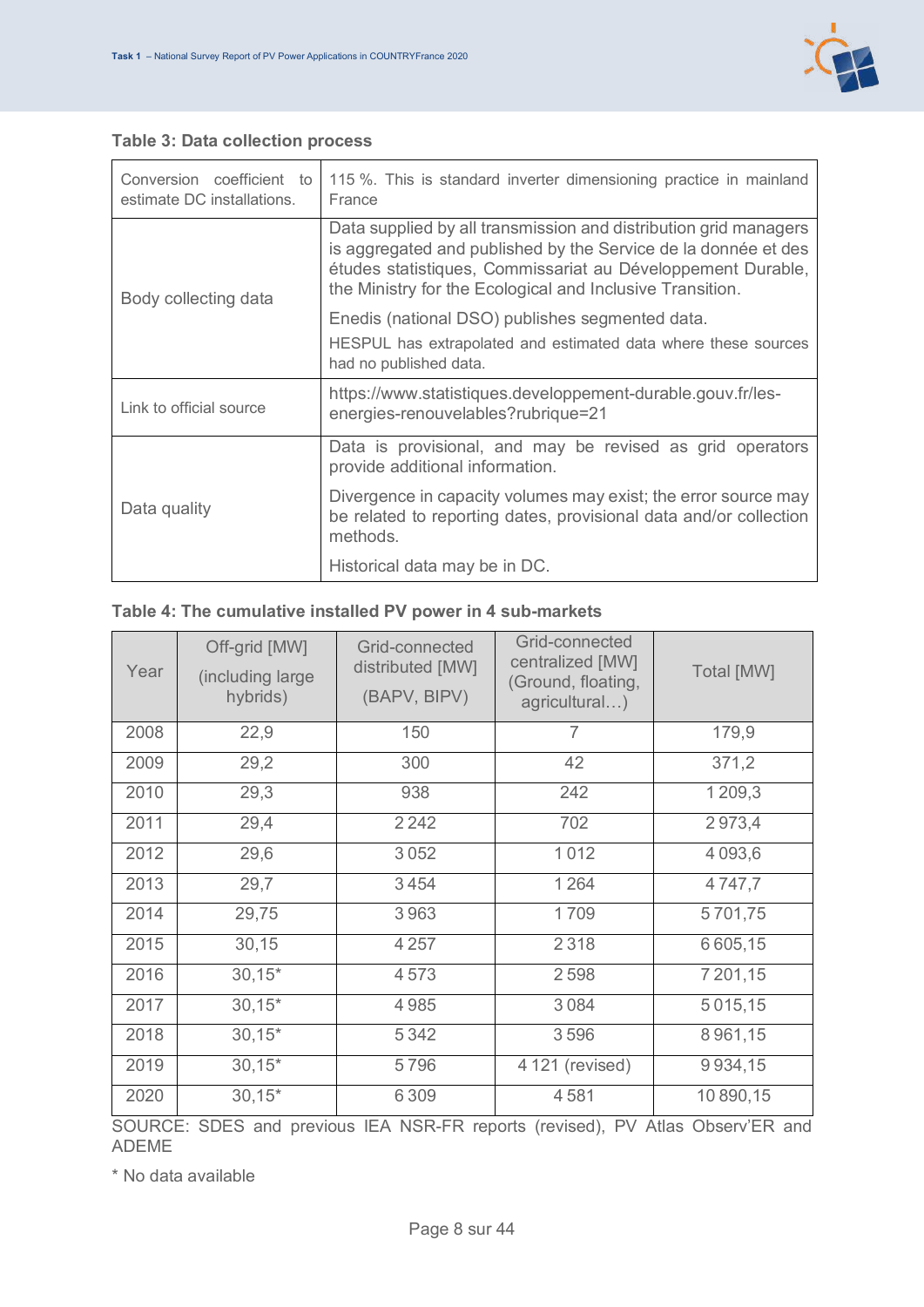

#### **Table 5: Other PV market information**

|                                                                                    | 2020                         |                           |            |  |
|------------------------------------------------------------------------------------|------------------------------|---------------------------|------------|--|
| Number of PV systems in<br>operation in your country                               | Peak Power range             | Installations<br>(number) | Power [MW] |  |
|                                                                                    | $0 - 3$ kW                   | 332 299                   | 898        |  |
|                                                                                    | 3 kW-9 kW                    | 102952                    | 642        |  |
|                                                                                    | 9 kW-36 kW                   | 21 2 26                   | 522        |  |
|                                                                                    | 36 kW-100 kW                 | 20718                     | 1738       |  |
|                                                                                    | 100 kW-250 kW                | 7405                      | 1 3 4 6    |  |
|                                                                                    | > 250 kW                     | 1875                      | 5714       |  |
|                                                                                    | Total                        | 486475                    | 10860      |  |
|                                                                                    | <b>Total Off-grid</b>        |                           | 30         |  |
| Capacity of decommissioned PV<br>systems during the year [MW]                      | 0 (estimated)                |                           |            |  |
| Capacity of repowered PV systems<br>during the year [MW]                           | 0 to 10 (estimated)          |                           |            |  |
| Total capacity connected to the low<br>voltage distribution grid [MW]              | 484 600 systems for 5 146 MW |                           |            |  |
| Total capacity connected to the<br>medium voltage distribution grid<br>[MW]        | 1799 systems for 5 065 MW    |                           |            |  |
| Total capacity connected to the<br>voltage<br>transmission<br>high<br>grid<br>[MW] | 76 systems for 649 MW        |                           |            |  |

Sources: SDES, Registre national des installations de production et de stockage d'électricité (2020), Open data réseaux énergies (ODRÉ) and Hespul extrapolations.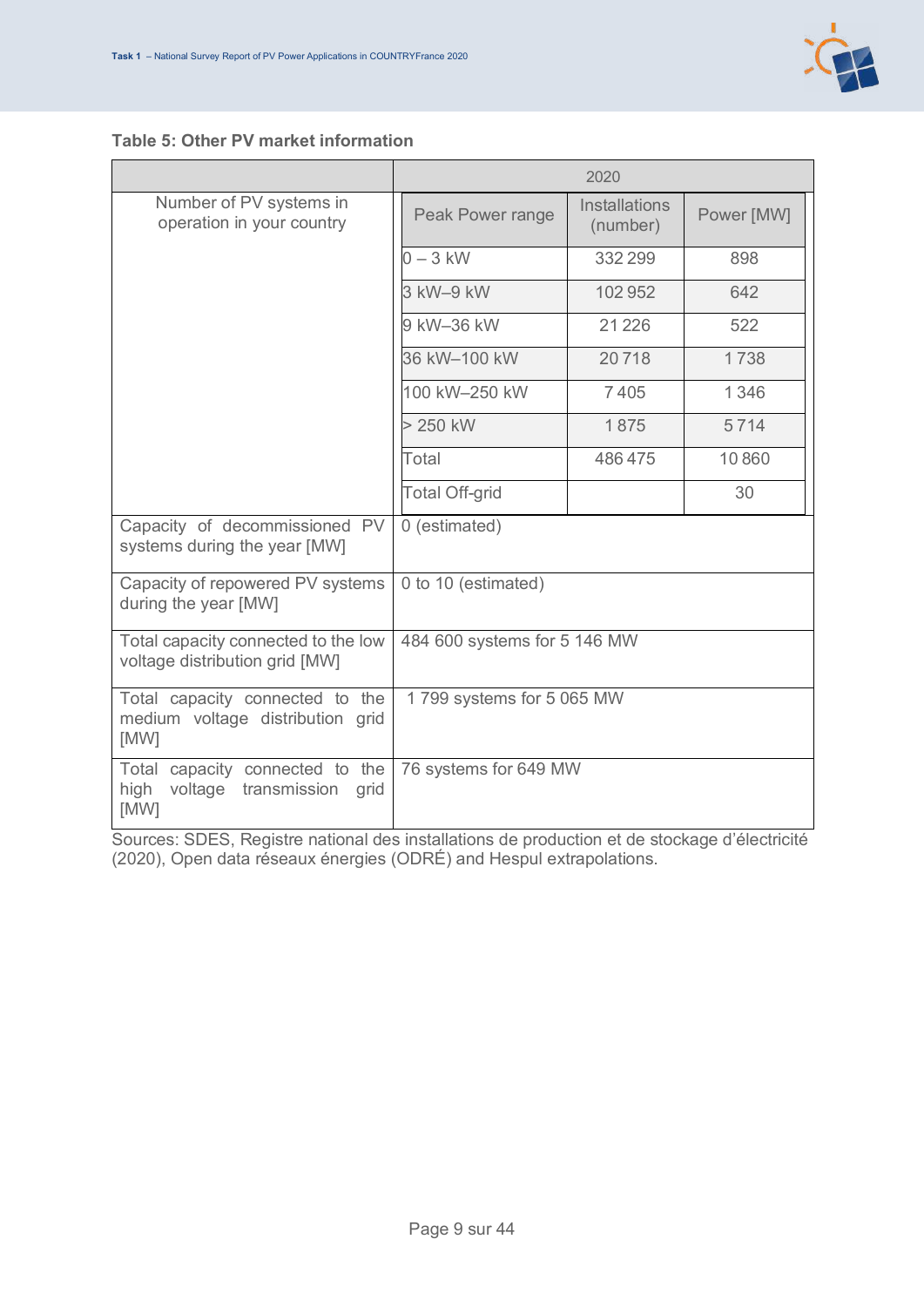

#### **Table 6: PV power and the broader national energy market**

|                                                                                                                   | Data                                                                                                                                                                                       | Year |
|-------------------------------------------------------------------------------------------------------------------|--------------------------------------------------------------------------------------------------------------------------------------------------------------------------------------------|------|
| generation<br>Total<br>power<br>capacities [GW]                                                                   | Total: 136,2 GW of which<br>Nuclear: 61,37 GW;<br>$\bullet$<br>Fossil fuel: 18,93 GW;<br>$\bullet$                                                                                         | 2020 |
| Total<br>renewable<br>power<br>generation capacities (including<br>hydropower) [GW]                               | RES: 53,581 GW (see below)<br>PV*: 10,387 GW (7,5 %);<br>$\bullet$<br>$\bullet$<br>Hydro: 25,731 GW;<br>$\bullet$<br>Wind: 17,616 GW;<br>Other RES: 2,171 GW<br>$\bullet$                  | 2020 |
| Total electricity demand [TWh]                                                                                    | 460 TWh                                                                                                                                                                                    | 2020 |
| <b>New</b><br>generation<br>power<br>capacities installed [GW]                                                    | Total: 2,295 GW of which<br>• Gas: +0,371 GW;<br>• Coal: 0 GW;<br>· Diesel: 0,022 GW;<br>• Nuclear: - 1,76 GW;<br>PV and other RES: 2,019 GW (see below)                                   | 2020 |
| <b>New</b><br>renewable<br>power<br>generation capacities (including<br>hydropower) [GW]                          | • $PV^*: +0.82$ GW;<br>• Wind: + 1,105 GW;<br>• Hydro: + 0,028 GW;<br>• Other RES: + 0,066 GW                                                                                              | 2020 |
| Estimated total PV electricity<br>production<br>(including<br>self-<br>consumed<br>PV electricity)<br>in<br>[TWh] | PV: 12,6 TWh                                                                                                                                                                               | 2020 |
| Total PV electricity production as<br>$\frac{0}{0}$<br>electricity 2,7 %<br>of<br>total<br>a<br>consumption       |                                                                                                                                                                                            | 2020 |
| <b>PV</b><br>yield<br>Average<br>[kWh/kW]                                                                         | in   1 160 $\,$ kWh/kW (30 $\,$ ° with system losses (PV<br>GIS) – France mainland)<br>Ranges from 900 kWh/kW to 1 550 kWh/kW<br>(30° with system losses (PV GIS) - continental<br>France) | 2020 |

2020: RTE France Electricity Report 2020. \*RTE provisional PV figures differ from those of SDES, Tableau de bord: solaire photovoltaïque in Q4 2020.

\*\* Source: SDES, non-energy uses included.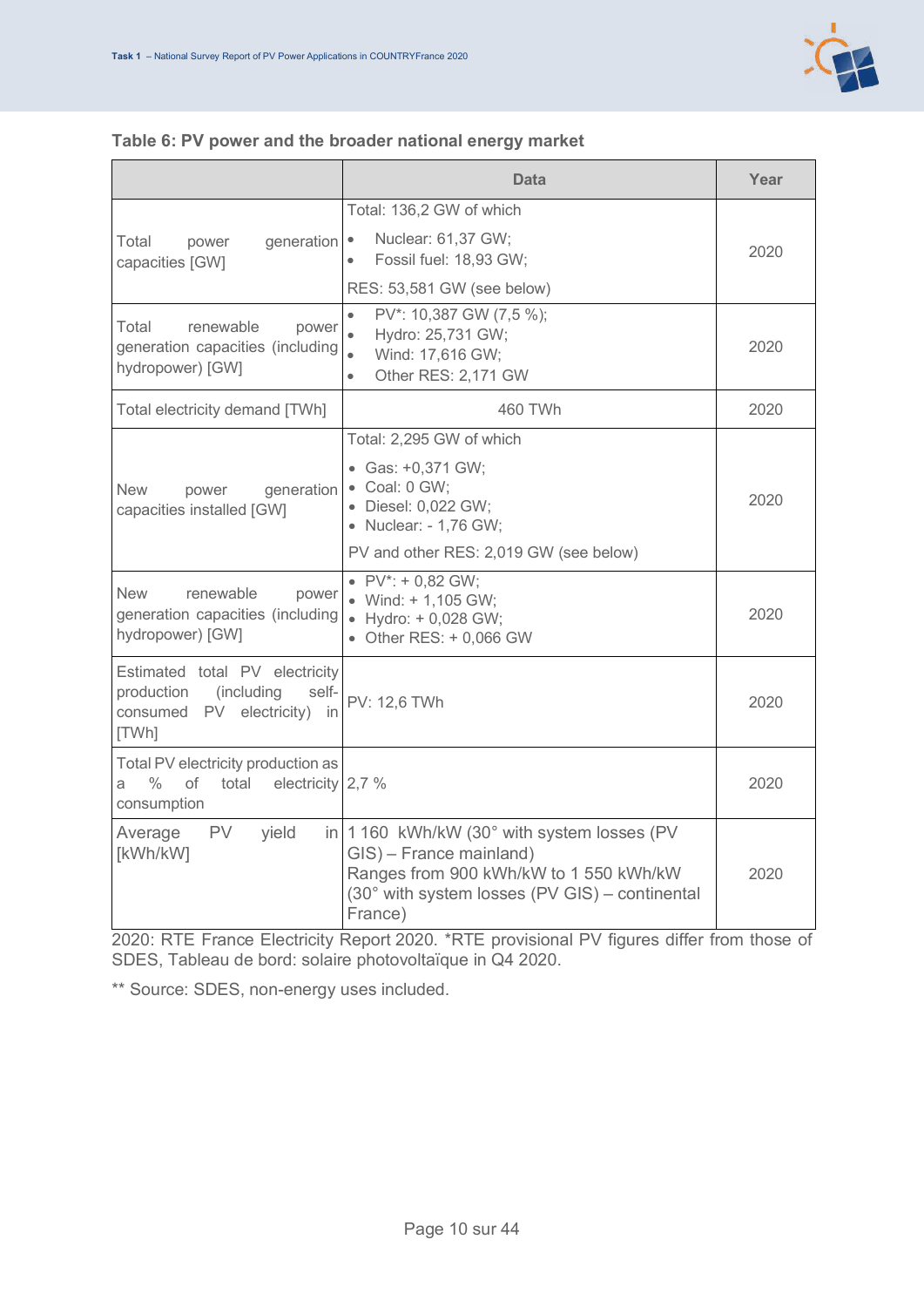

# <span id="page-11-0"></span>**1.3 Key enablers of PV development**

**Table 7: Information on key enablers**

|                                         | Description                                       | <b>Annual Volume</b><br>(Number of<br>units)     | <b>Total Volume</b>                               | Source                                                                            |
|-----------------------------------------|---------------------------------------------------|--------------------------------------------------|---------------------------------------------------|-----------------------------------------------------------------------------------|
| Decentralized<br>storage<br>systems     | On residential<br>sites                           | Mainland<br><b>France: 1267</b><br>Overseas: 299 | Mainland<br>France:<br>10 000<br>Overseas:<br>800 | www.consuel.com<br>Rapports<br>Consuel<br>d'activité<br>2020,<br>2019, 2018,      |
|                                         | Other sites                                       | Mainland<br>France: 44<br>Overseas: 18           | Mainland<br>France: 130<br>Overseas: 60           | www.consuel.com<br>Consuel<br>Rapports<br>d'activité<br>2020,<br>2019, 2018, 2017 |
| <b>Residential</b><br><b>Heat Pumps</b> | Mono and multi-<br>split reversible<br>heat pumps | 812 404                                          | 5 0 58 2 35                                       | www.uniclima.fr                                                                   |
|                                         | Thermodynamic<br>domestic water<br>heater         | 110 320                                          | 717771                                            | Uniclima:<br>Bilan 2020 et<br>perspectives 2021<br>du génie climatique            |
|                                         | Total since 2012                                  | 922 724                                          | 5776006                                           |                                                                                   |
| Electric cars                           | Cars                                              | 44 969                                           | 211 680                                           | www.avere-<br>france.org<br>AVERE: Bilan 2020                                     |
|                                         | Lightweight utility<br>vehicles                   | 3892                                             | 52 2 2 9                                          |                                                                                   |
|                                         | Hybrid<br>rechargeable<br>cars                    | 20 30 8                                          | 77624                                             |                                                                                   |
|                                         | Total since 2010                                  | 69 169                                           | 341 533                                           |                                                                                   |

Note 1: the "Uniclimat Bilan" comments that "there appears to be a market for replacing heat pumps that were initially installed after the 2003 heatwave", and also that "Thermodynamic domestic water heaters in particular fulfil requirements for RES in new buildings".

Note 2: decommissioned units are not accounted for, thus the total volume may not represent the total volume in service.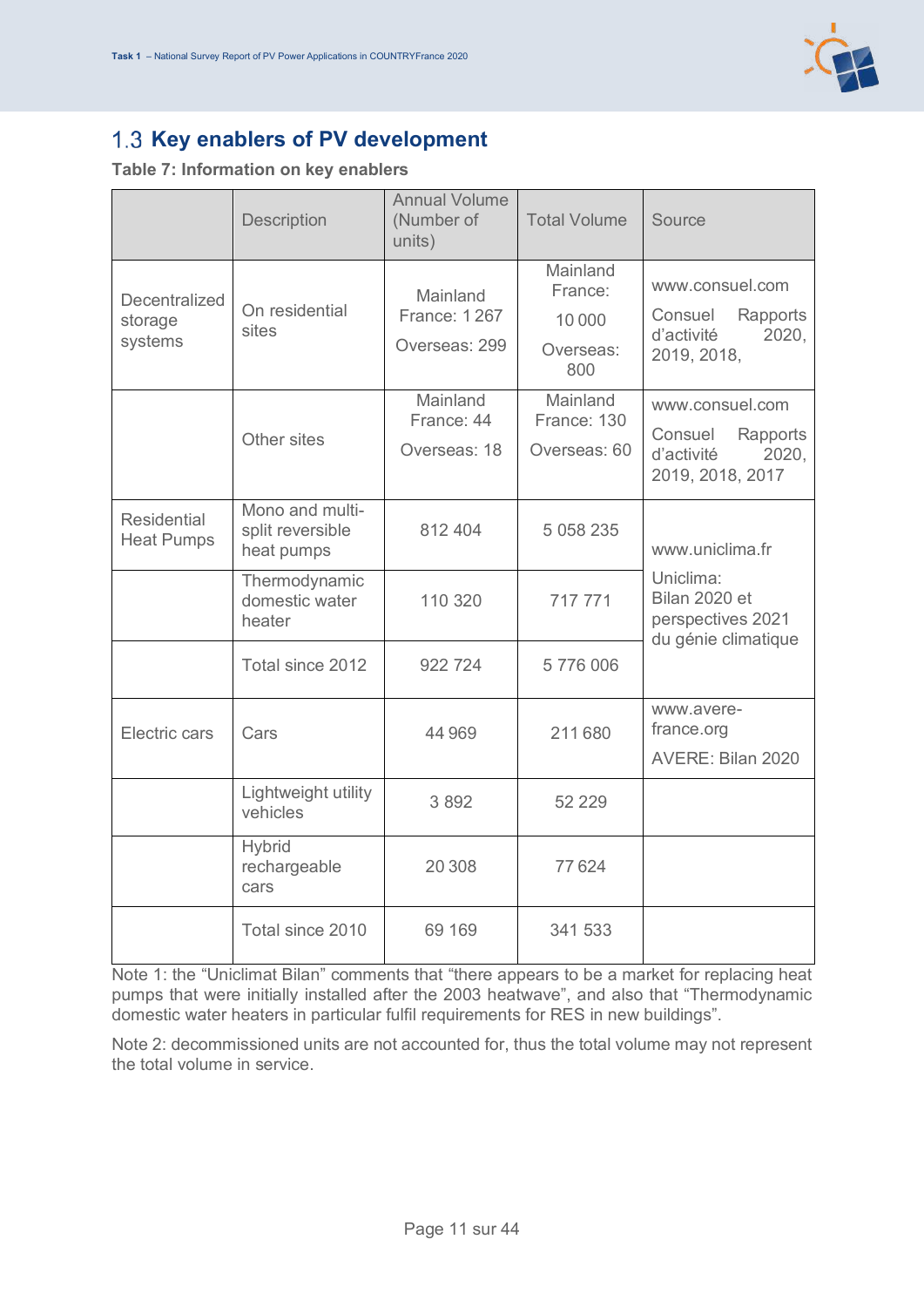

# <span id="page-12-0"></span>**2 COMPETITIVENESS OF PV ELECTRICITY**

Costs continued to decrease in France, as across the world, mainly due to a reduction in module and inverter costs. However, grid connection costs remain a determining factor for many projects despite some of the costs being mutualised through annual grid access fees. The impacts of the COVID-19 lockdown in March and partial lockdown in November were mostly limited to supply chain issues. However, from September 2020, module prices started increasing (approx. +25 % over 3 months, depending on suppliers). For residential systems the module costs increase had a lower impact on market prices as incompressible costs such as labour and insurance are proportionally higher.

French government support meant that during the lockdown, when all site work ceased, salary costs were subsidised to a high level by government, with little financial impact to clients.

Data on market prices is published irregularly, based on either surveys or, when published by the Energy Regulation Commission, data provided by tender candidates. 2020 data are based on limited market surveys conducted for the purposes of this report.

# <span id="page-12-1"></span>**Module prices**

A 2019 study by the Energy Regulation Commission (CRE) provides the most recent largescale survey of price breakdowns in France. The business plans in the CRE study include the module prices that the candidates expect to pay. The lead-time between project submission to the tender and module acquisition is generally between 16 and 18 months. Module costs reported below are average costs according to the expected commissioning year, and are differentiated according to the system size.

| Year                                                                                                                                                                        | 2016           | 2017 | 2018 | 2019 | <b>Typical</b><br>price of a<br>standard<br>module<br>crystalline<br>silicon<br>2020 |
|-----------------------------------------------------------------------------------------------------------------------------------------------------------------------------|----------------|------|------|------|--------------------------------------------------------------------------------------|
| Average module price<br>(all technologies) for<br>systems in Tenders                                                                                                        | 0,7            |      |      |      | $0,35-0,4*$                                                                          |
| Average module<br>price<br>technologies) for systems in Building<br><b>Applications PV Tenders</b><br>Over 90 % of modules in the<br>survey were monocrystalline<br>silicon | 0,6            | 0,6  | 0,45 |      |                                                                                      |
| module<br>Average<br>technologies) for systems in ground<br>based PV Tenders<br>60 % of modules in the survey<br>were monocrystalline silicon,                              | price<br>(all) | 0,55 | 0.4  | 0,4  |                                                                                      |

### **Table 8: Typical module prices (€/Wp) for a number of years**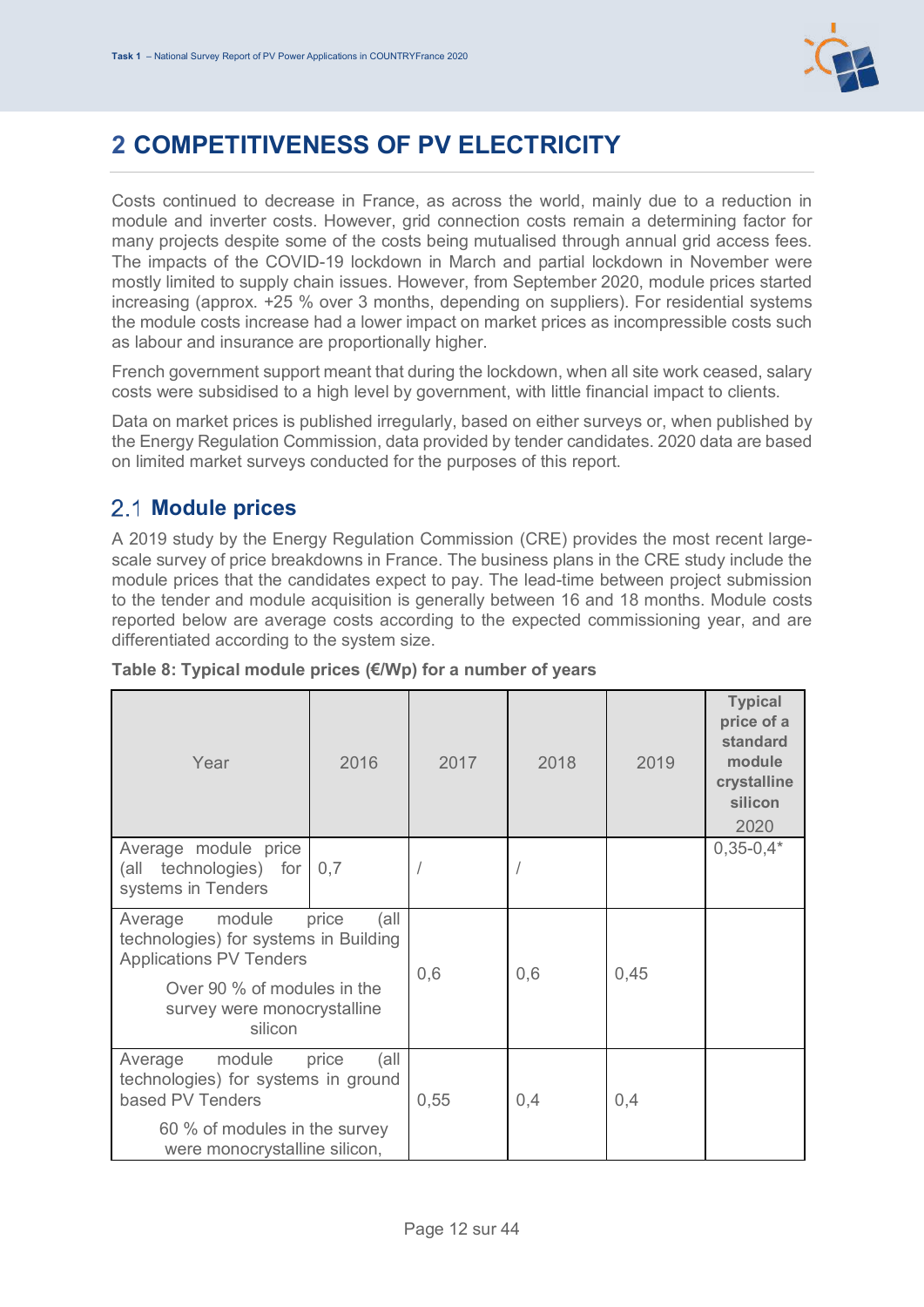

| 13 % polycrystalline silicon and |  |  |  |
|----------------------------------|--|--|--|
| 27 % thin film technologies      |  |  |  |
|                                  |  |  |  |

SOURCE: CRE "Coûts et rentabilités du grand photovoltaïque en métropole continentale", pvXchange and Hespul estimate. 2020 data from Hespul limited market survey

# <span id="page-13-0"></span>**System prices**

There is a wide range in turnkey prices, especially in the small to medium size segment. This range of prices is determined by the ease of installation (or the state of repair and complexity of the existing roof), the type of supporting structures needed, the complexity of the grid connection and the development time associated with these complexities.

| Category/Size                                    | Typical applications and brief details                                                                                                                                                                                                                                                | Current<br>prices<br>F(N) |
|--------------------------------------------------|---------------------------------------------------------------------------------------------------------------------------------------------------------------------------------------------------------------------------------------------------------------------------------------|---------------------------|
| <b>Residential BAPV</b><br>$<$ 3 kW              | Grid-connected, roof-mounted, distributed PV systems<br>installed to produce electricity to grid-connected<br>households. Typically roof-mounted systems on villas<br>and single-family homes. Equipement and labour.                                                                 | $2,3 - 2,5$               |
| <b>Residential BAPV</b><br>5-10 kW               | Grid-connected, roof-mounted, distributed PV systems<br>installed to produce electricity to grid-connected<br>households. Typically roof-mounted systems on villas<br>and single-family homes. Equipement and labour.                                                                 | $1,7 - 2,0$               |
| <b>Residential BIPV 5-</b><br><b>10 kW</b>       | Grid-connected, building integrated, distributed PV<br>systems installed to produce electricity to grid-<br>connected households. Typically, on villas and single-<br>family homes. Equipement and labour.                                                                            | $2,0 - 3,5$               |
| Small<br>commercial<br><b>BAPV</b><br>10-100 kW  | Grid-connected, roof-mounted, distributed PV systems<br>installed to produce electricity to grid-connected<br>commercial buildings, such as public buildings, multi-<br>family houses, agriculture barns, grocery stores etc.<br>Equipement and labour. Grid connection not included. | $0,6 - 1,7$               |
| Large<br>commercial<br><b>BAPV</b><br>100-250 kW | Grid-connected, roof-mounted, distributed PV systems<br>installed to produce electricity to grid-connected large<br>commercial buildings, such as public buildings, multi-<br>family houses, agriculture barns, grocery stores etc.<br>Grid connection not included.                  | $0.7 - 1,0$               |
| <b>Industrial BAPV</b><br>>250 kW                | Grid-connected, roof-mounted, distributed PV systems<br>installed to produce electricity to grid-connected<br>industrial buildings, warehouses, etc. Grid connection<br>not included.                                                                                                 | $0,9 - 1,1$               |
| centralized<br>Small<br><b>PV</b><br>1-10 MW     | Grid-connected, ground-mounted, centralized<br><b>PV</b><br>systems that work as central power station. The<br>electricity generated in this type of facility is not tied to<br>a specific customer and the purpose is to produce                                                     | $0,5 - 0,9$               |

### **Table 9: Turnkey PV system prices of different typical PV systems**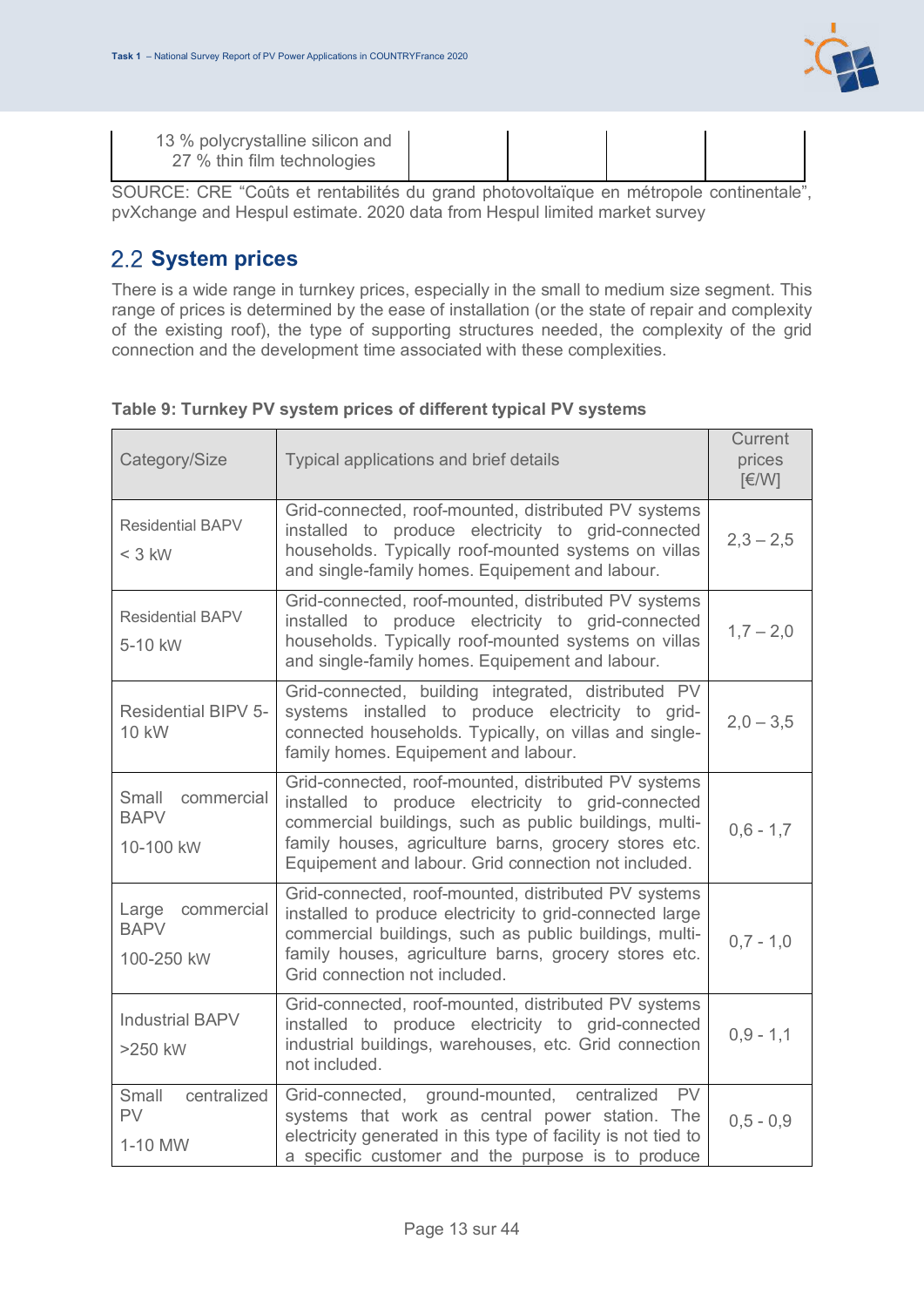

|                                             | electricity for sale. With few exceptions, financed<br>through competitive tender                                                                                                                                                                                                                                      |             |
|---------------------------------------------|------------------------------------------------------------------------------------------------------------------------------------------------------------------------------------------------------------------------------------------------------------------------------------------------------------------------|-------------|
| Medium centralized<br><b>PV</b><br>10-20 MW | Grid-connected, ground-mounted, centralized<br><b>PV</b><br>systems that work as central power station. The<br>electricity generated in this type of facility is not tied to<br>a specific customer and the purpose is to produce<br>electricity for sale. With few exceptions, financed<br>through competitive tender | $0,5 - 0,9$ |
| Parking canopies<br>up to 5 MW              | Grid-connected, distributed PV systems installed over<br>impermeable car parks to produce electricity to grid-<br>connected industrial buildings, warehouses, etc.<br>Financed through competitive tender                                                                                                              | $1,2 - 1,3$ |
| Parking canopies<br>5 to 10 MW              | Grid-connected, distributed PV systems installed over<br>impermeable car parks to produce electricity to grid-<br>connected industrial buildings, warehouses, etc.<br>Financed through competitive tender                                                                                                              | $1 - 1,1$   |
| <b>Floating centralised</b><br>PV           | Financed through competitive tender                                                                                                                                                                                                                                                                                    |             |

SOURCE: FiT systems: estimation HESPUL from sources Hespul. Tenders source: CRE "Coûts et rentabilités du grand photovoltaïque en métropole continentale", Etude ADEME "Coûts des énergies renouvelables et de récupération en France".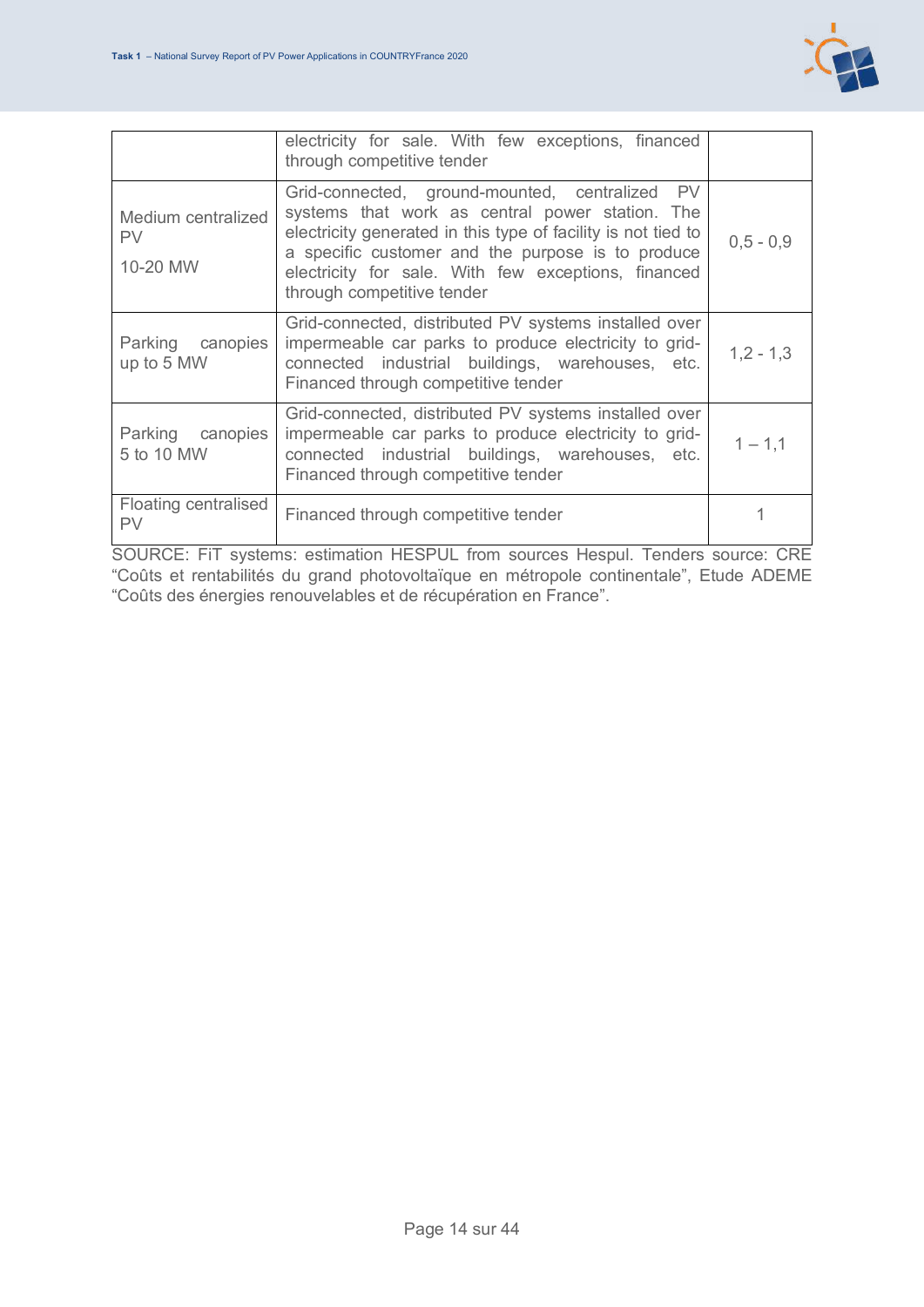

| Year | <b>Residential</b><br><b>BAPV</b>                                                   | <b>Small commercial</b><br><b>BAPV</b>                                                 | <b>Large commercial</b><br><b>BAPV</b>                                                  | <b>Centralized PV</b>                                                                   |
|------|-------------------------------------------------------------------------------------|----------------------------------------------------------------------------------------|-----------------------------------------------------------------------------------------|-----------------------------------------------------------------------------------------|
|      | Grid-connected,<br>roof-mounted,<br>distributed PV<br>system<br>5-10 kW<br>[euro/W] | Grid-connected,<br>roof-mounted,<br>distributed PV<br>systems<br>10-100 kW<br>[euro/W] | Grid-connected,<br>roof-mounted,<br>distributed PV<br>systems<br>100-250 kW<br>[euro/W] | Grid-connected,<br>ground-mounted,<br>centralized PV<br>systems<br>10-50 MW<br>[euro/W] |
| 2007 | 8,4                                                                                 | 7,8                                                                                    |                                                                                         | 6,3                                                                                     |
| 2008 | 8,2                                                                                 | 7,6                                                                                    |                                                                                         | 6,2                                                                                     |
| 2009 | 6,9                                                                                 | 6,4                                                                                    |                                                                                         | 5,2                                                                                     |
| 2010 | 5,9                                                                                 | 5,5                                                                                    |                                                                                         | 4,5                                                                                     |
| 2011 | 3,9                                                                                 | 2,6                                                                                    |                                                                                         | $\overline{2}$                                                                          |
| 2012 | 3,7                                                                                 | $\overline{2}$                                                                         |                                                                                         | 1,6                                                                                     |
| 2013 | 2,7                                                                                 | $\overline{2}$                                                                         |                                                                                         | 1,3                                                                                     |
| 2014 | 2,6                                                                                 | $\overline{2}$                                                                         |                                                                                         | 1,3                                                                                     |
| 2015 | 2,5                                                                                 | 1,9                                                                                    |                                                                                         | 1,2                                                                                     |
| 2016 | 2,41                                                                                | 1,58                                                                                   |                                                                                         | 1,1                                                                                     |
| 2017 | 2,2                                                                                 | 1,2                                                                                    |                                                                                         | $0,9 - 1,1$                                                                             |
| 2018 | 2,2                                                                                 | 1,2                                                                                    |                                                                                         | $0,7 - 0,9$                                                                             |
| 2019 | $\overline{2}$                                                                      | 1,2                                                                                    | 1,2                                                                                     | $0,65 - 0,85$                                                                           |
| 2020 | 1,9                                                                                 | 1,1                                                                                    | 0,9                                                                                     | $0,65 - 0,85$                                                                           |

**Table 10: National trends in system prices for different applications**

NOTE — The table includes BIPV-IAB systems up to 3 kW until 2012, BIPV-IAB systems up to 9 kW from 2013 to 2016 and BAPV systems up to 9 kW since 2017.

SOURCE: Previous IEA NSR-FR reports, limited market surveys by Hespul, VAT not included. \*IAB: completely building integrated; \*\*ISB: simplified building integration; BAPV building applied / roof top systems.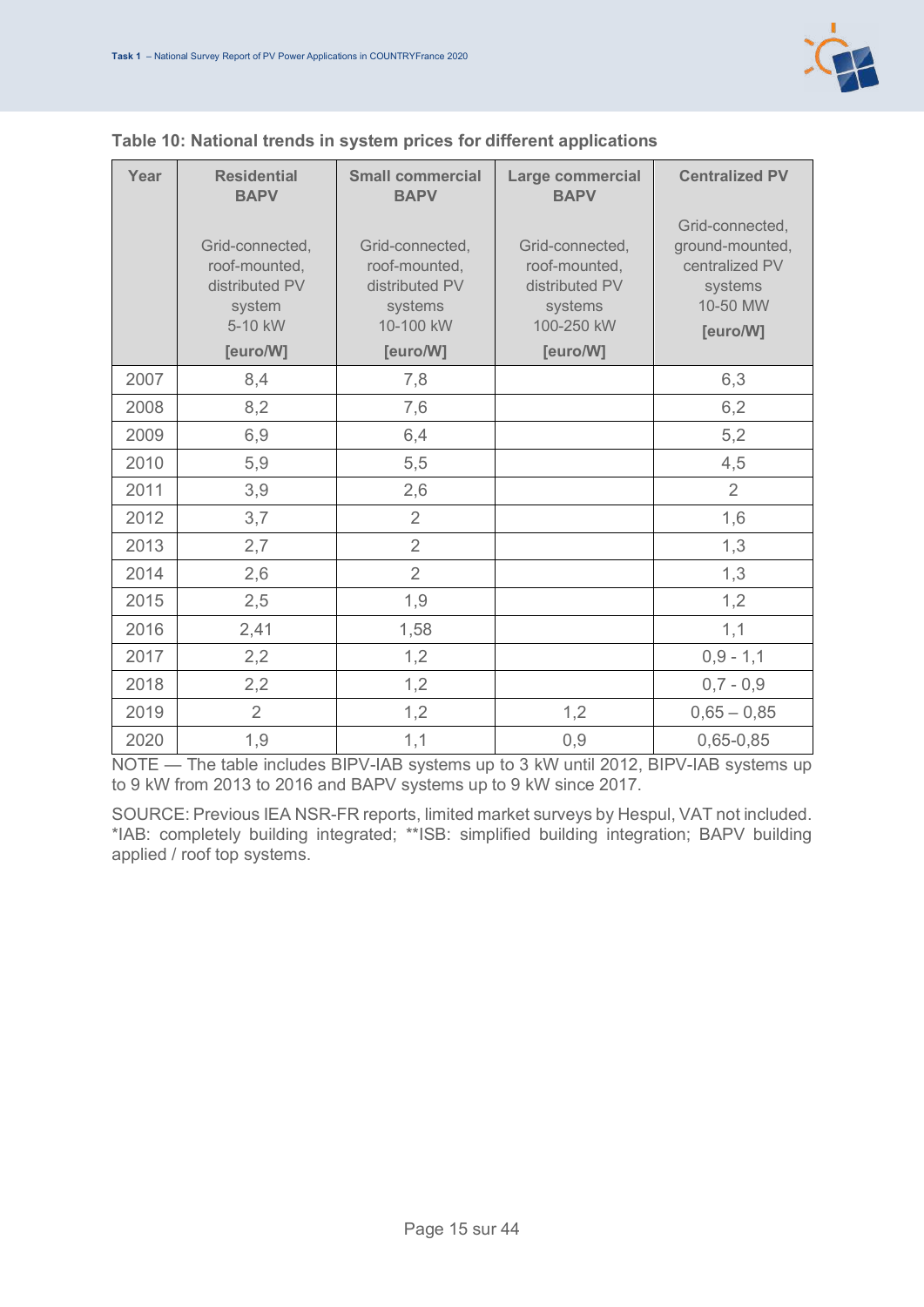

# <span id="page-16-0"></span>**Cost breakdown of PV installations**

The Renewable Energy Trade Association (Syndicat des Energies Renouvelables, SER) study evaluating the contribution to renewable to the French economy, published in 2020, builds on the 2019 energy Regulation Commissions study on the cost of photovoltaics in France, with results as detailed below.

# **Table 11: Cost breakdown for a grid-connected roof-mounted, distributed residential PV system of 10-100 kW**

| Cost category                                               | Average [€/W]                         |  |  |  |
|-------------------------------------------------------------|---------------------------------------|--|--|--|
| <b>Hardware</b>                                             |                                       |  |  |  |
| Module                                                      | 0,37                                  |  |  |  |
| Inverter                                                    | 0,07                                  |  |  |  |
| Mounting material                                           | 0,32                                  |  |  |  |
| Other electronics (cables, etc.), including installation    | 0,33                                  |  |  |  |
| <b>Subtotal Hardware</b>                                    | 1,09                                  |  |  |  |
| <b>Soft costs</b>                                           |                                       |  |  |  |
| Installation work                                           | (included in Other Hardware<br>costs) |  |  |  |
| Planning                                                    |                                       |  |  |  |
| Shipping and travel expenses to customer                    | 0,1                                   |  |  |  |
| <b>Customer acquisition</b>                                 |                                       |  |  |  |
| Permits and commissioning (i.e. cost for electrician, etc.) |                                       |  |  |  |
| Project margin                                              |                                       |  |  |  |
| <b>Subtotal Soft costs</b>                                  |                                       |  |  |  |
| Grid connection                                             | 0,2                                   |  |  |  |
| <b>Total (excluding VAT)</b>                                | 1,43                                  |  |  |  |
| Average VAT                                                 | 20 %                                  |  |  |  |

SOURCE: "Évaluation et analyse de la contribution des énergies renouvelables à l'économie de la France et de ses territoires" SER/EY June 2020

For this segment, module prices are well above that of other segments; in France both distributors and installers add a margin to module costs.

#### **Table 12: Cost breakdown for a grid-connected, ground-mounted, centralized PV systems of >1 MW**

| Cost category | Average [€/W] |  |  |
|---------------|---------------|--|--|
| Hardware      |               |  |  |
| Module        | 0.3           |  |  |
| Inverter      | 0.06          |  |  |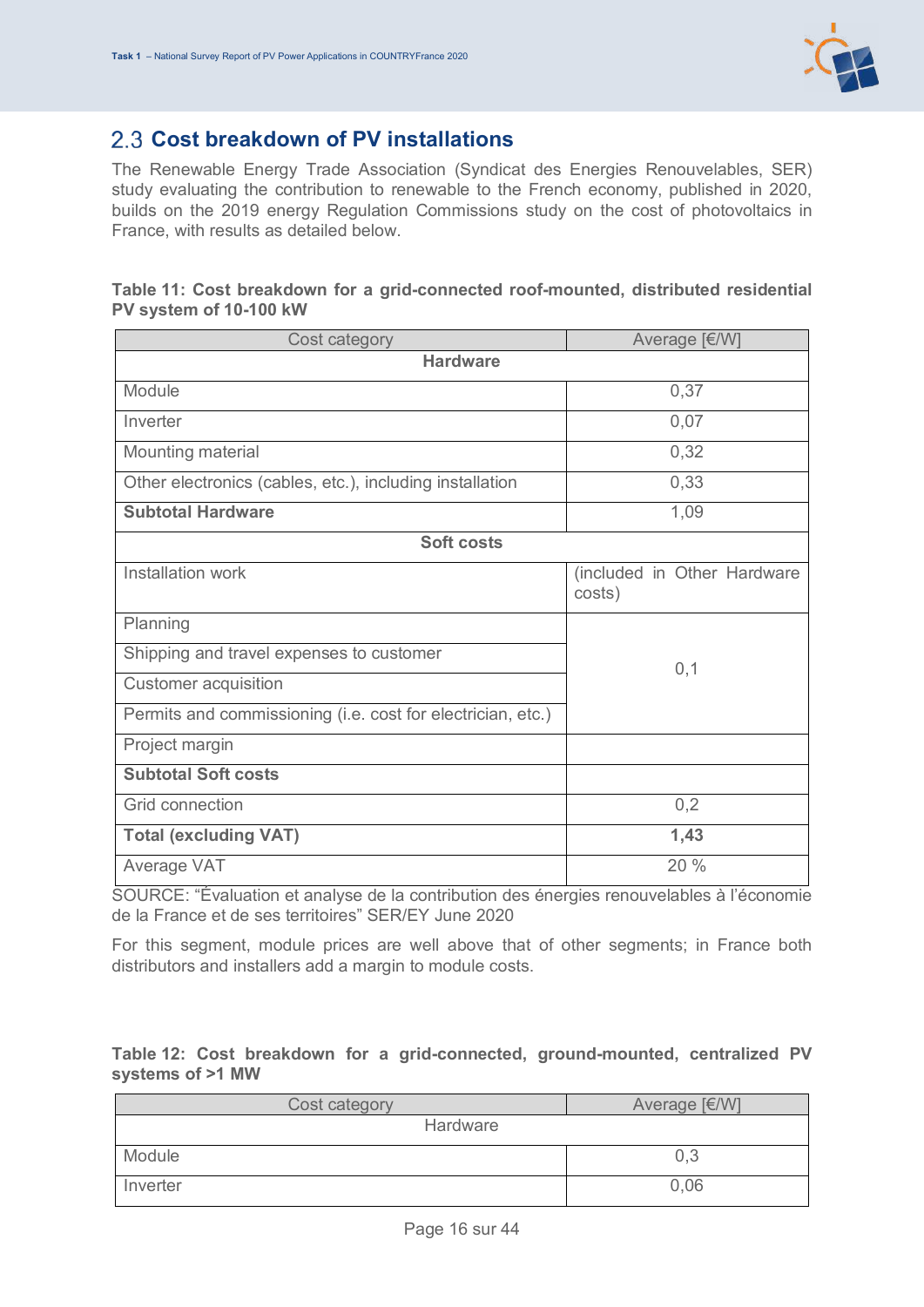

| Mounting material                                           | 0,16                                  |
|-------------------------------------------------------------|---------------------------------------|
| Other electronics (cables, etc.), including installation    | 0,17                                  |
| <b>Subtotal Hardware</b>                                    | 0,69                                  |
| Soft costs                                                  |                                       |
| Installation work                                           | (included in Other Hardware<br>costs) |
| Planning                                                    |                                       |
| Shipping and travel expenses to customer                    | 0,13                                  |
| <b>Customer acquisition</b>                                 |                                       |
| Permits and commissioning (i.e. cost for electrician, etc.) |                                       |
| Project margin                                              |                                       |
| <b>Subtotal Soft costs</b>                                  |                                       |
| Grid connection                                             | 0,08                                  |
| <b>Total (excluding VAT)</b>                                | 0,87                                  |
| Average VAT                                                 | 20 %                                  |

SOURCE: "Évaluation et analyse de la contribution des énergies renouvelables à l'économie de la France et de ses territoires" SER/EY June 2020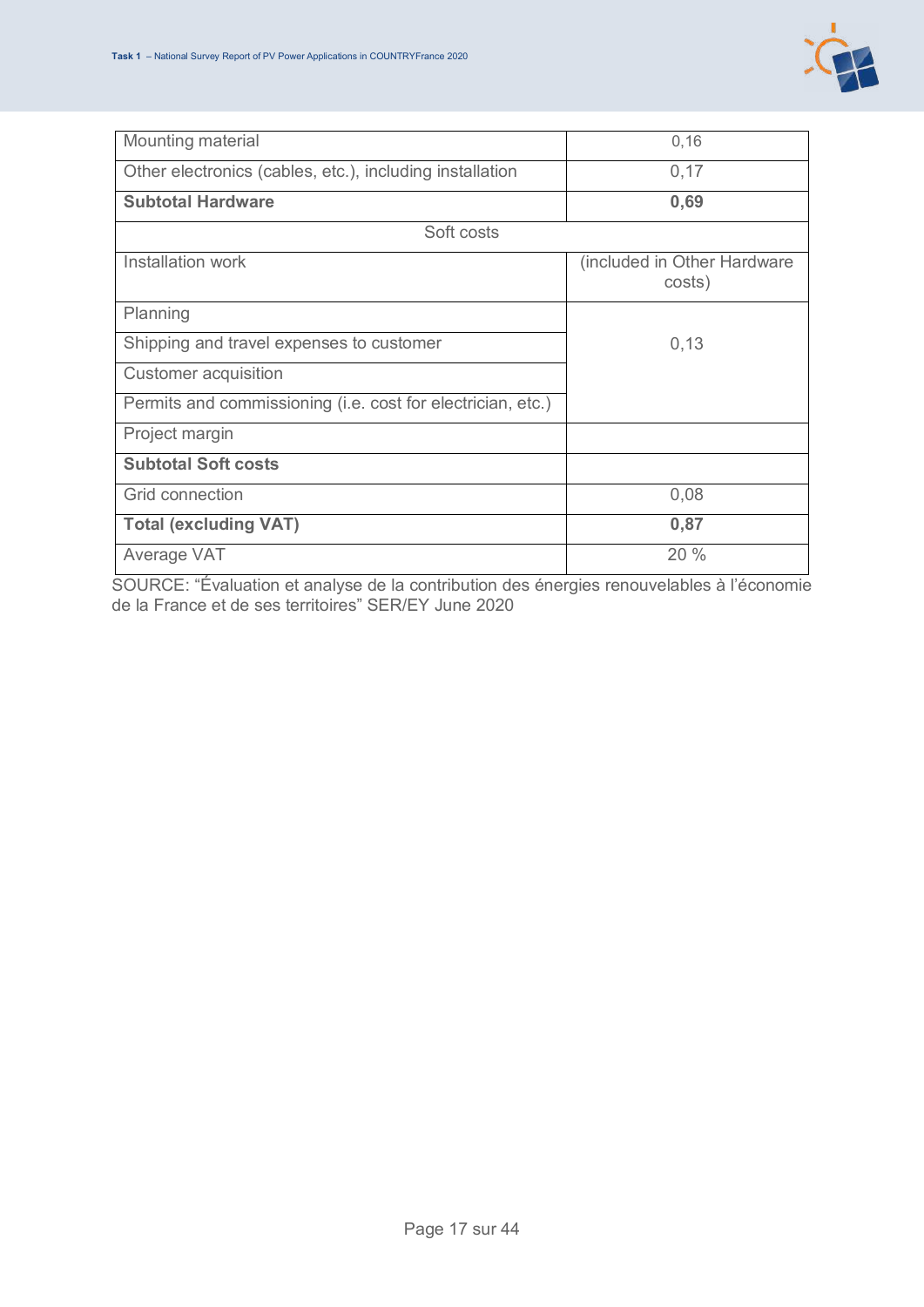

# <span id="page-18-0"></span>**Financial Parameters and specific financing programs**

### **Table 13: PV financing information in 2020**

| <b>Different market segments</b>                                      | Loan rate $\lceil\% \rceil$ |
|-----------------------------------------------------------------------|-----------------------------|
| Average rate of loans – residential installations                     | 4 % - 7 % over 12<br>years  |
| Average rate of loans – commercial installations                      | 1,5 % over 18 years         |
| Average cost of capital - industrial and ground-mounted installations | 3 % over 20 years           |

SOURCE: Etude ADEME "Coûts des énergies renouvelables et de récupération en France", CRE "Coûts et rentabilités du grand photovoltaïque en métropole continentale", ISWT, estimation Hespul.

Note: Rate of loans for residential applications are often consumer credit type which explains their relatively high level. Interest rates dropped as financing organisations benefited from COVID-19 national economic stimulus packages.

# <span id="page-18-1"></span>**Specific investments programs**

| Investment<br><b>Schemes</b>                           | Introduced in France                                                                                                                                                                                                                                                                 |
|--------------------------------------------------------|--------------------------------------------------------------------------------------------------------------------------------------------------------------------------------------------------------------------------------------------------------------------------------------|
| Third party<br>ownership (no<br>investment)            | Used for commercial and industrial systems (roof and land rental), but<br>also to a lesser extent on new agricultural buildings.                                                                                                                                                     |
| Renting                                                | A few small-scale operations in self-consumption models where<br>building occupiers rent PV systems. Not common.                                                                                                                                                                     |
| Leasing                                                | Leasing is a common financing instrument in France for commercial<br>systems. "Sofergie" (Energy Financing Company) provide credit or<br>leasing options for projects developed by municipalities, social housing<br>organisations, commercial companies and agricultural companies. |
| Financing through<br>utilities                         | Some electric utilities (more often their subsidiaries) develop and invest<br>in PV systems, but they do not offer finance for third parties. Utilities<br>can access all support mechanisms, including FiT and Tenders for<br>systems that they develop or own.                     |
| Investment in PV<br>plants against<br>free electricity | (See self-consumption)                                                                                                                                                                                                                                                               |
| Crowd funding<br>(investment in PV                     | Crowd-funding generally finances debt through crowd-funding<br>platforms, however some platforms allow for equity financing.                                                                                                                                                         |
| plants)                                                | 60 % of projects in the competitive tenders for ground-based systems<br>were eligible for the crowdfunding or community solar bonus, but only<br>approx. 20 % for the roof-mounted photovoltaics tenders.                                                                            |
| Community solar                                        | Yes                                                                                                                                                                                                                                                                                  |

**Table 14: Summary of existing investment schemes**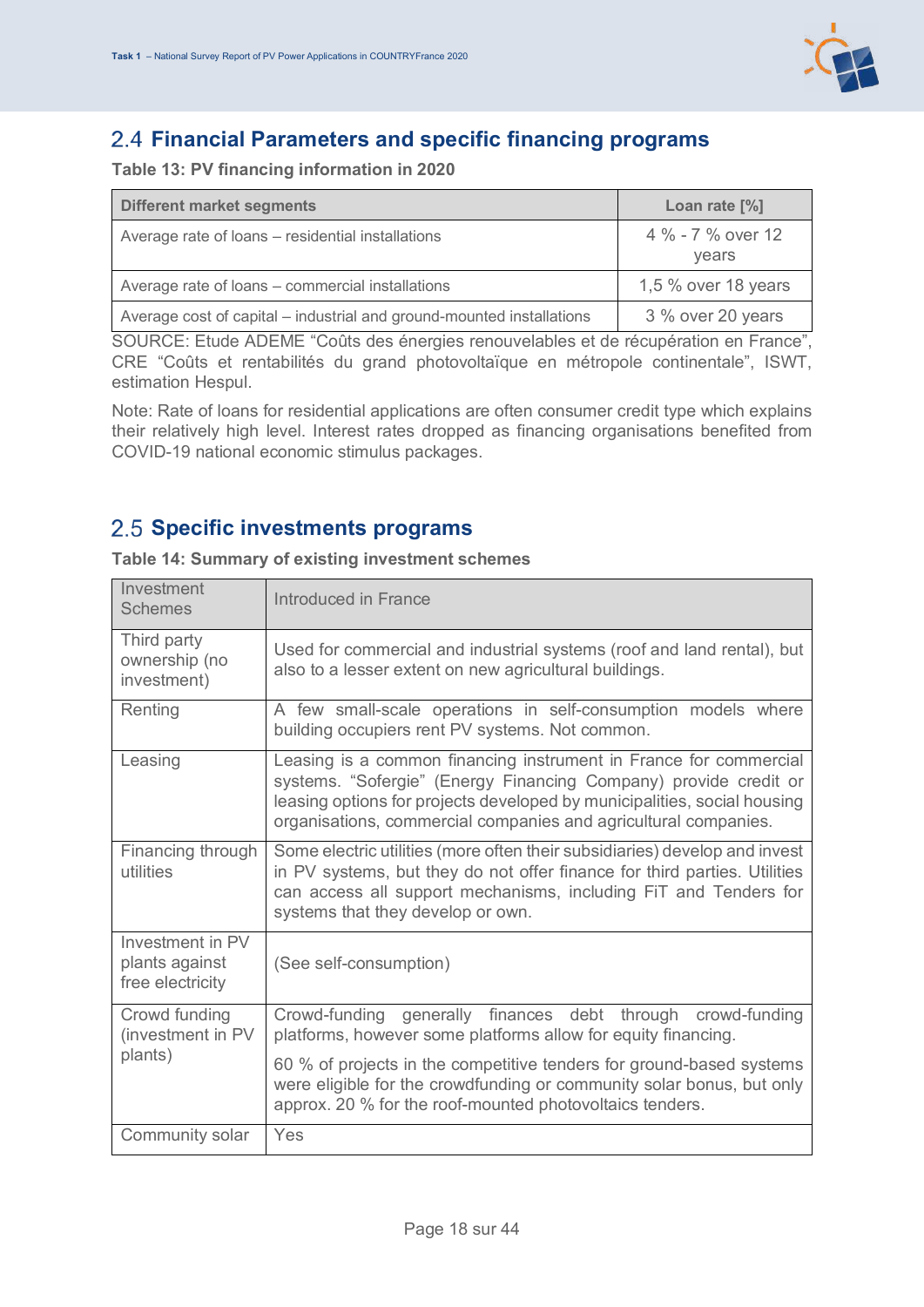

| International<br>organization | No |
|-------------------------------|----|
| financing                     |    |

The main financing organizations are commercial banks (both French and foreign), debt funds (French and foreign insurers) and institutional lenders (European and national).

With a growing demand for recognised "green" finance labels, the Greenfin label, which aims at guaranteeing the environmental criteria of investments (specifically related to energy transition) and the respect of a certain number of additional financial criteria including transparency went from 19 (end 2019) to 59 funds (mid 2021) – although not all are open for photovoltaics - some are technology specific (for example, wood or "green" gas).

Cleantech investments in France grew again in 2020, with the RES sector being the biggest beneficiary. Significantly, it was photovoltaics generator Amarenco's two operations, raising 163 million euros, that were the biggest events of the year.

#### *Portfolio financing*

Portfolio financing/refinancing and large or utility-scale projects can make use of the European Investment Bank (European long-term investment fund—EIB) offers.

The EIB supports a number of renewable energy source (RES) investments funds available for photovoltaics projects. A risk-sharing project with financial institutions implemented in 2017 was replicated in 2018, and will operate until 2022, with a project investment cost of 1 800 MEUR for renewable energy plants including photovoltaics. In 2020, the EIB invested 75 million euros in INFRAGREEN IV, a Greenfin label fund with 26 million euros for France.

Other major actors include La Banque des Territoires (Caisse des Dépôts) and its subsidiary Bpifrance, who jointly launched a 40 billion euro Climat Plan in September, with 900 million euros for direct investment in renewable energy infrastructure over the next 5 years by La Banque des Territoires.

#### *Project financing*

Project financing, classically used for infrastructure projects, is based on project cash flows repaying project debt and equity. Project financing for privately owned projects is available through both commercial banks and bpifrance, a public investment bank. Public authorities can access financing from public long-term investors such as the Caisse des Dépôts (Deposits and Consignments Fund).

Project financing is also available through Sofergies - financial institutions that provide debt financing or leasing options for energy efficiency and renewable energy projects by municipalities, social housing organisation, commercial companies and agricultural companies.

As part of their Plan Climat (see above) announced in September, Bpifrance will double its project co-financing, partnering with private banks, and has reserved 12,7 billion euros for renewable energy project pre-financing over 4 years. A 100 million euro envelope has also been reserved for funding public and private self-consumption project loans.

#### *Community solar (citizen investment)*

Citizen investment is mobilised through specific citizen RES funds and crowd-funding platforms—financing both equity and debt. The principal organisations active in channelling citizen investment are crowdfunding platforms (debt and equity investments) and Energie Partagée (over 2 million euros invested in photovoltaics). Since its creation in 2009, Energie Partagée has invested 6,1 million euros in 35 photovoltaics projects for 42 MW (in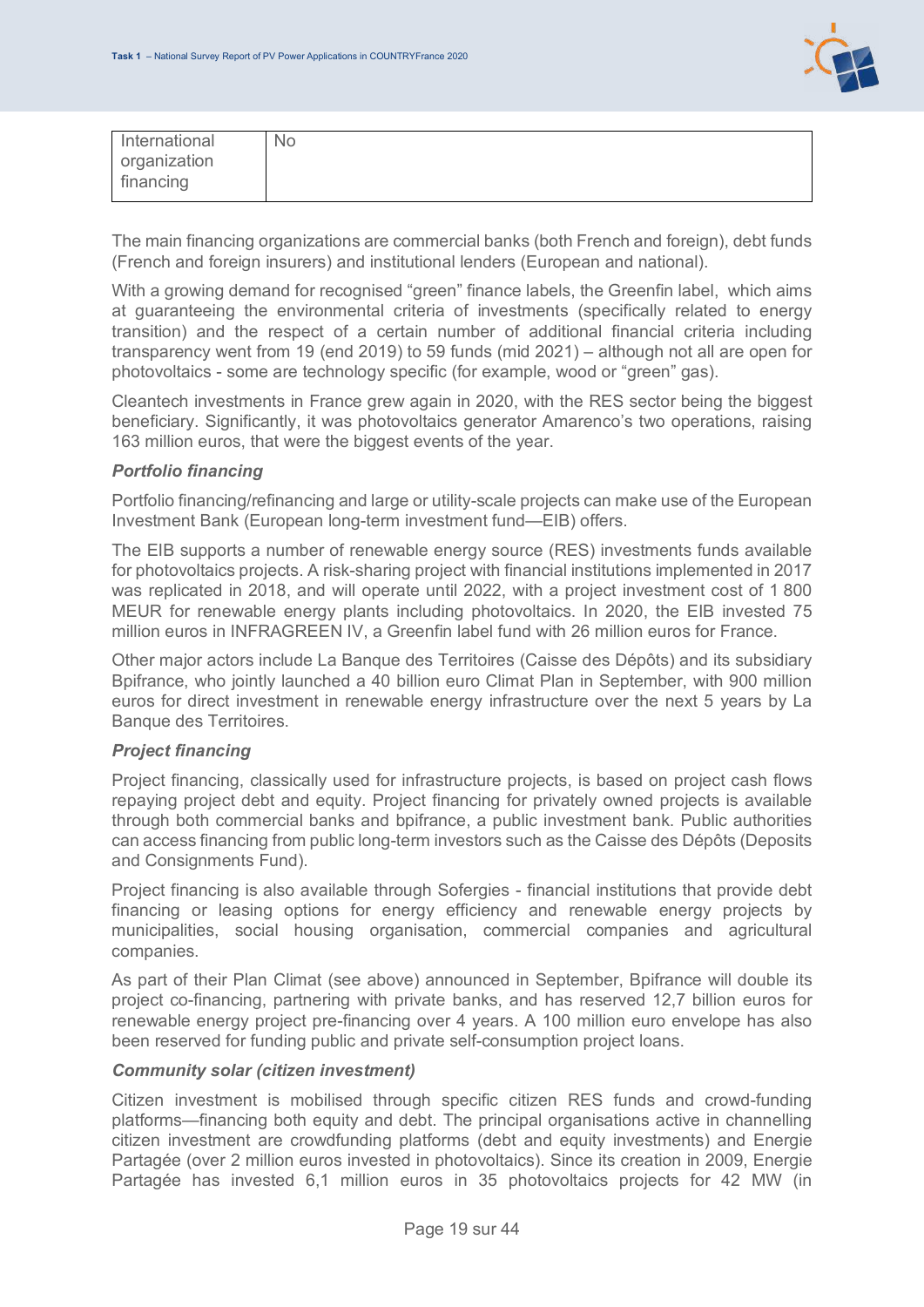

development or operations), representing 3 600 citizens and 83 local authorities. Another 30 MW of projects have been recognised as respecting the Energie Partagée charter – mostly smaller clustered projects carried by members of the Association Centrales Villageoise.

#### *Crowdfunding*

Crowdfunding of projects once again increased in volume in 2020. Historically crowdfunding serviced project debt, however just under 20 % of project financing went to equity- and just over 20 % of the total collected went to corporate financing, not project financing, a significant development.

Financing of photovoltaics through crowdfunding:

- Roof-mounted systems: 30 million euros raised for 250 MW across 77 projects,
- Ground-based systems: 33 million euros raised for 669 MW across 84 projects.

#### *Residential project financing*

Residential systems are financed through different schemes: 100 % owner capital, home renovation loans or consumer credit loans.

# <span id="page-20-0"></span>**Additional Country information**

#### **Table 15: Country information**

| Retail electricity prices for<br>a household           | Time of use contracts available.<br>Eurostat Band DC (2500 kWh < consumption < 5 000 kWh)<br>195,8 €/MWh all taxes and levies included.                                                                                                                                                                                                                                                                                                                                    |
|--------------------------------------------------------|----------------------------------------------------------------------------------------------------------------------------------------------------------------------------------------------------------------------------------------------------------------------------------------------------------------------------------------------------------------------------------------------------------------------------------------------------------------------------|
| Retail electricity prices for<br>a commercial company  | Time of use contracts available<br>Eurostat Band IB (20 MWh < consumption < 500 MWh):<br>127 €/MWh excluding VAT and other recoverable<br>taxes and levies:<br>152 €/MWh all taxes and levies included.<br>Eurostat Band IC (500 MWh < consumption < 2 000 MWh):<br>95 €/MWh excluding VAT and other recoverable taxes<br>and levies:<br>114 €/MWh all taxes and levies included.                                                                                          |
| Retail electricity prices for<br>an industrial company | Time of use, demand response, peak shaving contracts<br>available.<br>Eurostat Band ID (2 000 MWh < consumption < 20 000 MWh):<br>81 €/MWh excluding VAT and other recoverable taxes<br>$\bullet$<br>and levies;<br>96 €/MWh all taxes and levies included.                                                                                                                                                                                                                |
| Liberalization<br>of<br>the<br>electricity sector      | France's electricity industry is highly concentrated but not<br>vertically integrated in theory. However, in practice, EDF, (the<br>state holds over 80 % of EDF share capital) and its different<br>wholly or partially owned subsidiary companies are the<br>principal generator (over 80 % of electricity production),<br>transport grid manager (100 %), distribution grid manager<br>(over 95 % of grid subscribers) and retailer (over 75 % of retail<br>customers). |

SOURCE: INSEE, CRE, Eurostat [nrg\_pc\_204] and (nrg\_pc\_205) 2020S2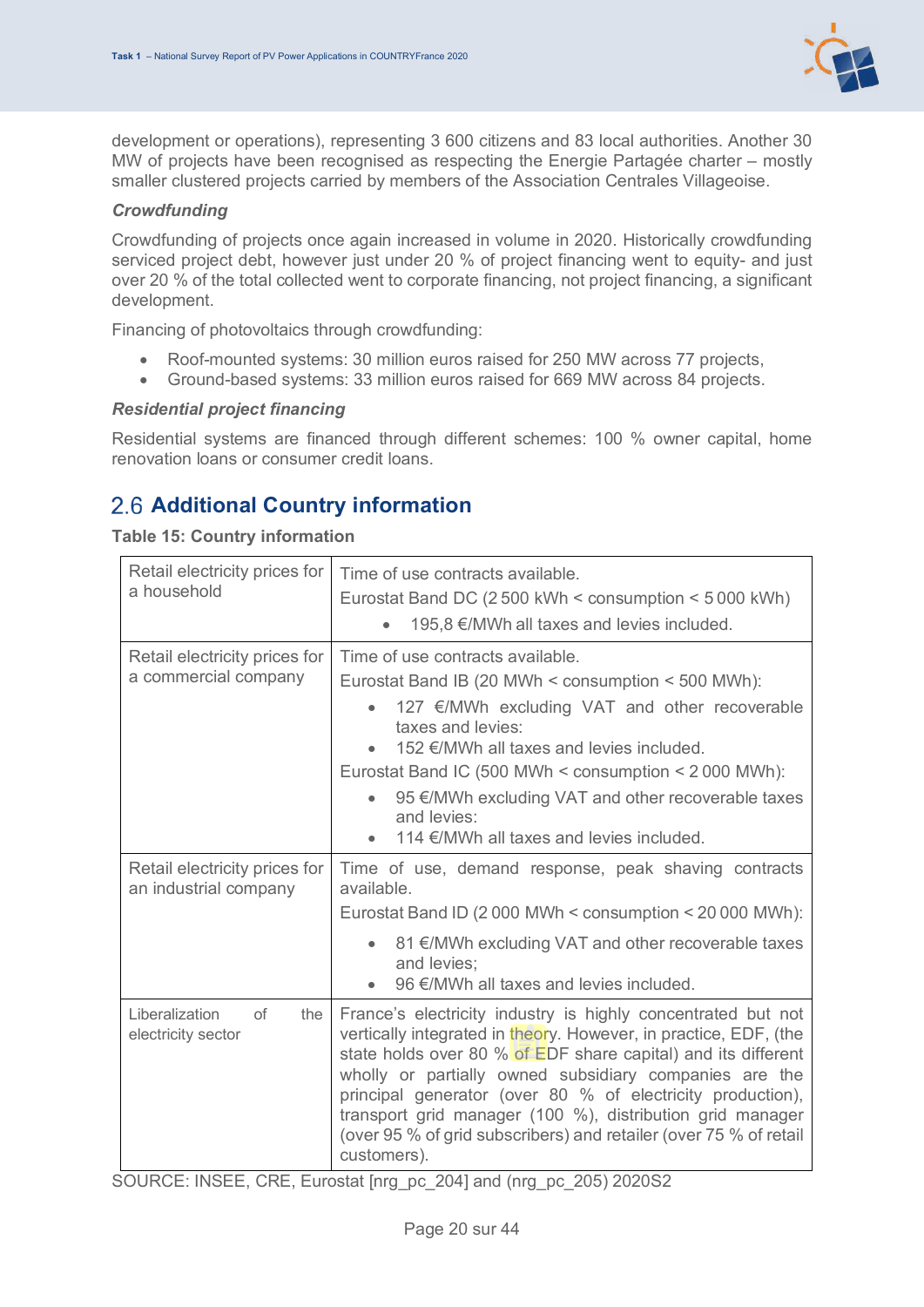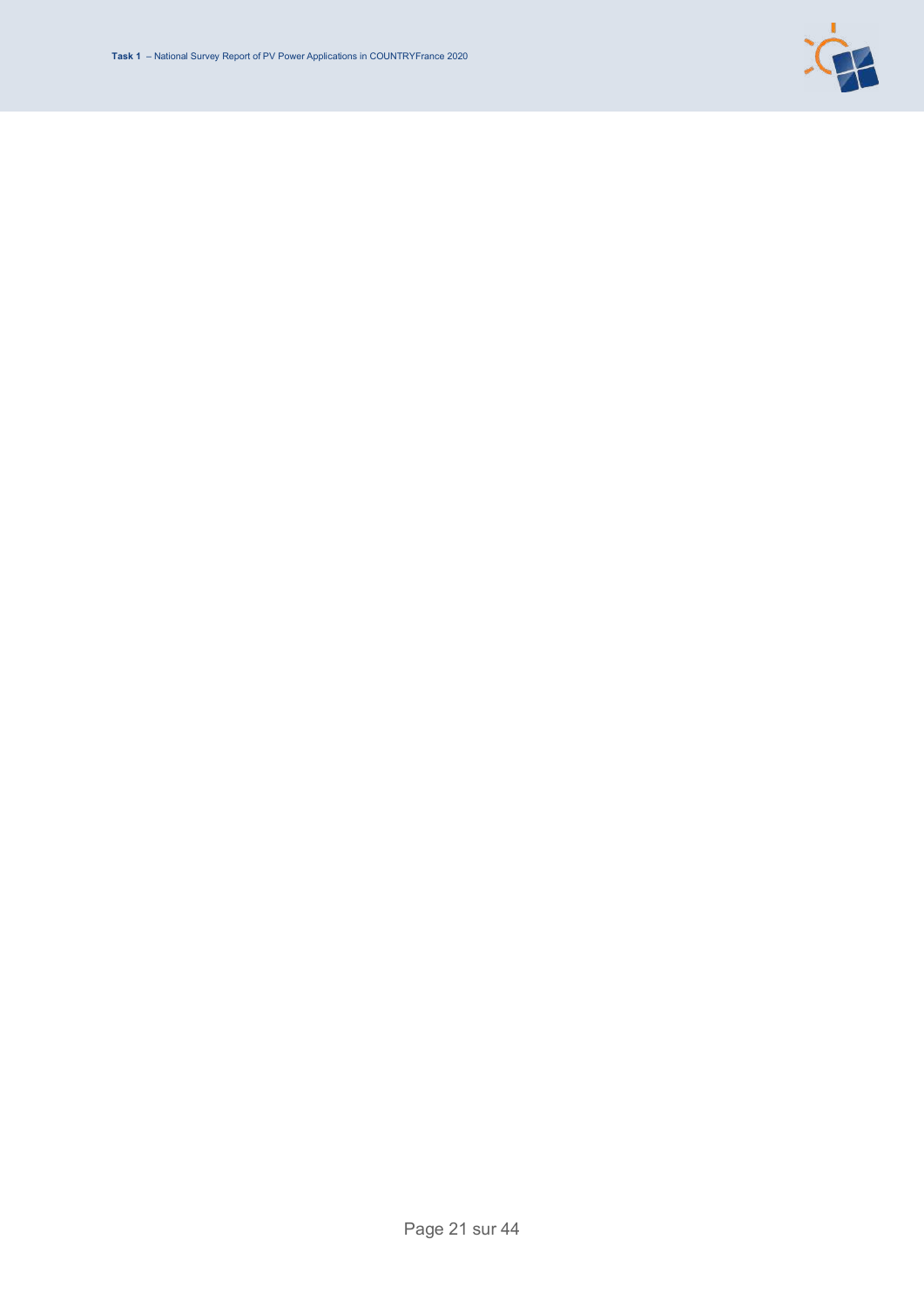

# <span id="page-22-0"></span>**3 POLICY FRAMEWORK**

This chapter describes the support policies aiming directly or indirectly to drive the development of PV. Direct support policies have a direct influence on PV development by incentivizing or simplifying or defining adequate policies. Indirect support policies change the regulatory environment in a way that can push PV development.

| <b>Category</b>                                                      |                          | <b>Residential</b>             | Commercial + Industrial                                                                     |                                  | Centralized                                                                          |            |
|----------------------------------------------------------------------|--------------------------|--------------------------------|---------------------------------------------------------------------------------------------|----------------------------------|--------------------------------------------------------------------------------------|------------|
| <b>Measures</b> in<br>2020                                           | On-going                 | <b>New</b>                     | On-going                                                                                    | <b>New</b>                       | On-going                                                                             | <b>New</b> |
| Feed-in<br>tariffs                                                   | Yes                      |                                | Yes,<br>(competitive<br>Tenders)                                                            |                                  |                                                                                      |            |
| Feed-in<br>premium<br>(above<br>market price)                        |                          |                                | Yes,<br>(competitive<br><b>Tenders</b><br>(national)<br>and for<br>Fessenheim<br>territory) |                                  | Yes,<br>(competitive<br>Tenders<br>(national)<br>and for<br>Fessenheim<br>territory) |            |
| Capital<br>subsidies                                                 |                          |                                | Yes, some<br>regions                                                                        |                                  |                                                                                      |            |
| Green<br>certificates                                                |                          |                                |                                                                                             |                                  |                                                                                      |            |
| Renewable<br>portfolio<br>standards<br>(RPS)                         |                          |                                |                                                                                             |                                  |                                                                                      |            |
| Income<br>tax<br>credits                                             |                          |                                |                                                                                             |                                  |                                                                                      |            |
| Self-<br>consumption                                                 | Yes                      |                                | Yes                                                                                         |                                  |                                                                                      |            |
| Net-metering                                                         | $\overline{\phantom{a}}$ | $\overline{a}$                 | $\overline{a}$                                                                              |                                  |                                                                                      |            |
| Net-billing                                                          | Yes                      |                                | Yes                                                                                         |                                  |                                                                                      |            |
| Collective<br>self-<br>consumption<br>virtual<br>and<br>net-metering | Yes                      | Yes<br>(perimeter<br>extended) | Yes                                                                                         | Yes<br>(perimeter<br>extended)   |                                                                                      |            |
| Sustainable<br>building<br>requirements                              | Yes                      |                                | Yes                                                                                         | $Yes -$<br>mandatory<br>solar or |                                                                                      |            |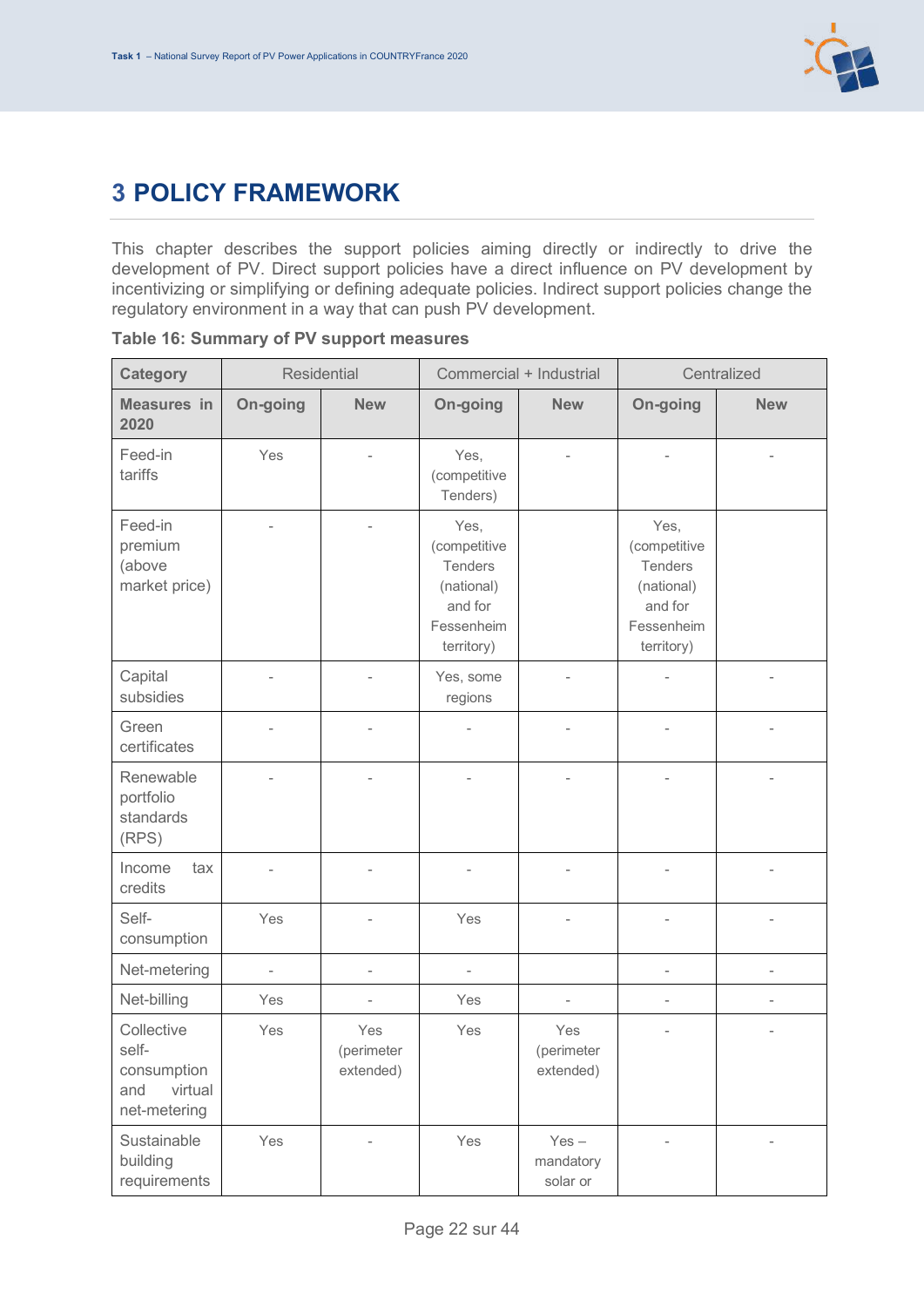

|             |  |                | living roof on           |   |  |
|-------------|--|----------------|--------------------------|---|--|
|             |  |                | commercial               |   |  |
|             |  |                | or industrial            |   |  |
|             |  |                | buildings                |   |  |
|             |  |                | and covered              |   |  |
|             |  |                | car parks                |   |  |
|             |  |                | occupying                |   |  |
|             |  |                | over 1000                |   |  |
|             |  |                | square                   |   |  |
|             |  |                | meters of                |   |  |
|             |  |                | ground                   |   |  |
| <b>BIPV</b> |  |                |                          |   |  |
| incentives  |  | $\overline{a}$ | $\overline{\phantom{0}}$ | - |  |

# <span id="page-23-0"></span>**National targets for PV**

France adopted its revised National Low Carbon Strategy (SNBC) in April 2020 after a lengthy consultation process. The strategy provides guidelines to an "ecological and inclusive transition towards carbon neutrality" by 2050, as it sets carbon budgets that are in principal legally binding for the public sector. Within the SNBC, PV is seen as a tool to bring the building sector to rely exclusively on carbon-free energy sources (particularly in overseas territories). The agricultural sector is identified as a segment for which buildings could be used for deploying photovoltaics on a large scale. For the energy sector, the strategy includes guidelines to "pursue and bolster measures favouring the development of renewable energies."

The SNBC project was partially built on a modelling process used to establish the revised Multi-Annual Energy Programming (PPE), adopted in April 2020.

The revised PPE establishes targets for the development of photovoltaics in France, setting a goal of 20,6 GW for 2023 (up from the previous PPE's 18,2 GW to 20,2 GW) and 35,6 GW to 44,5 GW for 2028. Hitting this target means reaching an installation rhythm of around 4 GW per year, in other words multiplying by 4 last year's rhythms. France's strategy relies mainly on competitive tenders: 2 GW per year for ground-mounted projects, and around 1 GW per year for commercial / industrial BAPV. A target of 300 MW per year for Open Volume Feed-in Tariffs is also set-up for commercial and residential BAPV.

# <span id="page-23-1"></span>**Direct support policies for PV installations**

The measures summarized in table 15, and their effectiveness, are described below.

Support measures include, for individual self-consumed electricity from systems under 1 MW, exemption from the CSPE surcharge, local electricity and grid taxes and VAT (these taxes and levies normally represent approximately 30 % of a consumer's electricity bill). Property tax exemptions for agricultural and public-sector buildings equipped with photovoltaic systems are also in place, and thermal and environmental building regulations that should encourage the use of photovoltaics on new buildings.

# **3.2.1 Open volume feed-in tariffs for BAPV**

Feed-in tariffs and net-billing with uncapped volumes for building applied systems under 100 kW levels are segmented according to system size and decrease each trimester, with the decrease pegged to grid connection requests for previous trimesters. For overseas regions,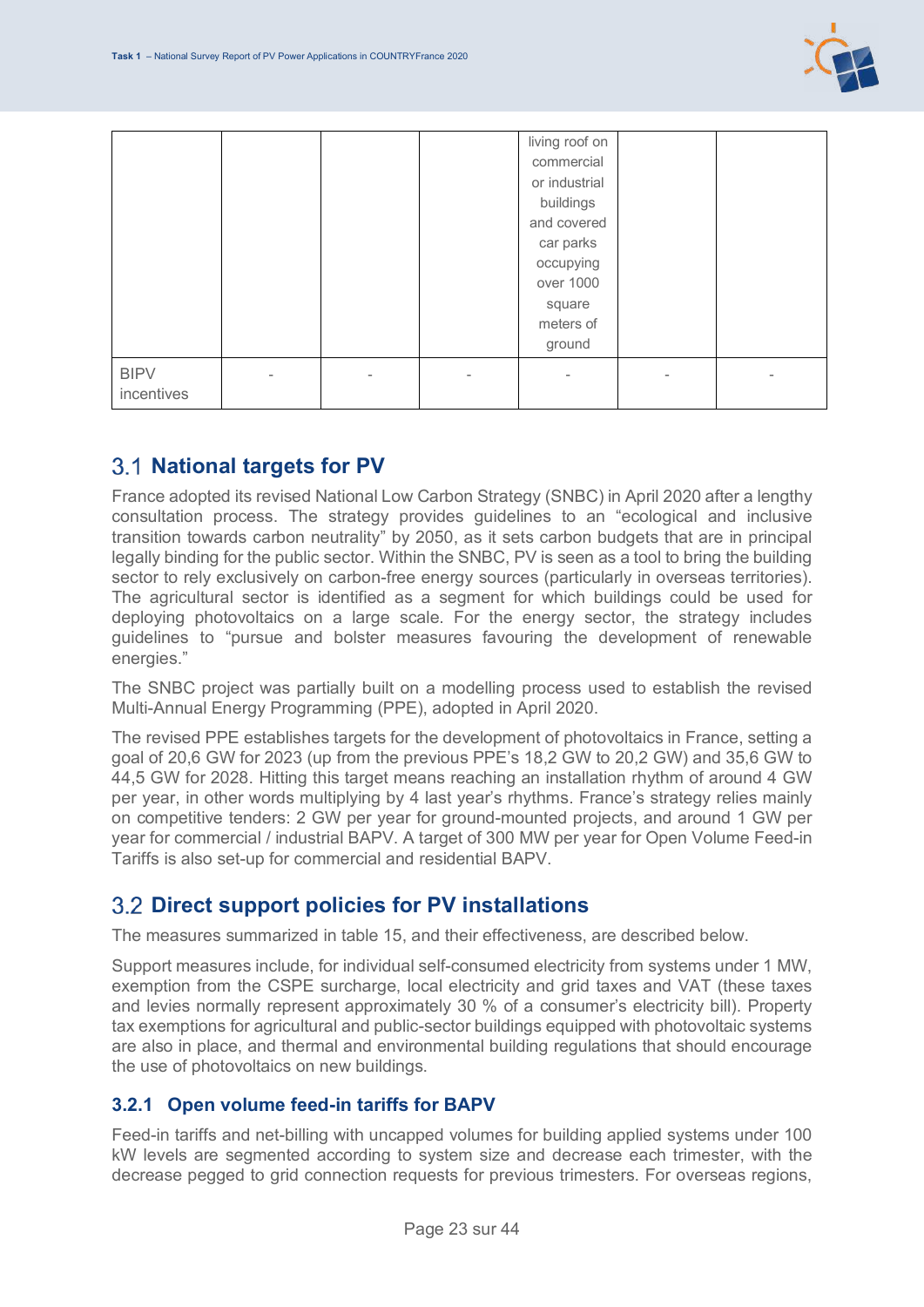

the tariffs are adapted to regional irradiation levels. Tables 16a and 16b detail 4<sup>th</sup> quarter 2019 tariff levels.

| <b>Tariff category</b>                   | Power of PV installation                        | Tariff Q4 2019 (EUR/MWh)                                           |  |
|------------------------------------------|-------------------------------------------------|--------------------------------------------------------------------|--|
| Continental France — building applied PV |                                                 |                                                                    |  |
| Ta (no self-consumption)                 | ≤3 $kW$                                         | 179,7                                                              |  |
| Ta (no self-consumption)                 | 3 kW to 9 kW                                    | 152,7                                                              |  |
| Tb (no self-consumption)                 | 9 kW to 36 kW                                   | 113,5                                                              |  |
| Tb (no self-consumption)                 | 36 kW to 100 kW                                 | 98,7                                                               |  |
| <b>Call for Tenders</b>                  | $100$ kW $-$<br><b>Building applied systems</b> | 500 kW Last 2020 average selling<br>price<br>(average EUR/MWh) 94* |  |

### **Table 17 — Feed-in Tariff and Tender remuneration levels –Mainland France**

\* for projects that will be built in 2022

### **Table 18: Feed-in Tariff and Tender remuneration levels–Overseas France**

| <b>Tariff category</b>      | <b>PV</b><br>$\circ$ f<br>Power<br>installation | <b>Tariff Q4 2020</b><br>(EUR/MWh)          |  |
|-----------------------------|-------------------------------------------------|---------------------------------------------|--|
| <b>Tariff base</b>          |                                                 | 8,58                                        |  |
| Sample system in Guadeloupe | 2 kW                                            | 197                                         |  |
| Sample system in Corsica    | 8 kW                                            | 154,5                                       |  |
| Sample system in Réunion    | 50 kW                                           | 137,3                                       |  |
|                             | Power factor                                    |                                             |  |
| ≤3 kW                       | 1,35                                            | $= 8,58 \times 1,35 \times$ location factor |  |
| 3 kW to 9 kW                | 1,2                                             | $= 8,58 \times 1,2 \times$ location factor  |  |
| 9 kW to 36 kW               | 1,1                                             | $= 8,58 \times 1,1 \times$ location factor  |  |
| 36 kW to 100 kW             | 1                                               | $= 8,58 \times 1 \times$ location factor    |  |
|                             | 0                                               | $= 0$                                       |  |
|                             | Location factor                                 |                                             |  |
| Guadeloupe & Martinique     | 17                                              | $= 8,58 \times 17 \times power$ factor      |  |
| Corsica                     | 15                                              | $= 8,58 \times 15 \times power factor$      |  |
| Réunion                     | 16                                              | $= 8,58 \times 16 \times$ power factor      |  |
| French Guiana               | 18                                              | $= 8,58 \times 18 \times$ power factor      |  |
| Mayotte                     | 19                                              | $= 8,58 \times 19 \times$ power factor      |  |

Note: To calculate overseas tariffs, multiply the trimestral tariff base by the power factor and a location factor—for exact tariffs, refer to CRE publications.

Note: there is also a time-based compensation for grid manager commanded disconnections.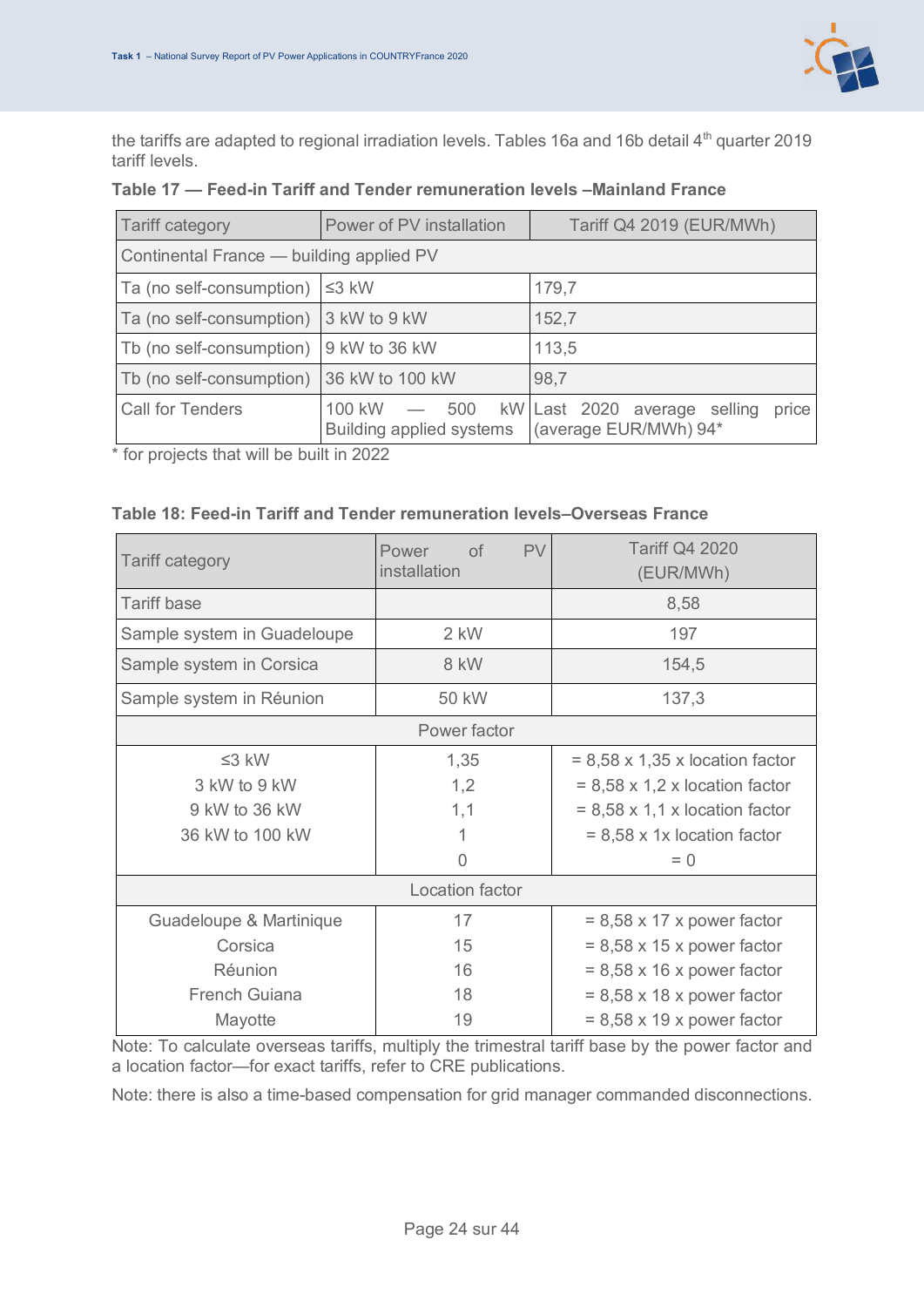

### **3.2.2 Feed-in tariffs and Feed-in premiums in competitive tenders**

Volume capped periodic competitive tenders for systems from 100 kW to 30 MW are segmented according to size and application (building applications, ground based etc.). As a result, developers obtain either a feed-in-tariff (under 500 kW) or feed-in premium.

Fifteen competitive Tenders were held in 2020 either in mainland France or overseas territories, for a total volume of 2,1 GW: for building applied, for ground-based systems, for self-consumption systems, for innovative systems, and two for the Fessenheim territory (related to the decommissioning of the Fessenheim nuclear power plant) and four for overseas territories (see section 3.4).

# **3.2.3 BIPV development measures**

In 2020 there were no specific BIPV development measures, however a number of indirect measures include thermal regulations and mandatory solar or living roofs for commercial and industrial buildings or covered car parks occupying more than 1000  $m<sup>2</sup>$  of ground surface.

Actual thermal regulations, and incentive high-performance building labels encourage photovoltaics and self-consumption as electricity consumed and exported from the building can be integrated in building performance calculations. In particular, the "Bâtiments à Energie Positive et Réduction Carbone (E+/C-)" label currently prefigures future building thermal regulation that will come into force in 2022. The future regulation should include a new set of criteria on energy and carbon, also applied to photovoltaics equipment.

A tax credit for the elements producing thermal energy is available for residential hybrid PV-T systems as well as for some energy management systems.

# <span id="page-25-0"></span>**Self-consumption measures**

**Table 19: Summary of self-consumption regulations for small private PV systems in 2020**

| PV self-consumption |                                                                   | Right to self-<br>consume                                                                                                                               | Individual self-consumption: the PV generator<br>can be the consumer or a third-party owner.                                                   |
|---------------------|-------------------------------------------------------------------|---------------------------------------------------------------------------------------------------------------------------------------------------------|------------------------------------------------------------------------------------------------------------------------------------------------|
|                     |                                                                   | Participation in a collective self-consumption<br>operation is limited to 3 use cases (see<br>below):                                                   |                                                                                                                                                |
|                     |                                                                   | Virtual net-metering (virtual battery storage):<br>the consumer must be the PV generator.                                                               |                                                                                                                                                |
|                     | $\mathfrak{D}$<br><b>Revenues</b><br>from<br>self-<br>consumed PV | Lump-sum for partial self-consumption<br>systems in association with net-billing FiT.                                                                   |                                                                                                                                                |
|                     |                                                                   | Winning candidates in the Self-Consumption<br>Tender (systems from 100 kW to 1 MW) will<br>receive a bonus on self-consumption at the<br>tendered rate. |                                                                                                                                                |
|                     |                                                                   |                                                                                                                                                         | Self-consumed electricity is not subject to tax<br>for individual self-consumption. However,<br>collective self-consumption is subject to tax. |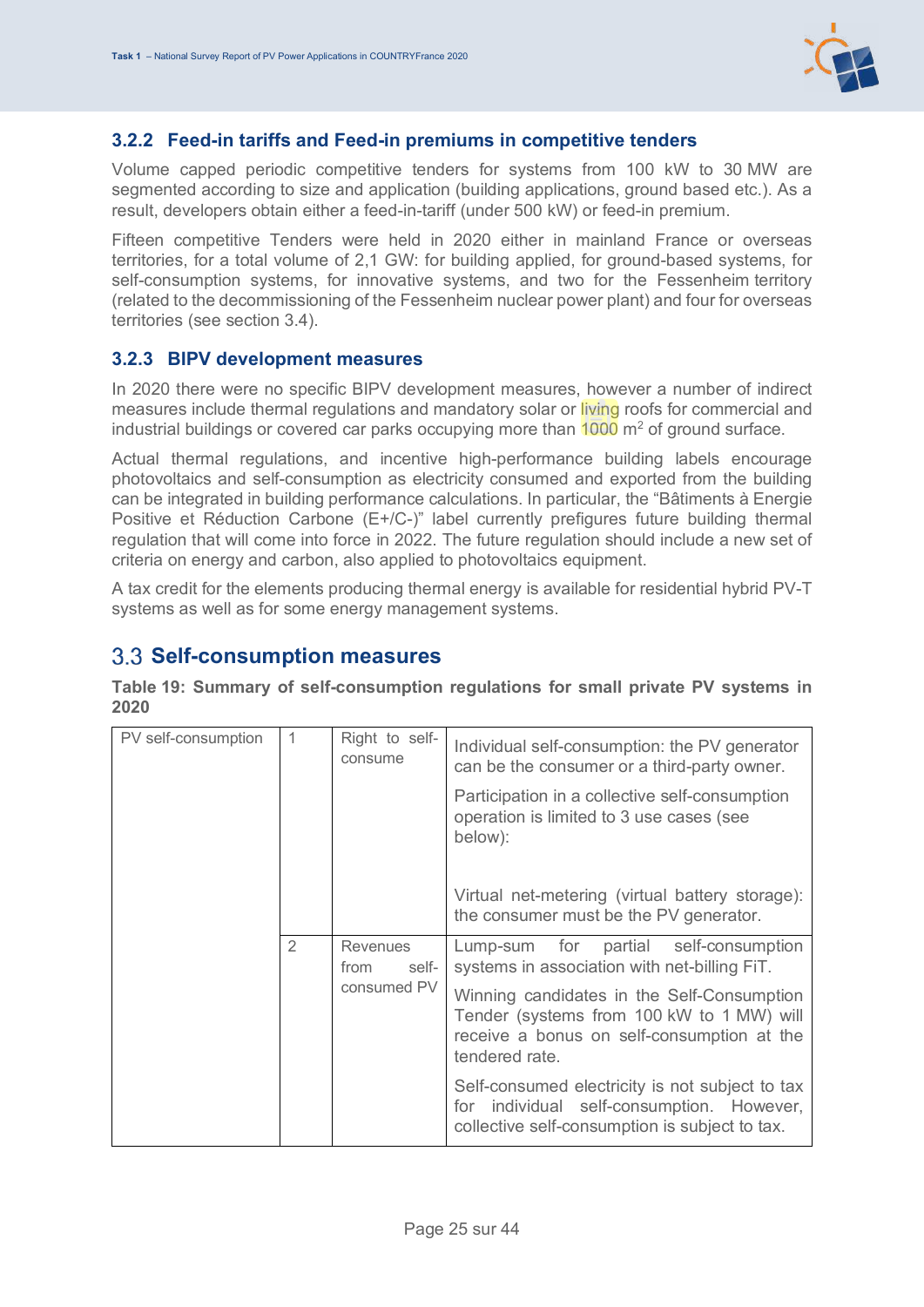

|                              |   |                                                                                                       | For individual self-consumption and in case of<br>partial self-consumption, installed capacity is<br>subject to capacity taxes, such as grid taxes.                                                                                                                                                                                                                                                                                                                                                                                                                                                                                                                                                                                                                                                                                                                                                                                                                           |
|------------------------------|---|-------------------------------------------------------------------------------------------------------|-------------------------------------------------------------------------------------------------------------------------------------------------------------------------------------------------------------------------------------------------------------------------------------------------------------------------------------------------------------------------------------------------------------------------------------------------------------------------------------------------------------------------------------------------------------------------------------------------------------------------------------------------------------------------------------------------------------------------------------------------------------------------------------------------------------------------------------------------------------------------------------------------------------------------------------------------------------------------------|
|                              | 3 | Charges<br>to<br>finance<br>Transmission,<br><b>Distribution</b><br>grids<br>&<br>Renewable<br>Levies | Systems with total self-consumption pay no<br>connection or annual grid access costs.<br>collective<br>self-consumption<br><b>Systems</b><br>in<br>systems pay grid connection costs and annual<br>access fees.                                                                                                                                                                                                                                                                                                                                                                                                                                                                                                                                                                                                                                                                                                                                                               |
| <b>Excess PV electricity</b> | 4 | Revenues<br>from<br>excess<br>PV electricity<br>injected<br>into<br>the grid                          | Net-billing set by FiT (6 to 10 c€/kWh), or by<br>Tender specifications (FiT or wholesale market<br>+ premium) or by PPA (Power Purchase<br>Agreement). This does not apply to collective<br>self-consumption.                                                                                                                                                                                                                                                                                                                                                                                                                                                                                                                                                                                                                                                                                                                                                                |
|                              | 5 | Maximum<br>timeframe for<br>compensation<br>of fluxes                                                 | 30 minutes.                                                                                                                                                                                                                                                                                                                                                                                                                                                                                                                                                                                                                                                                                                                                                                                                                                                                                                                                                                   |
|                              | 6 | Geographical<br>compensation<br>(virtual<br>self-<br>consumption<br>or metering)                      | Called "collective self-consumption" in France.<br>Participation in a collective self-consumption<br>operation is limited to 3 use cases:<br><b>Default case: PV installations and</b><br>consumers located in the same<br>building. This opens the possibility for<br>the participation of medium voltage<br>connected PV installations (which was<br>not the case prior to the Energy-<br>Climate Law enacted in November<br>$2019$ ;<br><b>Extended case: PV installations and</b><br>consumers connected to the low<br>voltage grid within a distance of 2 km<br>of each other (previously this<br>perimeter was the MV/LV substation);<br>Exceptional case: PV installations and<br>consumers within a distance of 20 km,<br>where the low population and building<br>density requires an exceptionally large<br>perimeter;<br>In all case, generators(s) and<br>consumers(s) must be linked through<br>a common legal entity.<br>Compensation on a 30 minute time-step. |
| Other characteristics        | 7 | Regulatory<br>scheme<br>duration                                                                      | 20 years for surplus (net-billing) sold in FiT, 10<br>years in Self-Consumption Tender.                                                                                                                                                                                                                                                                                                                                                                                                                                                                                                                                                                                                                                                                                                                                                                                                                                                                                       |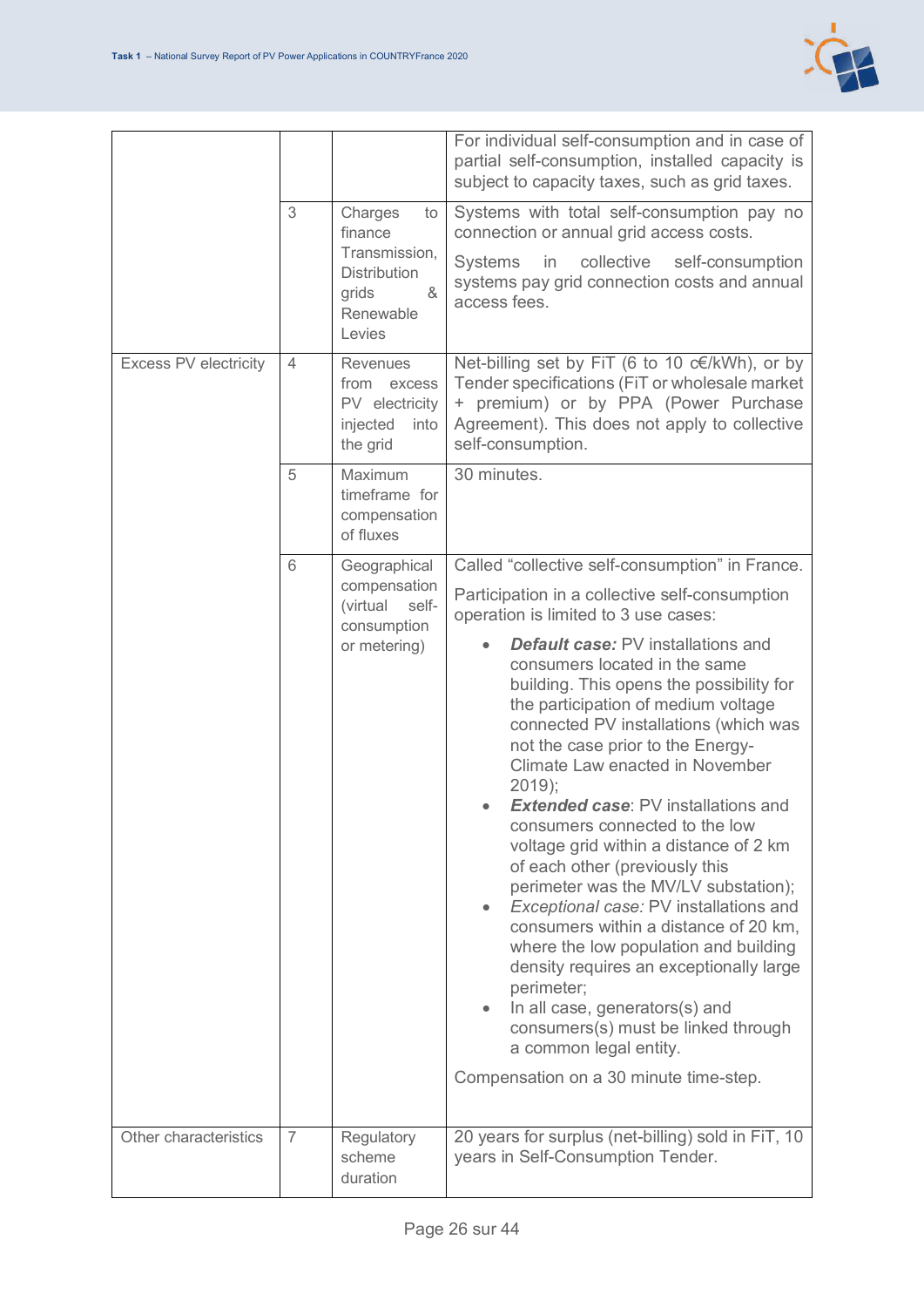

| 8  | Third<br>party<br>ownership<br>accepted                                       | Third party ownership is allowed.                                                                                                                                                                                                                                                                                                                                                        |
|----|-------------------------------------------------------------------------------|------------------------------------------------------------------------------------------------------------------------------------------------------------------------------------------------------------------------------------------------------------------------------------------------------------------------------------------------------------------------------------------|
| 9  | Grid<br>codes                                                                 | Grid connection fees for systems over 36 kVA.                                                                                                                                                                                                                                                                                                                                            |
|    | and/or<br>additional<br>taxes/fees                                            | No grid access fees for total self-consumption<br>systems.                                                                                                                                                                                                                                                                                                                               |
|    | impacting the<br>of<br>revenues                                               | Reduced grid access fees for partial self-<br>consumption systems (with net-billing).                                                                                                                                                                                                                                                                                                    |
|    | the prosumer                                                                  | Energy taxes will apply in the case of collective<br>self-consumption but not for individual self-<br>consumption, even if the PV system is owned<br>by a third-party.                                                                                                                                                                                                                   |
| 10 | Regulations<br>on enablers of<br>self-<br>consumption<br>(storage,<br>$DSM$ ) | Electricity storage is considered as both a<br>consumer and a generator when integrated<br>into collective self-consumption.                                                                                                                                                                                                                                                             |
| 11 | PV.<br>system<br>size<br>limitations                                          | Automatic grid connection limited to systems<br>< 36 kVA with no surplus injections and no grid<br>fees-other systems require approval.                                                                                                                                                                                                                                                  |
|    |                                                                               | Systems limited to 100 kW on buildings for<br>access to net-billing and lump-sum within FiT<br>framework.                                                                                                                                                                                                                                                                                |
|    |                                                                               | Systems must be between 100 kW to 1 MW to<br>access Tenders (it is possible in this context to<br>have a generator sell directly to a consumer<br>without the generator being a registered<br>electricity supplier).                                                                                                                                                                     |
|    |                                                                               | In the case of "extended" collective self-<br>consumption projects, the total PV volume is<br>limited to 3 MW mainland and to 0,5 MW<br>(power is expressed in peak DC power) in non-<br>interconnected territories (since the law of 21 <sup>st</sup><br>November<br>2019<br>establishing<br>of<br>the<br>geographical proximity criteria for extended<br>collective self-consumption). |
| 12 | Electricity                                                                   | Mainland, no limits.                                                                                                                                                                                                                                                                                                                                                                     |
|    | system<br>limitations                                                         | In overseas territories (ZNI), self-consumption<br>systems must respect the same capacity and<br>disconnect limits as feed-in systems (i.e. active<br>capacity must not go over 30 %<br>of<br>consumption, grid manager disconnects on a<br>first installed-last disconnected priority order).                                                                                           |
| 13 | Additional<br>features                                                        | Markets sales of surplus in the framework of<br><b>Tenders</b><br>require<br>to<br>access<br>an<br>Aggregator/Balancing Responsible Party.                                                                                                                                                                                                                                               |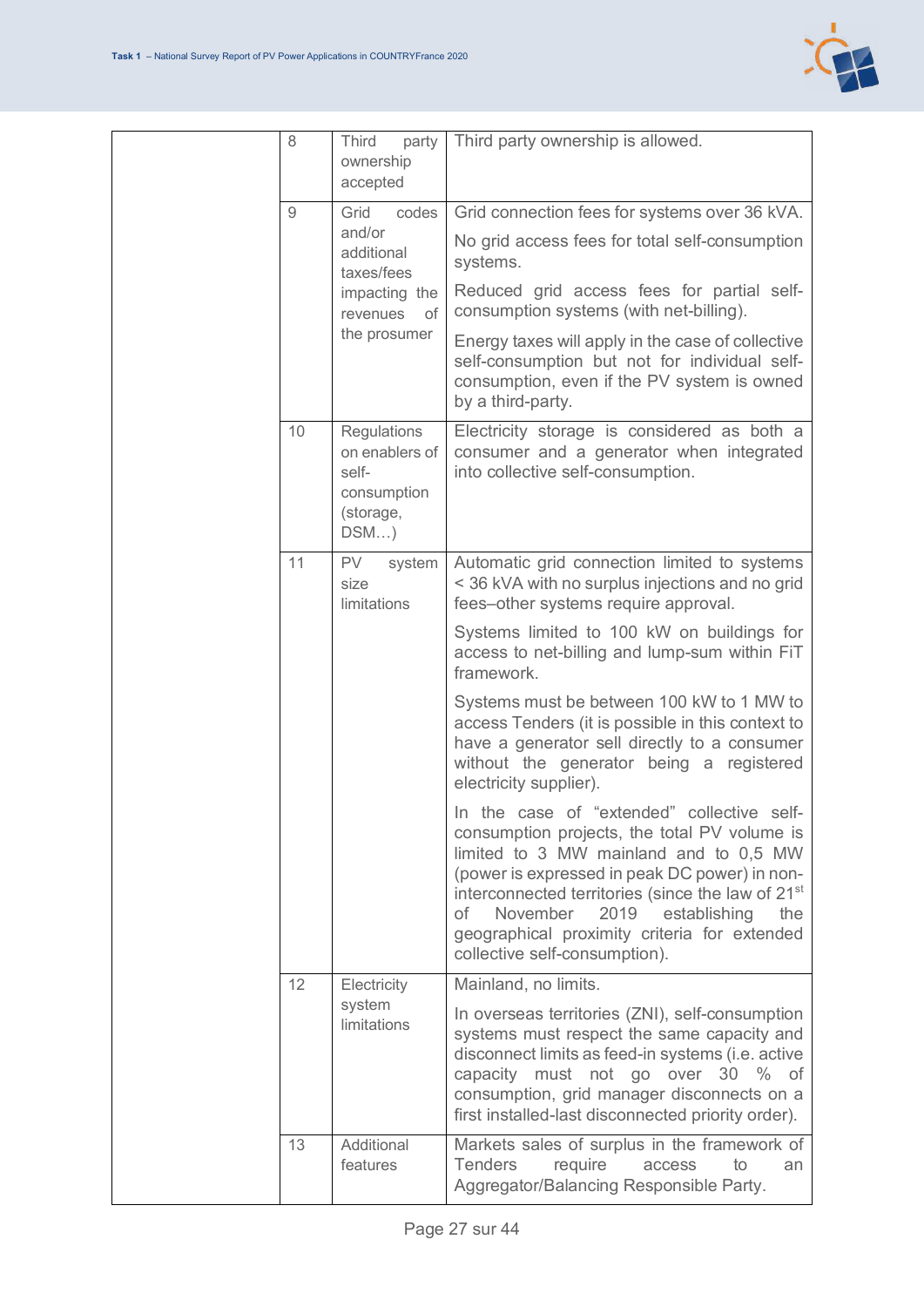

|  | Collective self-consumption systems cannot<br>access FiT for excess production sales. |  |  |
|--|---------------------------------------------------------------------------------------|--|--|
|  | Several virtual battery storage offers are<br>available.                              |  |  |

# **3.3.1 Net-billing feed-in tariff and lump sum for BAPV systems under 100 kW**

#### **Table 20: Net billing Feed-in Tariffs for BAPV systems**

| <b>Tariff category</b>                   | Power of PV<br>installation | Net-billing tariff (+ lump sum)<br>Q4 2019<br>(EUR/MWh) |
|------------------------------------------|-----------------------------|---------------------------------------------------------|
| Continental France — building applied PV |                             |                                                         |
| Pa (net-billing)                         | ≤3 kW                       | 100 (+0,38 EUR/W installed)                             |
| Pa (net-billing)                         | 3 kW to 9 kW                | 100 (+ 0,28 EUR/W installed)                            |
| Pb (net-billing)                         | 9 kW to 36 kW               | 60 (+ 0,17 EUR/W installed)                             |
| Pb (net-billing)                         | 36 kW to 100 kW             | 60 (+ 0,08 EUR/W installed)                             |

### **3.3.2 Net-billing with feed-in premium**

Winning candidates in the Self-Consumption Tender (systems from 100 kW to 1 MW) receive a bonus on self-consumption at the tendered rate plus net-billing set by Tender specifications (wholesale market + premium).

# <span id="page-28-0"></span>**Collective self-consumption, community solar and similar measures**

### **3.4.1 Collective self-consumption (PV systems for several apartments in the same building)**

The legal framework surrounding collective self-consumption in France is that of virtual selfconsumption within a building, a 2 km, or exceptionally, a 20 km geographical perimeter. Where generators and consumers are in the same building, the PV installation can be connected to the medium voltage grid. In other cases, installations are connected to the low voltage grid and are limited to a total of 3 MW. Virtual metering is implemented by the grid manager and requires smart meters on all generation and consumption sites. Each operation must have a legal entity, whose primary role is to supply the grid manager with algorithms or rules defining the distribution of the PV power, and an updated list of registered members of the operation.

By the end of 2020, with a total of 1,3 MW across 45 projects, 650 consumers were involved. The average project involved 13 consumers and 2 generators.

Economic models for self-consumption systems are uncertain, as the competitivity of the selfconsumed electricity (up to 0,17 EUR/kWh) is very dependent on consumer electricity costs. In other words, grid parity is reached in certain sectors, and not in others. Moreover, electricity taxes are supported by consumers (up to 0,09 EUR/kWh), surplus electricity does not qualify for FiT and is must be sold at market price.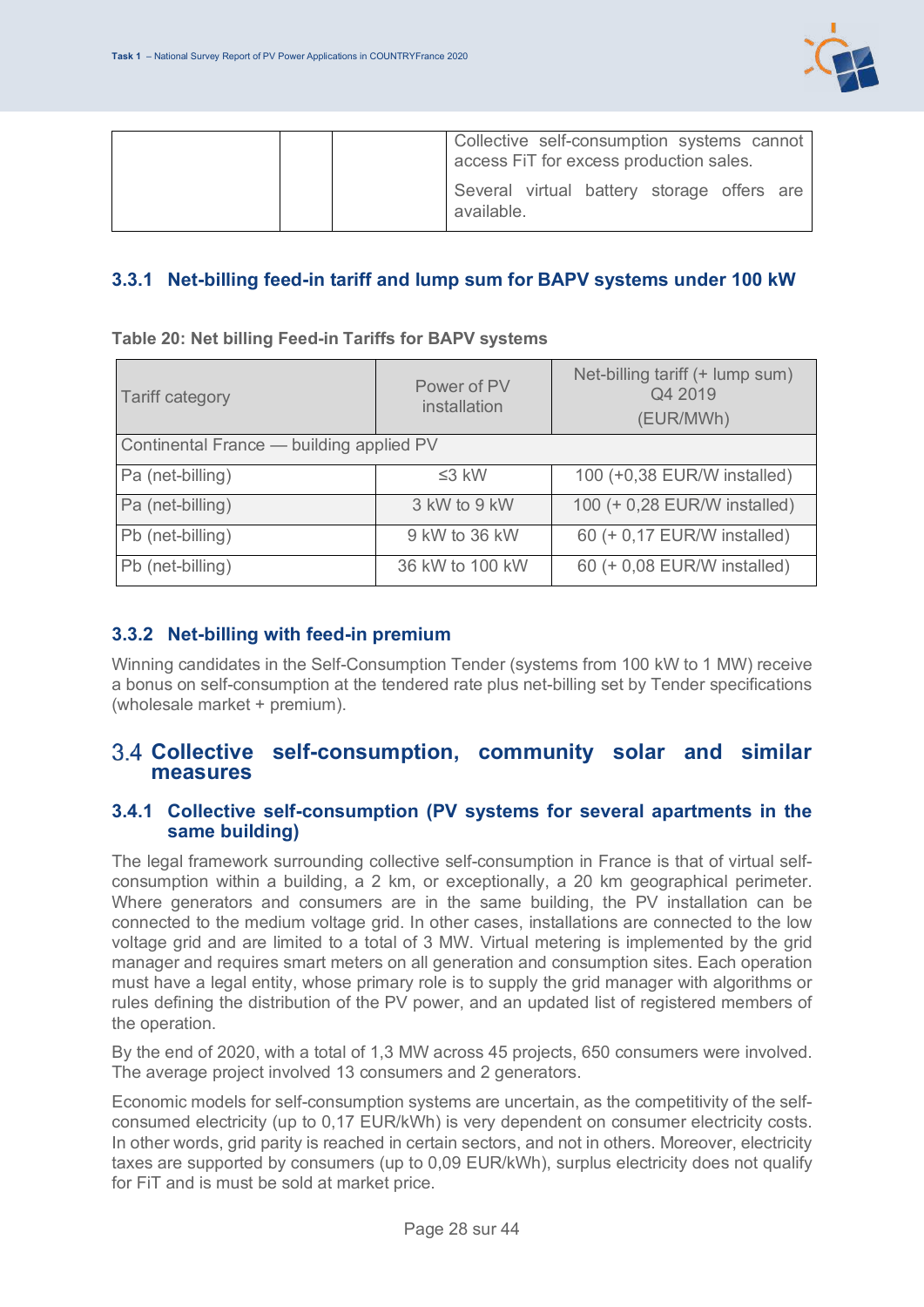

### **3.4.2 Solar Community**

Solar communities (or citizen investment) continues to grow, with a specialised fund and regional and national networks supporting the inception and development of projects. Groups are clearly interested in collective self-consumption and the creation of renewable and/or citizen energy communities, although the transcription into French law of the latter is not yet complete. With very high environemental and social requirements, solar communitites have demonstrated innovative approaches, for example in the use of raw supports.



**Figure 1: Simple logs used as supports for a 250 kW system in Carayac, France - Image credits Céléwatt**

# <span id="page-29-0"></span>**Tenders, auctions & similar schemes**

Competitive tenders are the chosen tool for the French government to encourage the development of photovoltaic systems over 100 KW, although projects can be developed outside of the framework in PPA's. Tender selection criteria are on a lowest price basis for commercial and self-consumption systems, but price weighted with additional environmental or land use criteria (low module carbon footprints and degraded urbanised sites are benefited), or even innovation levels, for larger systems. Calls have continued from previous years, with some changes to Tender specifications, for example the maximum size of systems for the self-consumption Tender was increased to 1 MW from 500 kW, and the 30 MW limit was removed for ground-based systems located on wasteland.

The Energy Minister establishes the Tender specifications, the CRE (Energy Regulator) manages the Tenders and transmits a list and analysis of the highest-ranking candidates to the Minister, who then determines and publishes the winning candidates. Remuneration (through Feed-in PPA, Feed-in premiums, bonuses etc.) is paid to operators by EDF (or, in certain areas, local public distribution grid managers, or other authorised organisations).

The CRE publishes a summary analysis after Tenders are awarded, making available aggregated and comparative information on the provenance of materials, average bids, etc.

There were 11 national call for tenders in mainland France over 2020, including the innovation and the Fessenheim tenders, and 4 tenders in the overseas territories.

The 2020 tenders were not affected by the under-subscription of previous years, a result of the decreased volumes called. By reducing the volumes available, competition was maintained and tariffs decreased by about 5 % on the building mounted systems and groundbased system tenders.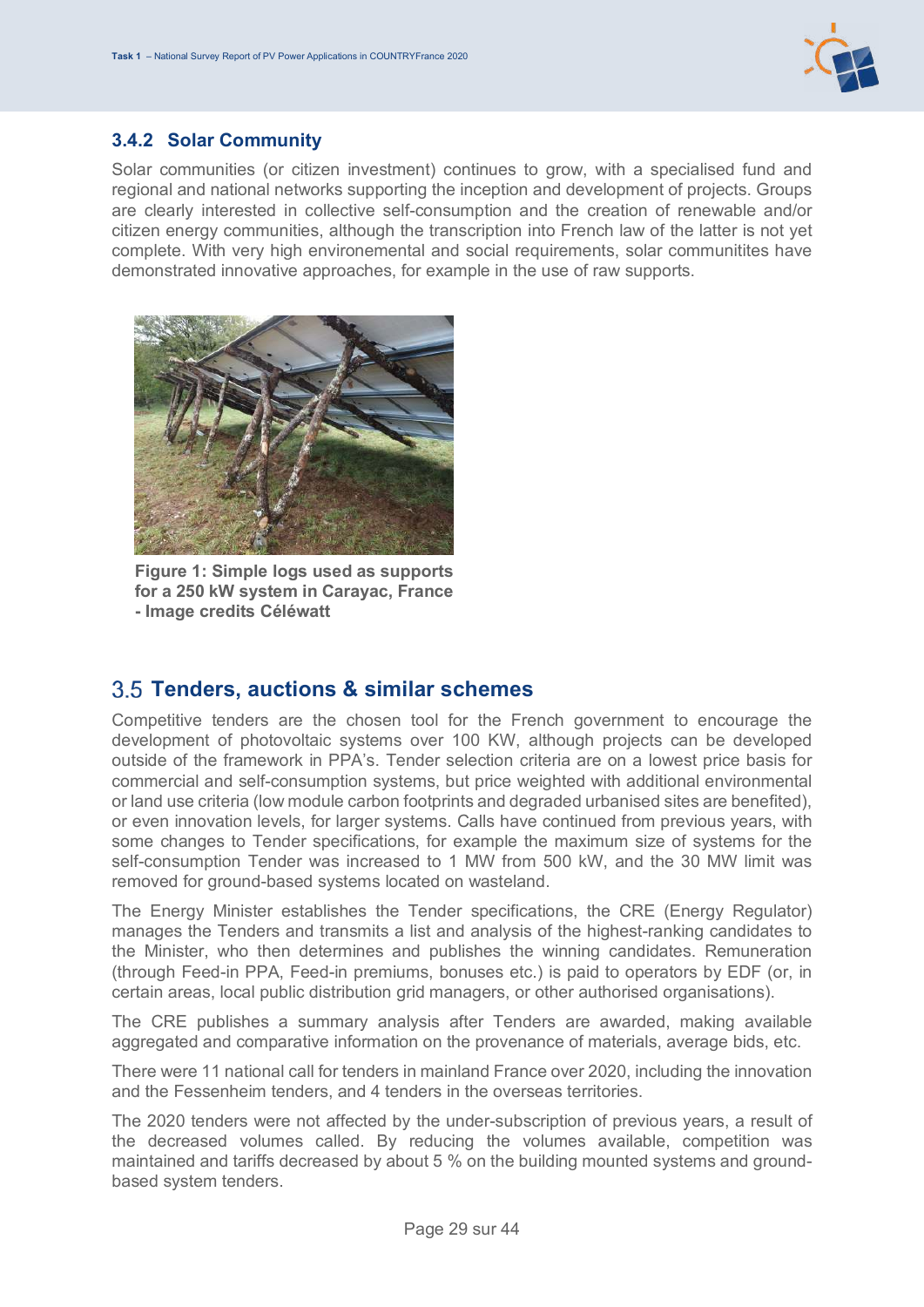

Meanwhile, and despite being located in a region with one of France's lowest levels of solar irradiation, family 1 (ground-mounted installations) of the Fessenheim tender resulted in tariffs lower than those in the national tenders, whose laureates are concentrated in sunnier regions.

A number of Tenders had calls open in 2020 in mainland France, as detailed in Table 19 below.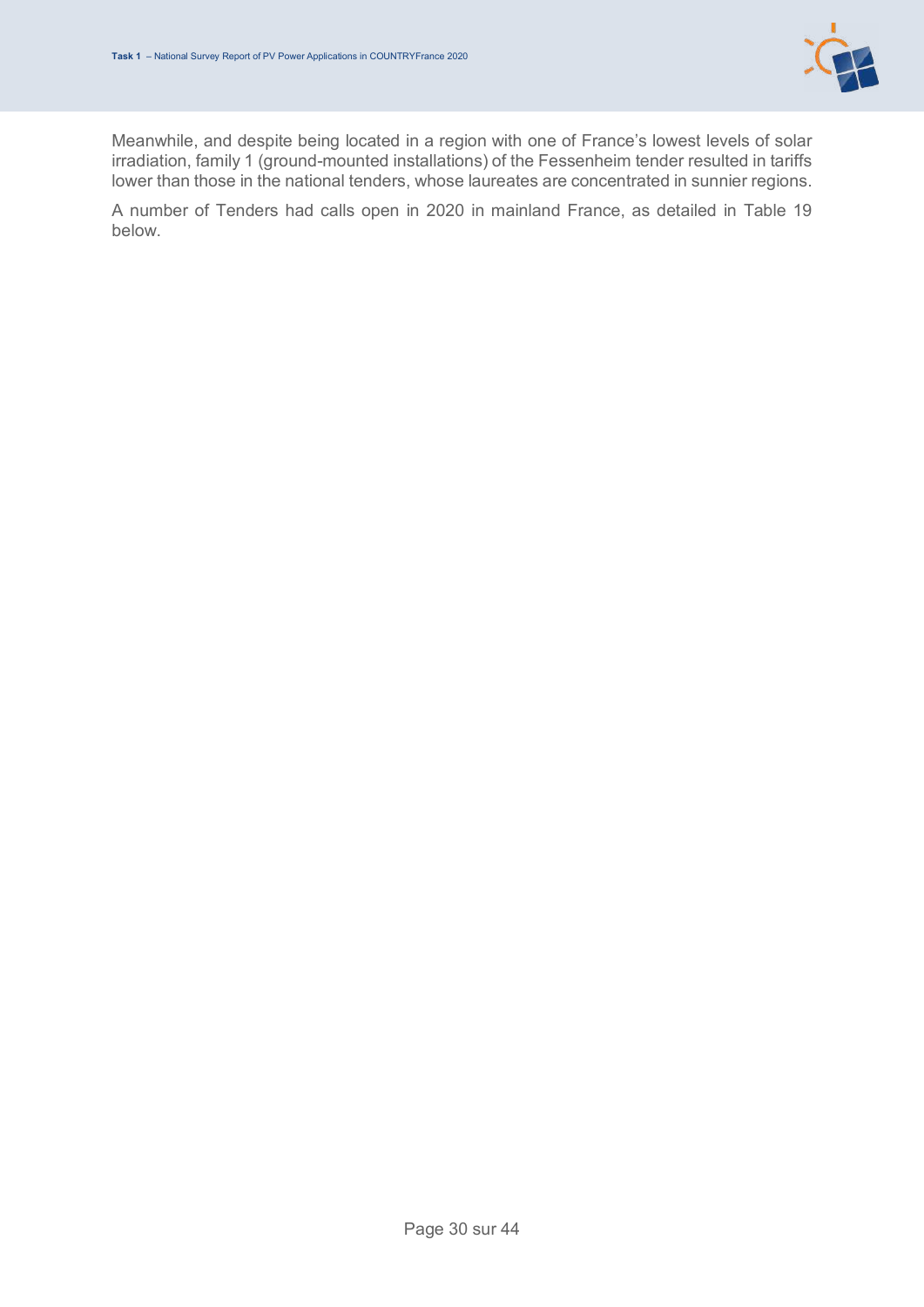

| System type<br>and size                                                             | <b>Building</b><br>mounted<br>systems and<br>parking<br>canopies          | <b>Building</b><br>mounted<br>systems                                     | Ground-<br>based<br>systems and<br>parking<br>canopies                                | <b>Building</b><br>mounted<br>systems for<br>self-<br>consumptio<br>$\mathbf n$ | Innovative<br>solar<br>systems                                                   | <b>Energy</b><br>transition -<br>Fessenheim<br>territory                     |
|-------------------------------------------------------------------------------------|---------------------------------------------------------------------------|---------------------------------------------------------------------------|---------------------------------------------------------------------------------------|---------------------------------------------------------------------------------|----------------------------------------------------------------------------------|------------------------------------------------------------------------------|
| Individual<br>system<br>size<br>limits                                              | $100$ kW to<br>500 kW                                                     | 500 kW to<br><b>8 MW</b>                                                  | Ground:<br>500 kW to<br><b>30 MW</b><br>Canopies:<br>500 kW to<br><b>10 MW</b>        | $100$ kW to<br>$1$ MW                                                           | $500 \text{ kW} -$<br>6 MW<br>family 1<br>$100 \text{ kW} -$<br>3 MW<br>family 2 | $100$ kW to<br><b>30 MW</b>                                                  |
| Support<br>Mechanism                                                                | Call for<br>Tenders<br>2017-2020                                          | Call for<br>Tenders<br>2017-2020                                          | Call for<br>Tenders<br>2017-2020                                                      | Call for<br>Tenders**<br>2017-2021                                              | Call for<br>Tenders<br>2017-2020                                                 | Call for<br>Tenders<br>2019-2020                                             |
| Volume                                                                              | 1 175 MW<br>in 11 calls of<br>75 MW to<br>150 MW)                         | 1 200 MW<br>in 11 calls of<br><b>75 MW</b><br>to 150 MW                   | 5,78 GW in<br>9 calls of<br>330 MW to<br>850 MW                                       | 450 MW in<br>12 calls of<br>$20$ to<br>50 MW                                    | 350 MW in<br>3 calls of<br>70/140/140<br>MW                                      | 300 MW in<br>3 call of 60<br>to 120 MW                                       |
| Remunerati<br>on type                                                               | $PPA*$                                                                    | $FIP^{**}$                                                                | $FIP^{**}$                                                                            | Self-<br>consumption<br>+ bonus on<br>self-<br>consumption<br>$+$ FIP           | $FIP^{**}$                                                                       | $FIP^{**}$                                                                   |
| of<br>Number<br><b>Bids</b>                                                         | 10 and 11 <sup>th</sup><br>call:<br>150 selected<br>for 312 MW<br>of bids | 10 and 11 <sup>th</sup><br>call:<br>152 selected<br>for 194 MW<br>of bids | $7, 8$ and<br>9 <sup>th</sup> call:<br>1 4 3 3<br>selected for<br>1 992 MW<br>of bids | 7, 8 and 9th<br>call:<br>47 selected<br>for 66 MW<br>of bids                    | 3rd call:<br>104 selected<br>for 286,2<br>MW of bids                             | 2 <sup>nd</sup> and 3rd<br>call:<br>65 selected<br>for 199 MW<br>of bids     |
| Average<br>tendered<br>price<br>$($ or<br>bonus<br>for<br>self-<br>consumptio<br>n) | $10th$ call:<br>94,0 EUR/M<br>Wh                                          | $10th$ call:<br>83,0 EUR/M<br>Wh                                          | 9 <sup>th</sup> call:<br>60,4 EUR/M<br>Wh                                             | 8 <sup>th</sup> call:<br>13,8 EUR/M<br>Wh                                       | 3rd call:<br>85,1 EUR/M<br>Wh                                                    | 2 <sup>nd</sup> call:<br>Family 1<br>(Ground-<br>based):<br>57,6 EUR/M<br>Wh |

### **Table 21: : National tender volumes and results 2020**

\* PPA = Power Purchase Agreement at tendered rate. Contract with an obligated purchaser, the PPA being guaranteed by the French government.

\*\* FIP = Market sales + Additional Remuneration (Feed in premium) Contract at tendered rate.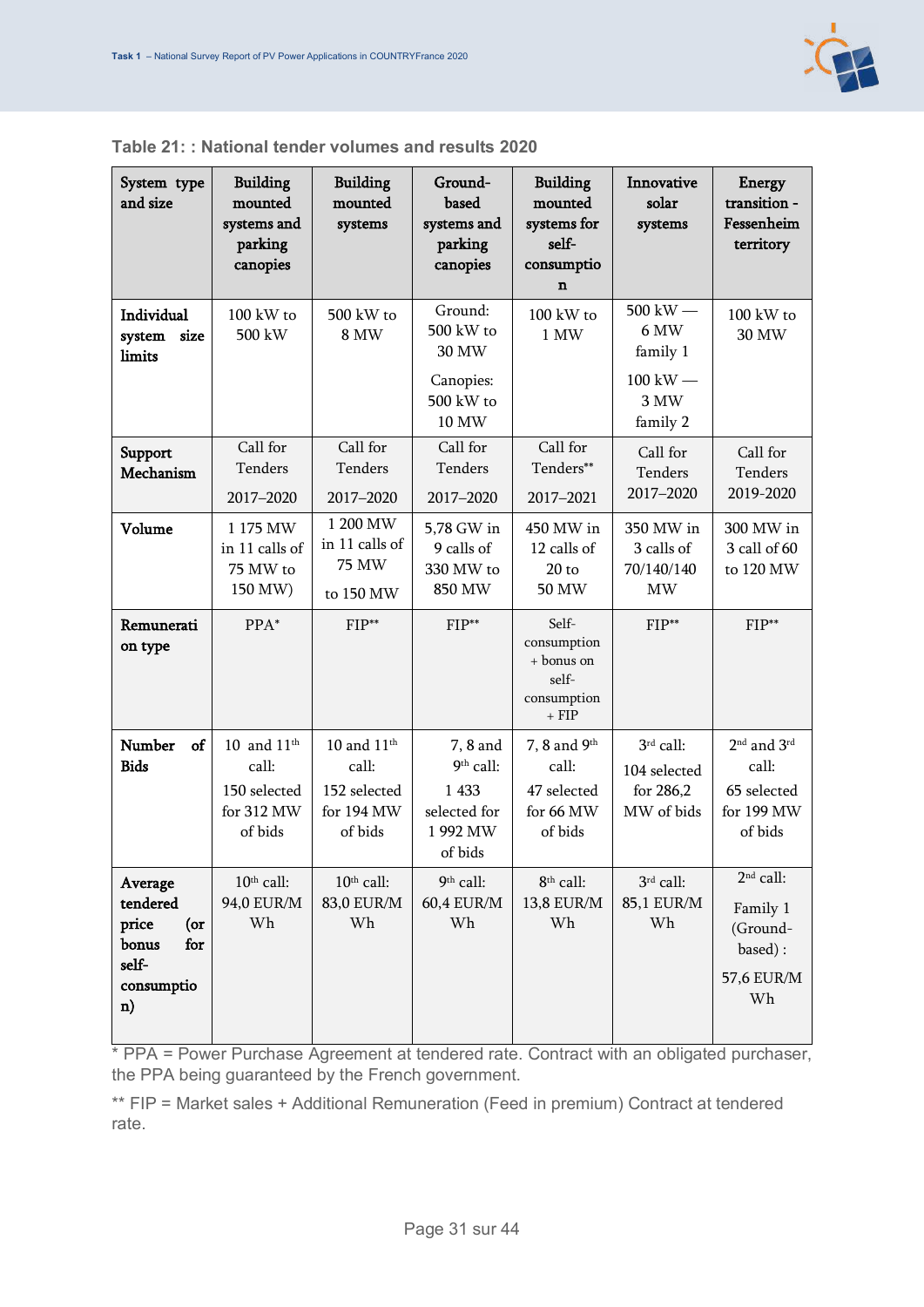

# <span id="page-32-0"></span>**Other utility-scale measures including floating and agricultural PV**

These systems are financed through competitive tenders, generally in a specific call for innovative systems.

The national Agency for Ecological Transition (ADEME) commissioned a study to define agrivoltaics (or agriphotovoltaics), with a wide participation across the industry and the agricultural sectors. Whilst the study and recommendation will not be published until mid 2021, the study has been important in bringing stakeholders together to work on a definition and benchmark of current practices. This study may facilitate future "Innovation Tenders" by prviding a common framework for an agrivoltaic section.

# <span id="page-32-1"></span>**Retroactive measures applied to PV**

#### **3.7.1 Renegotiation of tariffs for systems above 250 kW with tariffs from 2006 and 2010**

In October the government announced its intention to reduce the financial burden on the state of the high 2006 and 2010 feed-in tariffs by negotiating, on an individual basis, the level of remuneration for systems over 250 kW.

The approximately 850 contracts targeted provide only 5 % of the electricity produced with 2006 and 2010 feed-in tariffs, but represent 30 % of the costs (or between 300 and 400 million euros - as reported by PV – Magazine 29/10/2020).

The Constitutional Council declared it compatible with the constitution, considering that the economic and budgetary benefits, being in the public interest, outweighed the contract signatories right to maintain legal contracts), so long as the capital invested still made a reasonable return. The measure was included in the annual Budget despite being rejected by the Senate, and published in 2021.

Contracts will be renegotiated on an individual basis, with the government goal of limiting the return on capital for these systems to a "reasonable" level, i.e between about 3 % and 4,5 %. At this date, it is not certain that capital used to acquire systems already in operation will be able to benefit from the same measures. Strong parallels have been drawn with retroactive measures applied in other countries in Europe, and local actors are worried about the coming impacts on the ability to finance new installations.

# <span id="page-32-2"></span>**Indirect policy issues**

#### **3.8.1 Rural electrification measures**

Rural electrification in France is primarily concentrated in overseas territories and isolated alpine areas. Overseas territories include remote or difficult to access zones with small villages with either no mini-grid or fossil fuel powered mini-grids, particularly in French Guiana and the Reunion Isle. The national budget includes a line dedicated to off grid production in rural areas, with a 1 M€ budget in 2020. A change in the conditions of access to this budget line in December widened eligibility to include projects contributing to the energy transition. Normally limited to municipalities with under 2 000 inhabitants, the changes also allow the government to include larger areas with low population density.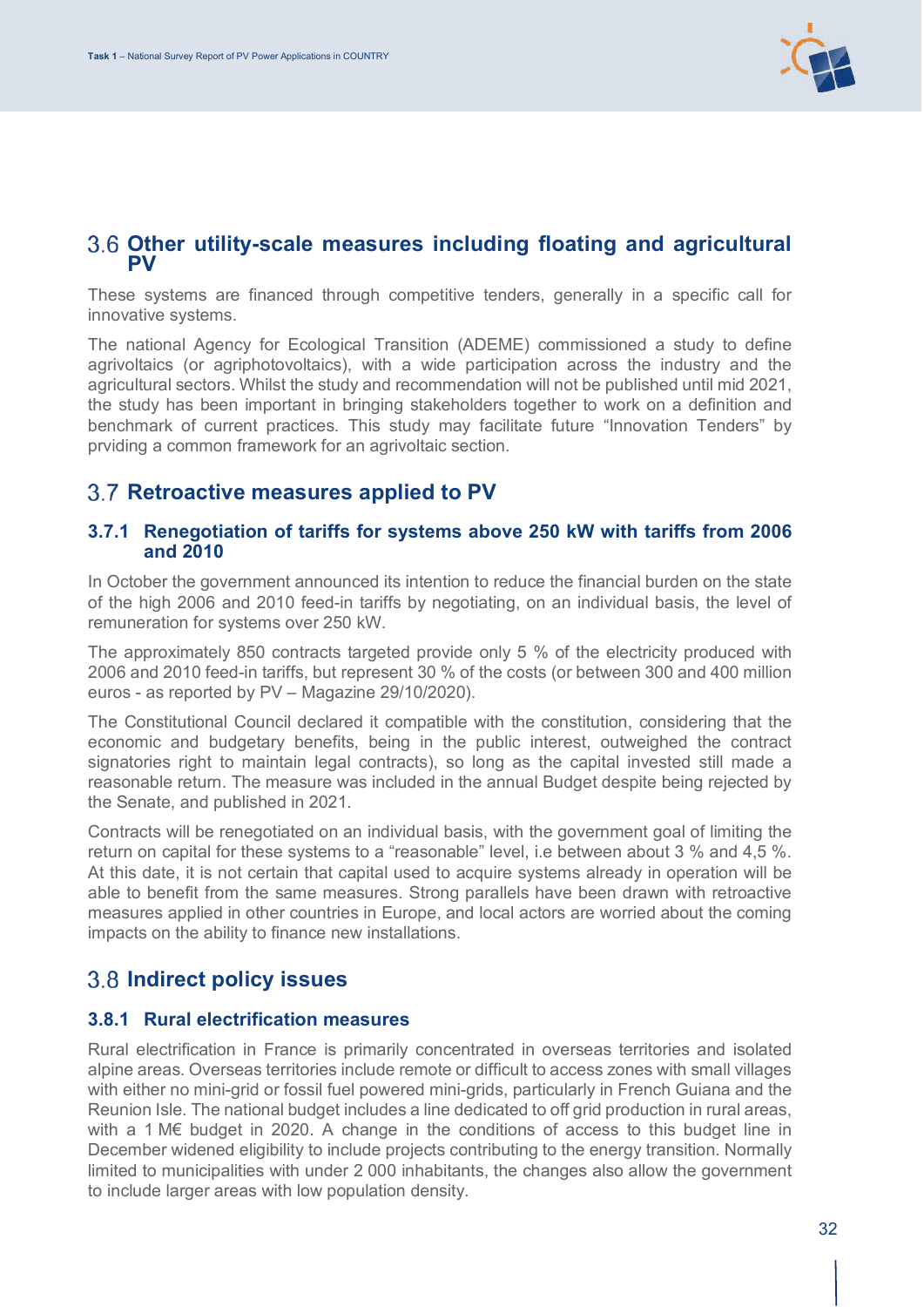

#### **3.8.2 Support for electricity storage and demand response measures**

There are no universal support mechanisms for electricity storage in France. However, public demand has seen a slow development in both the residential and commercial sectors, despite the low economic returns.

#### *Large scale storage*

In mainland France, about 50 large storage facilities are connected to the medium-voltage grid with a capacity of almost 100 MW. 60 % of the cumulated installed capacity was commissioned in 2020.

In the past, there have been competitive calls for tenders with mandatory storage for overseas territories. Family 1 of actual tenders for overseas territories include minimum storage requirements together with potential penalties. The results for the 2020 tenders are not yet published.

#### *Individual / small scale storage*

Conditions are not favourable for the development of small-scale storage in France (no subsidies, relatively low electricity consumption costs and winter peak consumption profiles). There are about 11 000 storage facilities in France on residential installations. After a peak of 2 500 new installations per year in 2018 and 2019, the rate of installation decreased to 1 500 in 2020.

#### *Demand Response Measures*

Time-of-use electricity rates are offered to consumers in France, with a significant emphasis on displacing winter peak consumption to late night/early morning. France has very high winter evening peak demand, reflecting the high penetration of resistive electric heating.

2020 saw competitive tenders run by the national Transmission Grid Operator, RTE, for demand response measures to provide primary reserve production capacity. These Tenders are an explicit support measure for the development of demand response capacity.

In 2020, 29,8 GWh of demand reduction was registered, through 2 different programs.

### <span id="page-33-0"></span>**Financing and cost of support measures**

Operator remuneration (through Feed-in tariffs, Additional remuneration —market premium, bonuses etc.) is paid to operators by a designated Co-contractor (EDF, other authorised organisations or, in certain areas, local public distribution grid managers). The Co-contractor is compensated for over-costs from a dedicated account in the national Budget (Energy Transition). This account is financed by a tax on petrol and its derivatives when used as an energy source for transport or heating.

Over-costs are calculated based on a typical production curve weighting of monthly average day time spot prices on the national electricity market. The estimated total cost of compensation for 2020 for photovoltaic contracts (Feed-in tariffs and premiums) for continental France is 2 936,6 M EUR (source CRÉ). Much of this cost finances contracts signed in 2009 and 2010 – and has led to retroactive measures for these contracts (see above). The estimated future cost of compensation for projects winning competitive tenders in 2020, should they all be built, is 550 million euro over 20 years.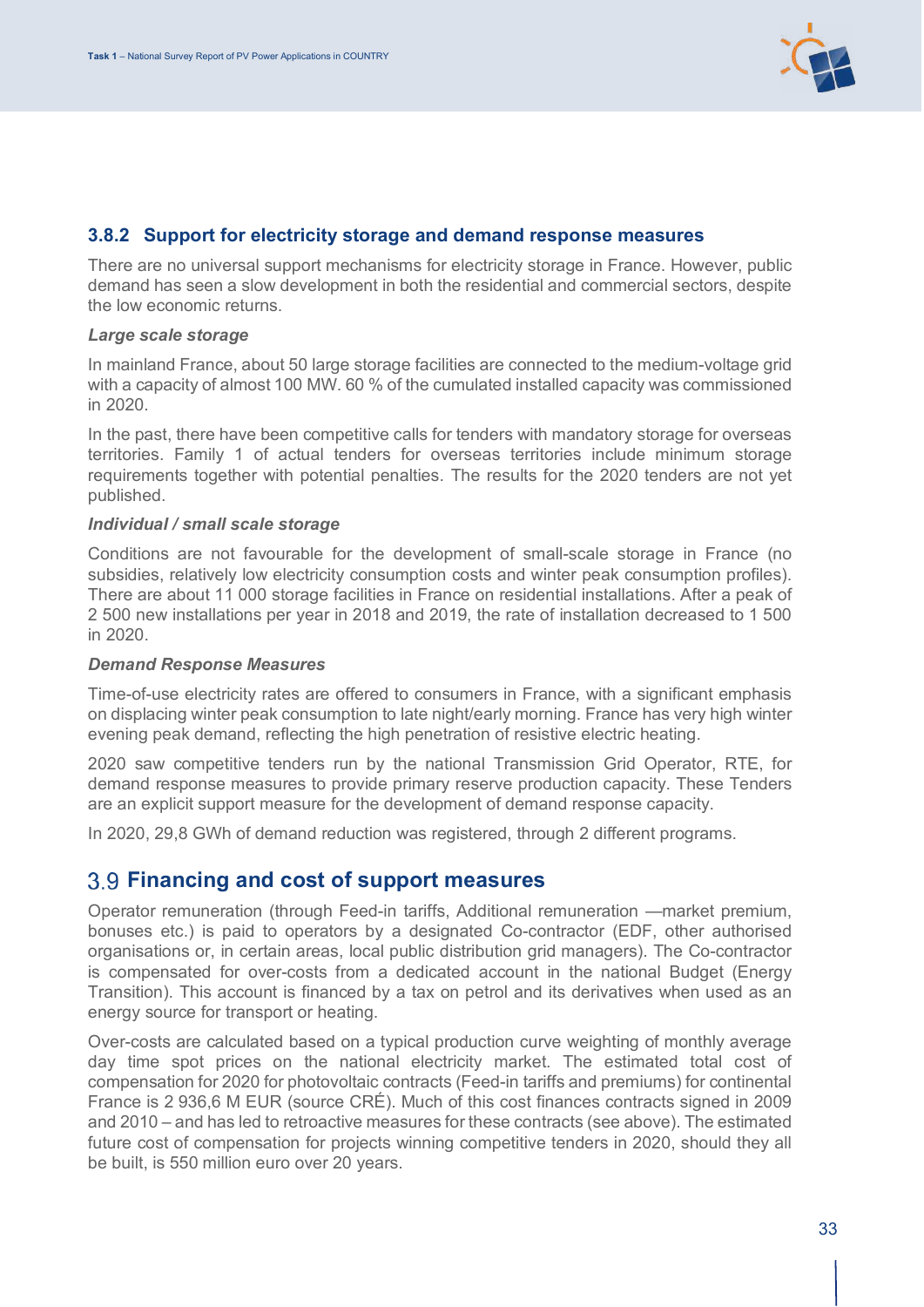

# <span id="page-34-0"></span>**4 INDUSTRY**

# <span id="page-34-1"></span>**Production of feedstocks, ingots and wafers (crystalline silicon industry)**

Table 22**: Silicon feedstock, ingot and wafer producer's production information for 2020.** 

| <b>Manufacturers</b>        | <b>Process</b><br>8 <sub>k</sub><br>technology | Estimated<br><b>Total</b><br><b>Production</b> |
|-----------------------------|------------------------------------------------|------------------------------------------------|
| Photowatt<br><b>ENR PWT</b> | EDF mc-Si wafers<br><b>IMW1</b>                | <b>50 MW</b>                                   |

**Photowatt EDF ENR PWT** is a vertically integrated manufacturer, manufacturing its own cells, wafers and modules. Its processes produce multicrystalline and quasi-monocrystalline ingots (Crystal Advanced Process). Its subsidiary, Photowatt Crystal Advanced (in partnership with CSI and ECM Greentech), is specialised in low carbon production of advanced technology silicon ingots and wafers, with a goal of increasing the current 50 MW capacity of the Bourgoin Jallieu (France) site to 400 MW. The COVID crisis in 2020 has impacted the strategic position of EDF with regards to Photowatt, and is likely to result in ownership or operational changes in 2021 or 2022.

**Irysolar**, part of the ECM Greentech group, focuses on supplying photovoltaic equipment manufacturing for the end to end value chain, from ingots to cells.

# <span id="page-34-2"></span>**Production of photovoltaic cells and modules (including TF and CPV)**

Module manufacturing is defined as the industry where the process of the production of PV modules (the encapsulation) is done. A company may also be involved in the production of ingots, wafers or the processing of cells, in addition to fabricating the modules with frames, junction boxes etc. The manufacturing of modules may only be counted to a country if the encapsulation takes place in that country.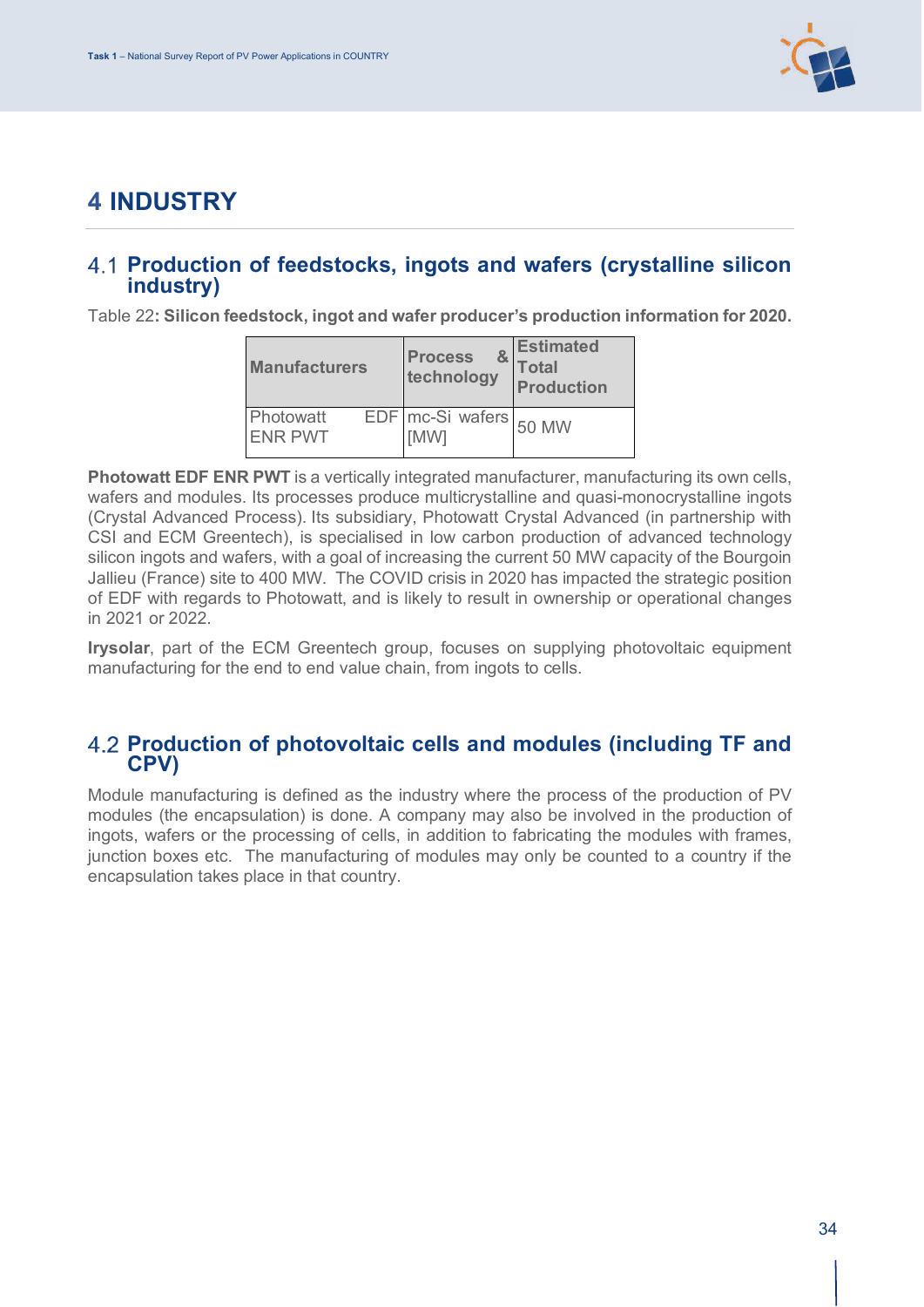

#### **Table 23: PV cell and module production and production capacity information for 2020**

| Cell/Module                                    | Technology (sc-Si,<br>mc-Si, a-Si, CdTe,<br>CIGS) | Production and/or capacity (MW/year) |                                |  |
|------------------------------------------------|---------------------------------------------------|--------------------------------------|--------------------------------|--|
| manufacturer                                   |                                                   | Cell                                 | Module                         |  |
| Wafer-based PV manufactures                    |                                                   |                                      |                                |  |
| <b>ENR</b><br><b>PWT</b><br>EDF<br>(Photowatt) | sc-Si, mc-Si, qc-Si                               | $10 - 15$                            | $10 - 15$                      |  |
| <b>Reden Solar</b>                             |                                                   |                                      | 90                             |  |
| <b>Recom Sillia</b>                            |                                                   |                                      | 300                            |  |
| S'tile                                         |                                                   |                                      | 15                             |  |
| Systovi                                        |                                                   |                                      | 80                             |  |
| Sunpower (Total)                               |                                                   |                                      | 80                             |  |
| <b>VMH Energies</b>                            |                                                   |                                      | 60                             |  |
| <b>Voltec Solar</b>                            |                                                   |                                      | 200                            |  |
| Thin film manufacturers                        |                                                   |                                      |                                |  |
| <b>ARMOR</b>                                   | <b>OPV</b>                                        | 40                                   | 40                             |  |
| Dracula Technologies                           | <b>OPV</b>                                        |                                      |                                |  |
| <b>Totals</b>                                  |                                                   |                                      | <b>Approximately</b><br>880 MW |  |

Sources: *Le photovoltaïque : choix technologiques, enjeux matières et opportunités industrielles,* French Ministry of Energy and Environment; interviews with manufacturers and Hespul treatment.

The national industry is relatively small, with several manufacturers targeting specific niche markets, often related to building integration products (PV tiles, façade elements…), PV/thermal hybrid modules (Dualsun, Systovi…) or small-scale production runs and preindustrial research (Photowatt, Irysolar…). This industry operates with strong public R&D / industry links.

Several manufacturers have increased their production capacity based on the favourable market visibility given by the national competitive tenders. However, this situation tends now to become less favourable as observed in the heavy decrease of French modules' share in the results of 2019 and 2020 competitive tenders.

Small-scale producers of low carbon footprint modules dedicated to the national market, where low carbon footprint modules receive a bonus are listed below:

- **Recom Sillia**'s Lannion site production has a 300 MW/year capacity;
- **Sunpower (Total Group subsidiary)** has two factories in France: Tenesol Technologies in Toulouse and SunPower Manufacturing de Vernejoul, Moselle, and manufactures modules from PV laminates. The modules use single-crystal silicon back-contact cells manufactured by overseas Sunpower factories, with industry high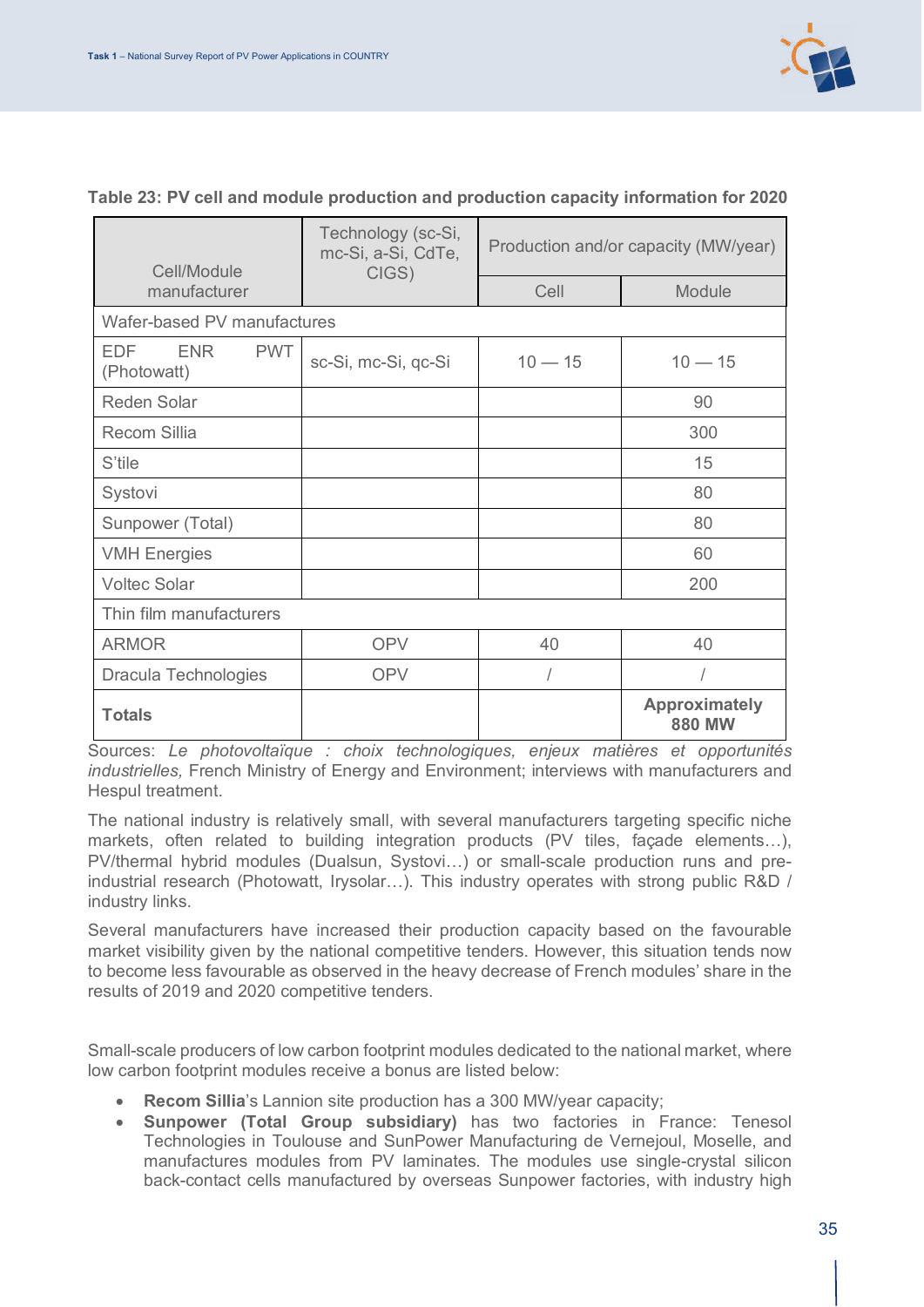

performances of up to 24 %. The two factories have a production capability around 40 MW each one;

- **Voltec Solar** assembles modules on their Alsace site, its production capacity is 200 MW/year;
- **Reden Solar** manufactures modules, but also develops and operates photovoltaic power plants. It's semi-automated and automated production lines manufacture modules but also PV powered streetlamps, street furniture and solar thermal equipment;
- **VMH Energies** production site is located in Châtellerault near Poitiers. Its production capacity is 60 MW per year;
- **SCNASolar** has been liquidated in 2018. Its photovoltaic activity has been undertaken by VMH Energies. The production site of SCNA Solar located in Tourouvre has been closed.

Integrated cells and modules manufacturer:

**Photowatt/EDF ENR PWT**'s Bourgoin Jailleu site, rebranded the Photowatt Lab, has a module production capacity of 10 MW to 15 MW per year. Photowatt/EDF ENR PWT now concentrates on research and development to "foster the emergence of new technological solutions" and test them in pre-industrial conditions. Photowatt Crystal Advanced, a Photowatt's subsidiary, also produces photovoltaic cells with an estimated production capacity of 10 MW/year.

Other markets: Photovoltaic tiled roofs, photovoltaic thin films and aero-voltaic modules:

- **Systovi** assembles polycrystalline and monocrystalline modules. It mainly manufactures PV/thermal hybrid modules (hot air). Its manufacturing facilities are located at Carquefou, close to Nantes. The company, whose turnover is mainly realised on the international market is owned by the Cetih group;
- **S'Tile** develops a 15 MW pilot line where their proprietary "i-Cells®" are assembled into modules since early 2017. The company develops a line of modules from 25 W to 200 W with customised formats for BIPV or off grid applications, such as integration into streetlights. They have a small range of standardised modules targeting high end building integration clients;
- **ARMOR** develops proprietary organic "ASCA" films, targeting the market for connected devices, wearable photovoltaics as well as building integration applications (semitransparent glazing...), with a manufacturing capacity of 1 million  $m^2$  / year. The company invested 10 million euros a year in R&D and its production capacity;
- **Dracula Technologies** is a start-up developing printed organic photovoltaic cells (trademarked LAYER technology) aimed at the connected device market. Its pilot line was inaugurated in September 2019;
- **Solems SA** manufactures thin-film elements and modules up to 30 cm x 30 cm for connected devices and self-powered automates and building elements.

Other operator's such as Imerys Toiture, from now on called **Edilians**, manufactures PV tiles (size 45 cm × 31 cm and 136 cm × 50 cm respectively), while DualSun develops and markets photovoltaic-thermal hybrid modules (PV-T).

The Norwegian manufacturer REC is planning to build a heterojunction module factory in France with a capacity of 2 GW/year (in 2022) then 4 GW/year (in 2025). This production site, planned in Moselle, could produce the equivalent of France's needs to meet the Energy Programme Decree.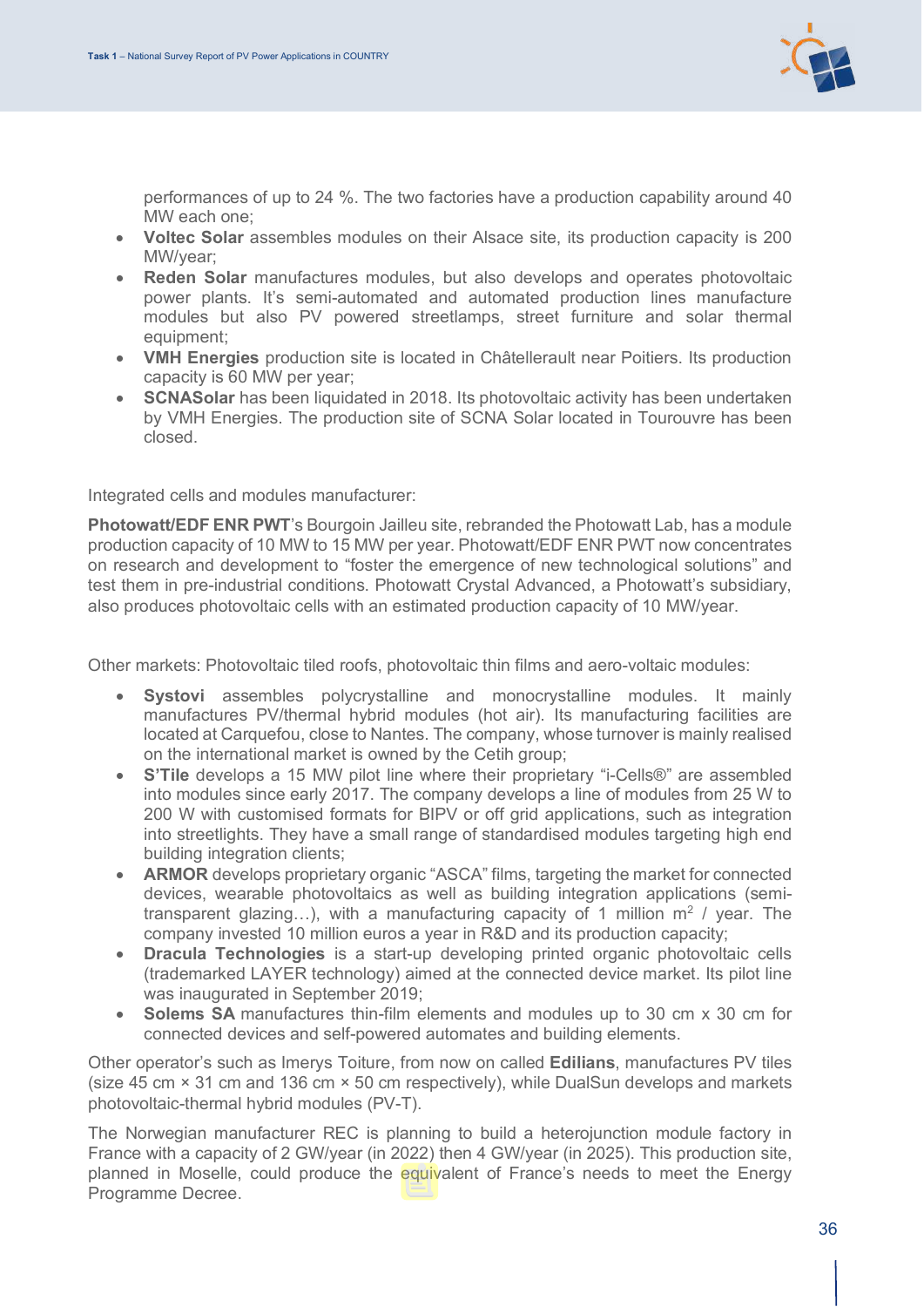

# <span id="page-37-0"></span>**Manufacturers and suppliers of other components**

Balance of system component manufacture and supply is an important part of the PV system value chain. There are a number of French companies with an international presence providing a full range of electrical solutions for connection, conversion and management of photovoltaic systems. The France solar industry initiative is designed to showcase French know how across all solar technologies, and members are present from upstream (research and machine tools) all the way through the value chain from industry to support, installation and O&M.

#### **PV inverters (for grid-connection and stand-alone systems)**

Only a small handful of inverter manufacturers are French – a large multinational with a complete offer (string and centralised inverters), and other manufacturers with a small range of products targeting specific markets with (off grid, on grid, storage…).

#### **Storage batteries**

Market penetration remains very low for residential systems, although offers are present, and whilst national industry has international players (SAFT, EDF), deployment of large-scale storage is limited to overseas territories.

#### **Supporting structures**

France has, for the past 10 years, strongly encouraged fully building integrated PV, with preferential feed-in tariffs and access to Tenders, only being phased out over 2017/2018.

Photovoltaics, and their building integration or on-roof installation accessories, are not considered "traditional building techniques" in France, and as such require individual material and installation procedure certification (Avis Technique – Technical Advice or Enquête Technique Nouvelle - Assessment of New Techniques) before being accepted as viable solutions by most insurers.

Obtaining a Technical Advice is a lengthy process, and return on investment is not guaranteed due to the size of the market. Once the supporting system is certified through this process, the Products Prevention Commission managed by the AQC (Construction Quality Agency), composed of building professionals and insurers, decides if it can appear on their "Green List" or if the product family remains "under observation". This list is regularly updated, according to insurance claims level, and is a reference for most PV insurers. Some roof mounting kits were certified in 2020, giving installers the possibility to propose this kind of systems, while other manufacturers still struggle to have their products certified. One of the consequences is that installers have difficulty qualifying for the 10-year building liability warranty, mandatory in France, especially those that are new to the market.

Some manufacturers that had previously invested in building-integration systems have now developed a wider range of supporting structures, and the domestic market is seeing, in particular, carport solutions for residential and commercial sites. Moreover, BAPV solutions are multiplying for the residential market of tiled roofs. IRFTS and GSE Integration are the two main integration support manufacturers for residential market.

Manufacturers of on-roof systems for industrial metallic roofs and bituminous or polymer roofs still remain since 2011, as Dome Solar, Solapro, Arcelor or Soprasolar.

France photovoltaic sector relies strongly on imports, particularly for commercial and industrial systems. Imports mainly come from other European countries, in particular Germany.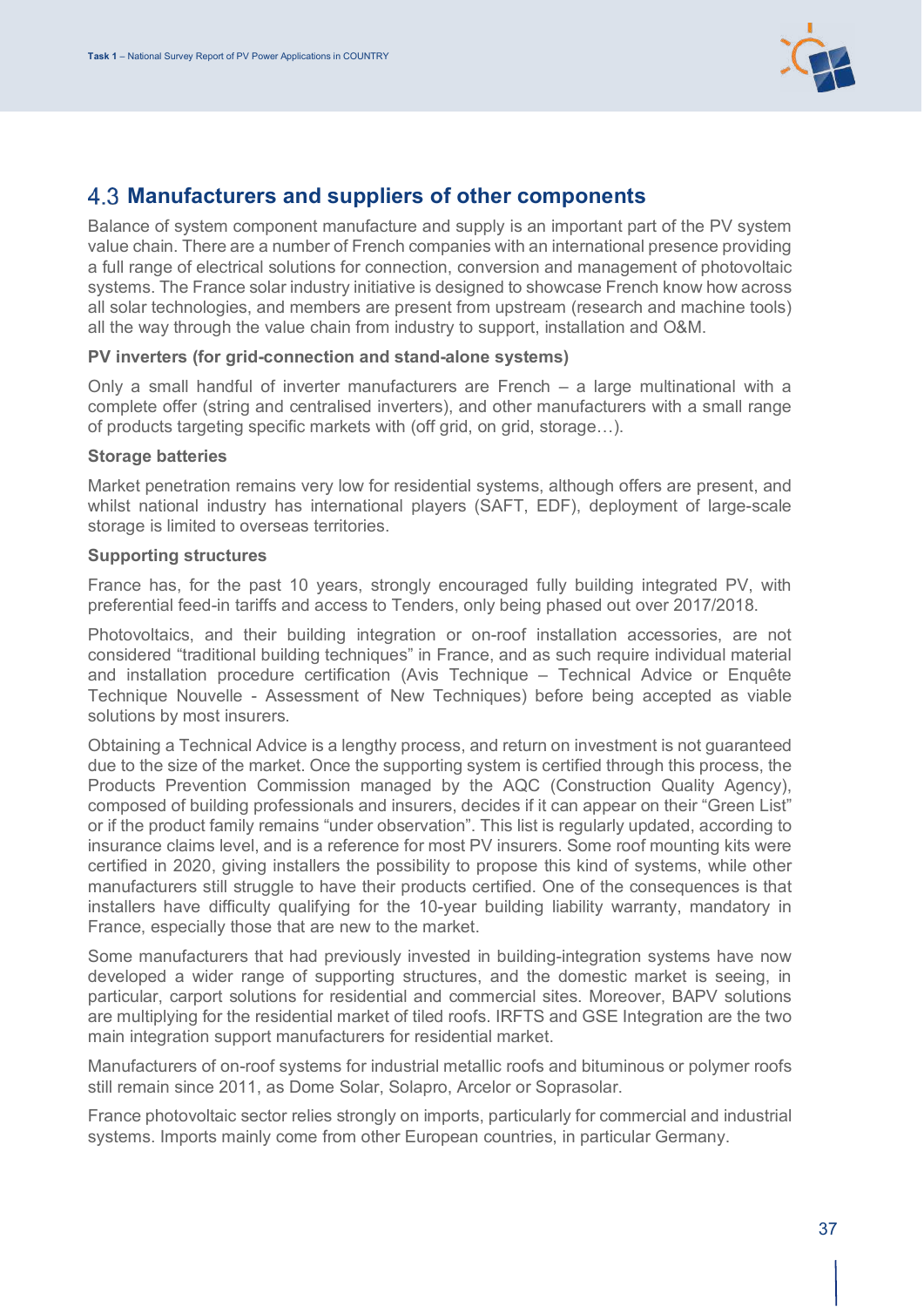

# <span id="page-38-0"></span>**5 PV IN THE ECONOMY**

This chapter aims to provide information on the benefits of PV for the economy.

# <span id="page-38-1"></span>**Labour places**

**Table 24: Estimated PV-related full-time labour places in 2020**

| <b>Market category</b>                                                                                      | Number of full-time labour places |
|-------------------------------------------------------------------------------------------------------------|-----------------------------------|
| Research and development (not including companies)                                                          | 300                               |
| Manufacturing of products throughout the PV value chain<br>from feedstock to systems, including company R&D | 700                               |
| Distributors of PV products and installations                                                               | $5000*$                           |
| Other                                                                                                       | $2,500*$                          |
| <b>Total</b>                                                                                                | 8500                              |

Sources: Etude ADEME "marché et emplois des ENR en France" (2019), Évaluation et analyse de la contribution des EnR à l'économie de la France et des territoires 2020, SER and Hespul estimates (\*).

If jobs related to manufacturing of photovoltaic equipment, R&D or installation of PV system are stagnating, those dedicated to project development, studies and operations are growing.

Last available data concern the year 2016. They have been completed and updated based on market evolution in 2020. More recent studies indicate a total of 17 000 direct and indirect jobs without providing a breakdown between the different market segments.

The French government maintained employment through the COVID-19 lockdown with strong employment subsidies. In the subsequent reopening, anecdotal evidence indicated strong recruitment in the photovoltaics sector (development and site-works) but it is too early to tell if this will be maintained through 2021.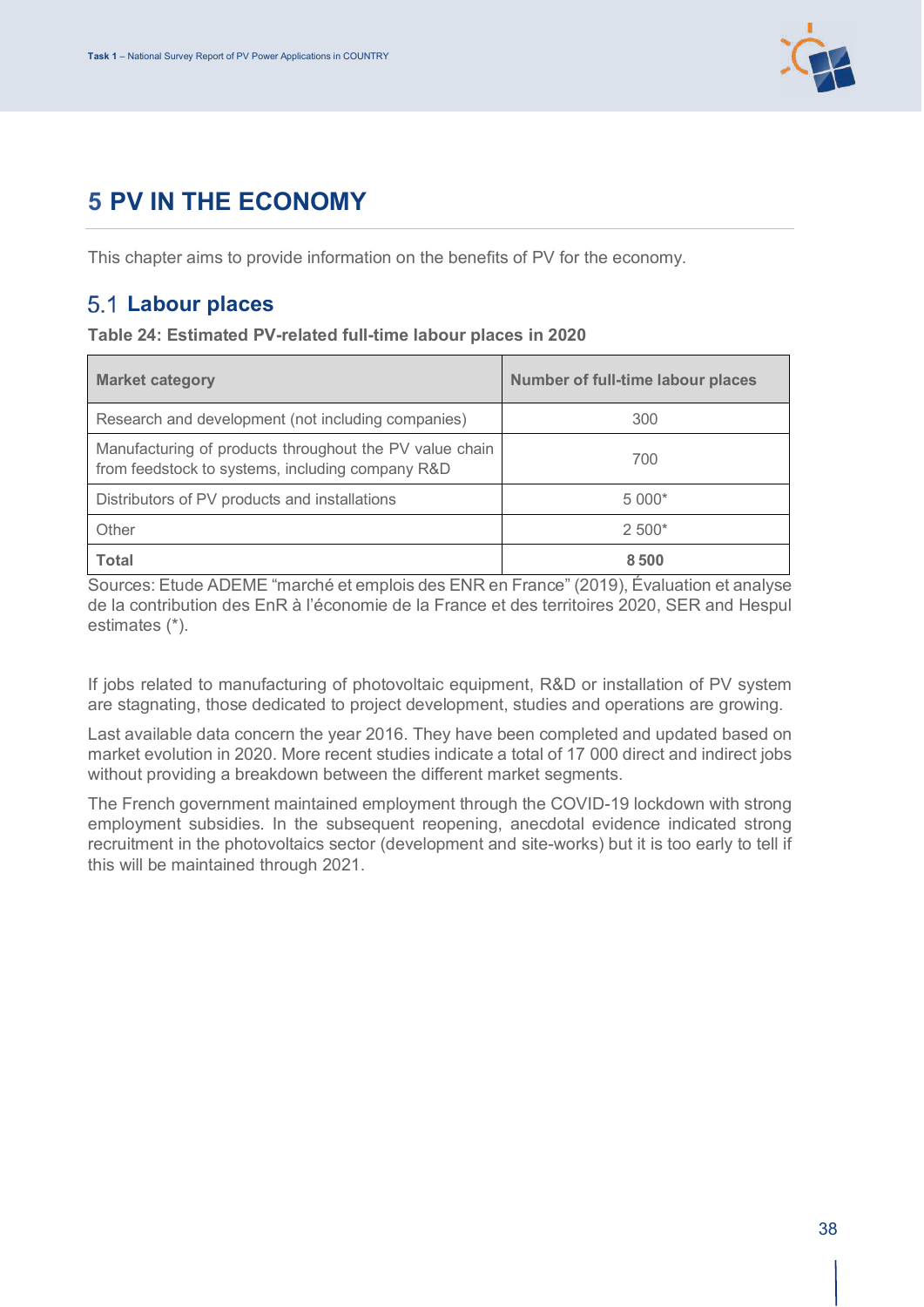

# <span id="page-39-0"></span>**Business value**

Investments and turnover are studied by ADEME every two years in the study "Marchés et emplois liés à l'efficacité énergétique et aux énergies renouvelables ".

The market value for 2020 (below) has been estimated based on 2020 trending prices and extrapolated official 2020 grid connection volumes. Data accuracy may be compromised by the use of trends costs (these costs are from a reduced sample across France and may not accurately reflect real costs) and the volume estimate spread across segments for Industrial systems with power above 250 kW and ground-mounted systems. An EY study commissioned by the French Renewable Energy Trade Association estimates the added value of the sector at 1.5 billion euros in 2020, but does not give a breakdown of the wealth created by power segment. EY's estimate is the result of macro-economic modelling, based on an input-output table (IOT) considering imports and exports for each segment of the value chain. Their estimate is likely to be more accurate than the one presented below, however below remains relevant as a first approach and is sufficient to compare with other PVPS countries.

The following table represents the value of investments in PV systems.

| Sub-market                                       | Capacity<br>installed in 2020<br>[MW] | Average price<br>F(N) | Value<br>M EUR   |
|--------------------------------------------------|---------------------------------------|-----------------------|------------------|
| Off-grid                                         |                                       |                       |                  |
| Residential < 3 kW                               | 49                                    | 2,4                   | 118              |
| Residential < 9 kW                               | 61                                    | 1,85                  | 113              |
| Commercial < 100 kW                              | 341                                   | 1,15                  | 392              |
| Commercial < 250 kW                              | 62                                    | 0.85                  | 53               |
| Industrial > 250 kW                              | 24                                    | 0.85                  | 20               |
| <b>Grid-connected distributed</b>                | 537                                   | 1,3                   | 696              |
| <b>Grid-connected centralized</b>                | 460                                   | 0,7                   | 322              |
| <b>Estimated Value of PV investments in 2020</b> |                                       |                       | 1 000 to 1 200** |

### **Table 25: Rough estimation of the value of the PV business in 2020 (VAT is excluded)**

SOURCE: SDES, Observ'ER Baromètre Électrique 2020, France Terre Solaire Bilan 2020 \*estimate HESPUL, Marches et emplois liés à l'efficacité énergétique et aux énergies renouvelables 2019 ADEME, Évaluation et analyse de la contribution des EnR à l'économie de la France et des territoires 2020 SER, Coûts des énergies renouvelables et de récupération 2019 ADEME.

\*\* A range is published due to the approximate nature of data.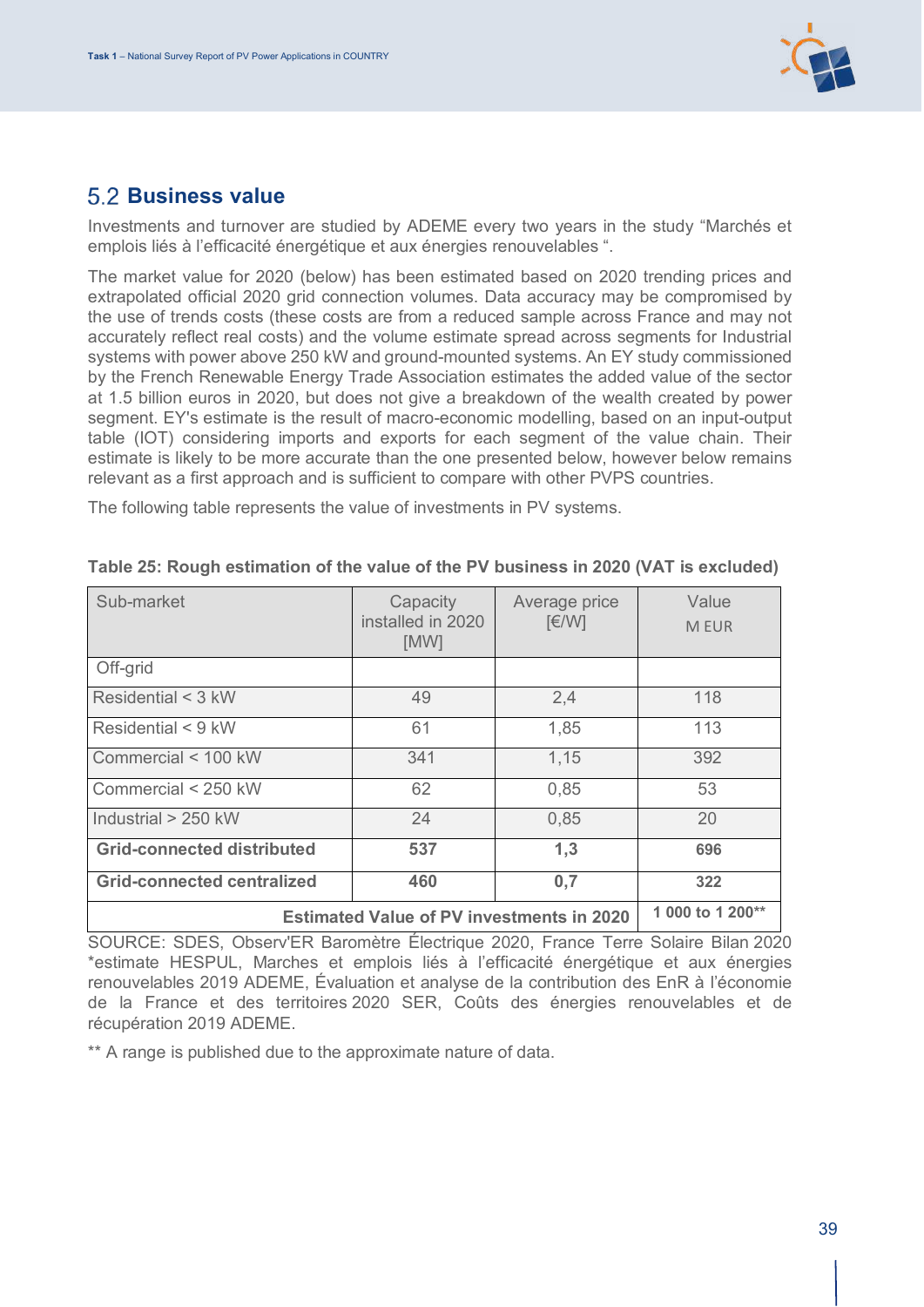

# <span id="page-40-0"></span>**6 INTEREST FROM ELECTRICITY STAKEHOLDERS**

# <span id="page-40-1"></span>**Structure of the electricity system**

With a highly concentrated electricity EDF, (the state holds over 80 % of EDF share capital) and its different wholly or partially owned subsidiary companies are the principal generator, transport grid manager, distribution grid manager and retailer. In response to the open market European Directives, the different entities are legally separate, with grid management missions run as "delegated public services". The EDF group has an extensive portfolio of nuclear and renewable energy sites.

Secondary operators include the generator Engie (the state holds over 20 % of the share capital) and municipal DSO's (they cover about 5 % of the population).

The National Energy Regulator, Commission de régulation de l'énergie (CRE) is an independent administrative authority and supervises market regulations, grid access conditions and manages competitive Tender processes based on rules established by the government. They also judge grid access conflicts and are a mandatory consultative body for changes to the legislative and regulatory energy framework.

# <span id="page-40-2"></span>**Interest from electricity utility businesses**

In France the only private electricity utility is EDF (the state is the majority owner with over 80 % of share capital), that covers 95 % of the population - all other utilities are (generally very small) public entities – a legacy of the post-war nationalisation of private electricity companies.

EDF and its different subsidiary companies are major players in photovoltaics, with branches dedicated to different market segments present in France and across the world. EDF Renouvelables (EDF Renewable for the international branch – centralised photovoltaics), EDF Renouvelables Services (O&M services in Europe), EDF Energie Nouvelles Réparties (EDF ENR - residential and small commercial systems), Sunzil (operating in the Caribbean and other isolated/off grid areas) are all active in France. EDF Store & Forecast provides software solutions for piloting renewables and storage. EDF EN Photowatt is a photovoltaics manufacturer.

EDF is also active in R&D activities through both EDF internal research departments, research partnerships with public research organisations and Photowatt. Through its different subsidiaries, EDF has installed over 3,9 GW worldwide and owns roughly half this capacity - EDF also has near 3,9 GW under construction.

ENGIE is a gas utility also present in the development and generation of electricity capacity and has the biggest solar portfolio in France at around 1 GW.

The public utility Soregies, the largest of Frances public utilities, serves a population of approximately 150 000. Its subsidiary company Sergies is owner-operator of 78 MW of photovoltaics and continues to develop large scale operations, including floating systems, with the goal of reaching 100 % renewables by 2035.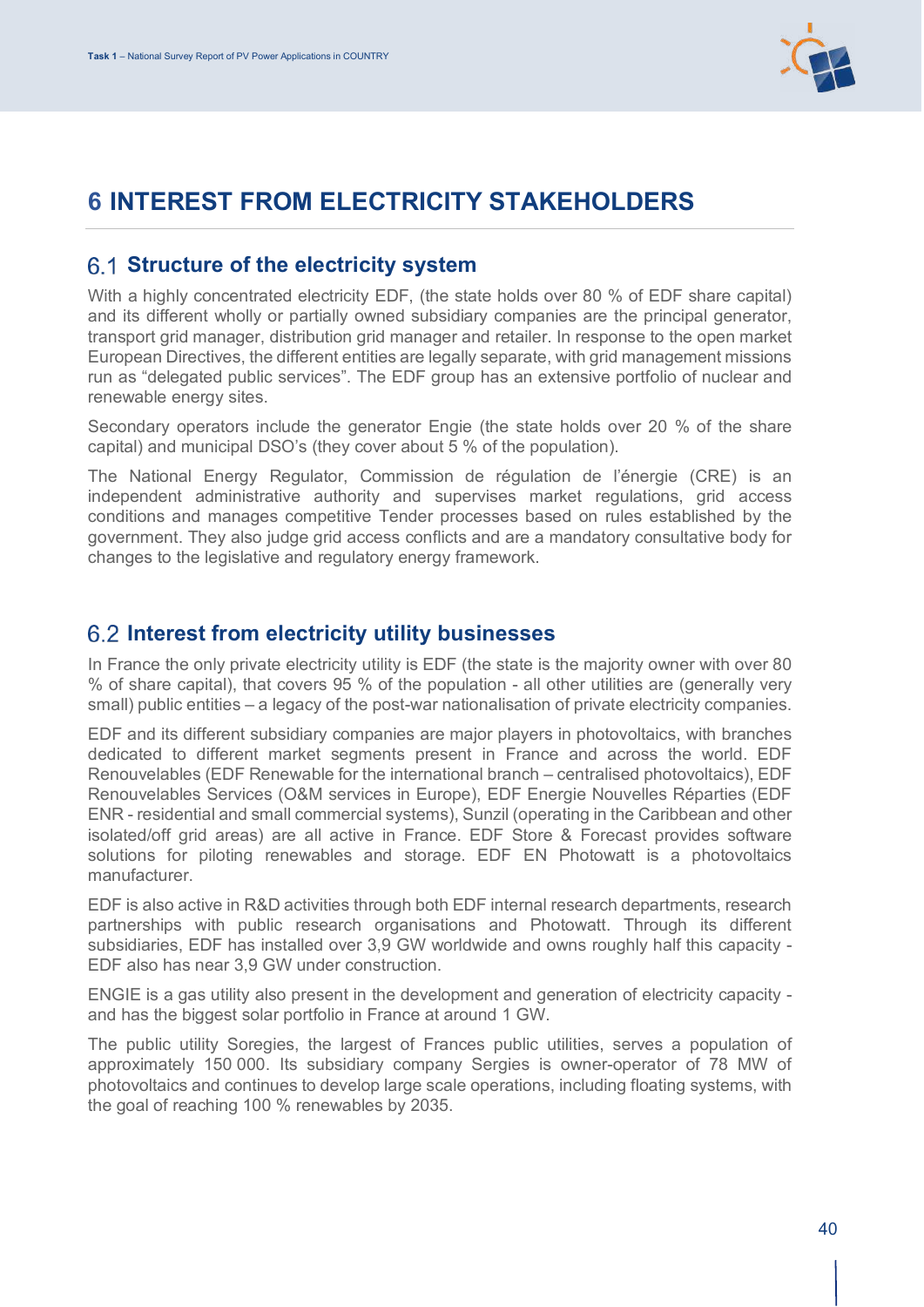

# <span id="page-41-0"></span>**Interest from municipalities and local governments**

Municipalities and local governments continue to be active participants in the growth of photovoltaics in France, both investing in projects, experimenting innovative projects (particularly collective self-consumption and the projects to facilitate grid integration), and facilitating citizen investment and grid integration. The municipal elections of 2020 resulted in historically unprecedented scores for Greens candidates, winning six large cities (up from one) including Lyon and Bordeaux, where photovoltaics are part of the cities priorities.

The keen interest and ambitions of local government was a strong driver for the government to remove two major barriers, as reported in last year's National Survey Report:

- replacing competitive tenders in the 100 kW to 500 kW segment with open access feed in tariffs, more compatible with public tendering requirements and with reduced risks;
- removing barriers in the current framework that considered that all installations within a 100 m radius developed concurrently were to be considered as a single system – and hence impacting the accessibility of feed in tariffs.

The much-awaited new feed in tariffs to be published in 2021 will resolve these two main barriers, facilitating the deployment of photovoltaics on local government infrastructure.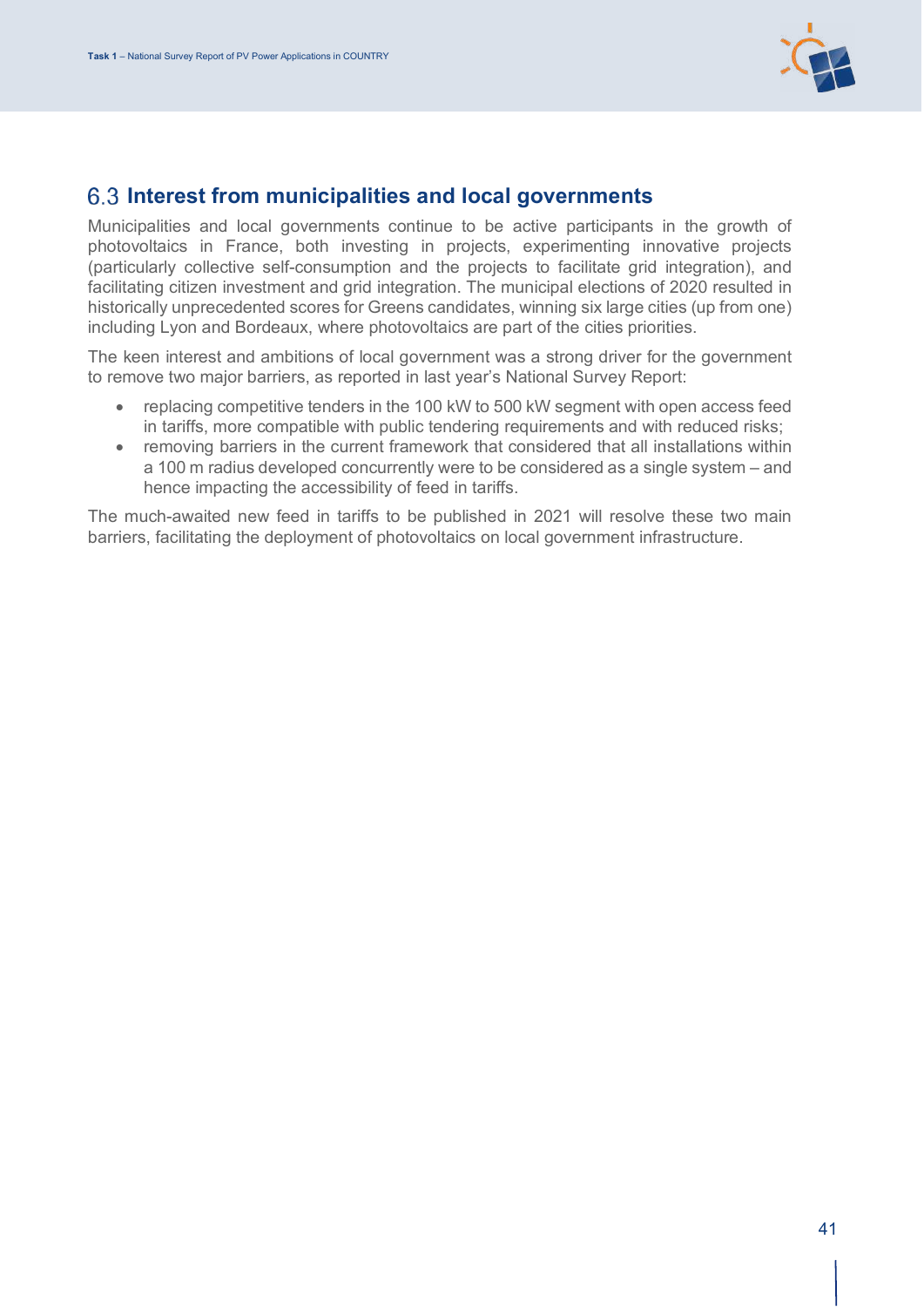

# <span id="page-42-0"></span>**7 HIGHLIGHTS AND PROSPECTS**

# <span id="page-42-1"></span>**7.1 Highlights**

The new Energy Program Decree (PPE) for photovoltaics, published in April 2020, has a 2023 target of 20,6 GW and a 2028 target of 35,6 GW to 44,5 GW. The PPE maintains and strengthens the priority given to the development of less costly ground based and parking canopy systems. In 2020, national photovoltaic capacity grew by 973 MW, slightly more than the 966 MW in 2018 (862 MW in 2017), for a cumulative capacity of 10 860 MW for grid connected installations. The annual installation rate has stagnated between 0,6 and 1 GW since 2012.

Since 2017, the stock of projects under appraisal has increased significantly, from 2 GW to 9 GW in 2020. The majority of this stock comes from the wave of tenders launched in 2017 the annual volume has tripled compared to previous years. The time between the publication of the winners and commissioning is particularly high in France, probably more than 3 years or 4 years for this type of project. This would partly explain the fact that the rate of installation has stagnated at 1 GW/year since 2017 despite the very strong increase in the volume of tender winners, which is between 2 GW/year and 3 GW/year.

# <span id="page-42-2"></span>**7.2 Prospects**

The governments recognition of the efforts necessary to meet the new Energy Program Decree (PPE) for photovoltaics (2023 target of 20,6 GW and a 2028 target of 35,6 GW to 44,5 GW) has facilitated the project for increasing the maximum system size for open access feed in tariffs to 500 kW, and increased volumes to be called in competitive tenders. All in all, the government hopes for roughly 3 GW per year.

However, given the rather long lead times in France (18 months to 48 months), and the fact that the texts were still unpublished in May 2021, it is unlikely that the effects of these be felt in commissioned volumes until, at earliest, the  $2<sup>nd</sup>$  quarter of 2022. Similarly, the mandatory solar/living roofs for building over 1 000  $m^2$  of ground surface is unlikely to see much volume commissioned before 2022, or even 2023, when considering design and permitting delays.

Consequently, 2021 should see between 1,5 GW and 2 GW commissioned.